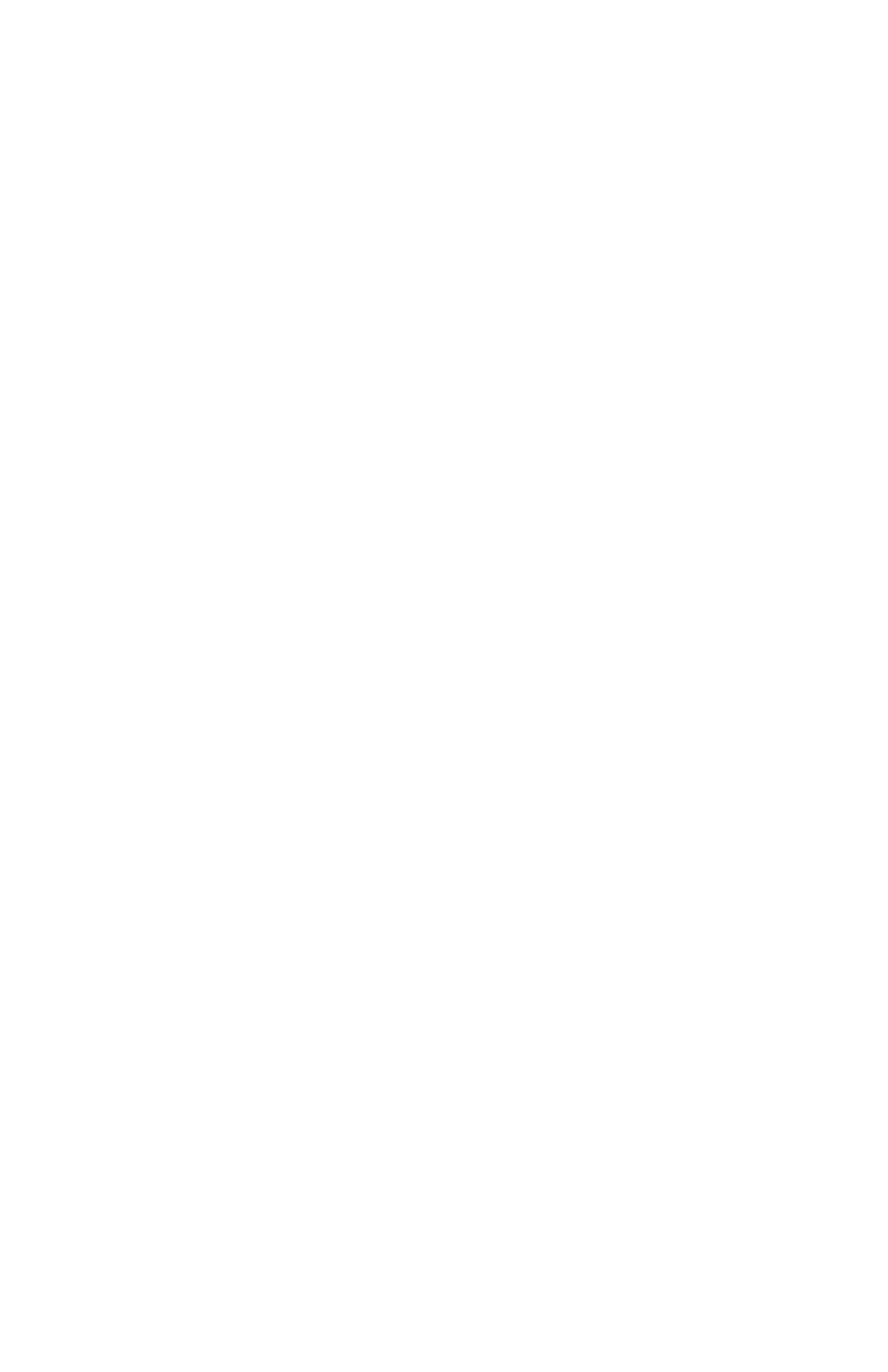**By E. E. Byrum** 

**FAITH PUBLISHING HOUSE** 

*Digitally Published by*  **GOSPEL TRUTH PUBLISHING**

**<www.churchofgodeveninglight.com>**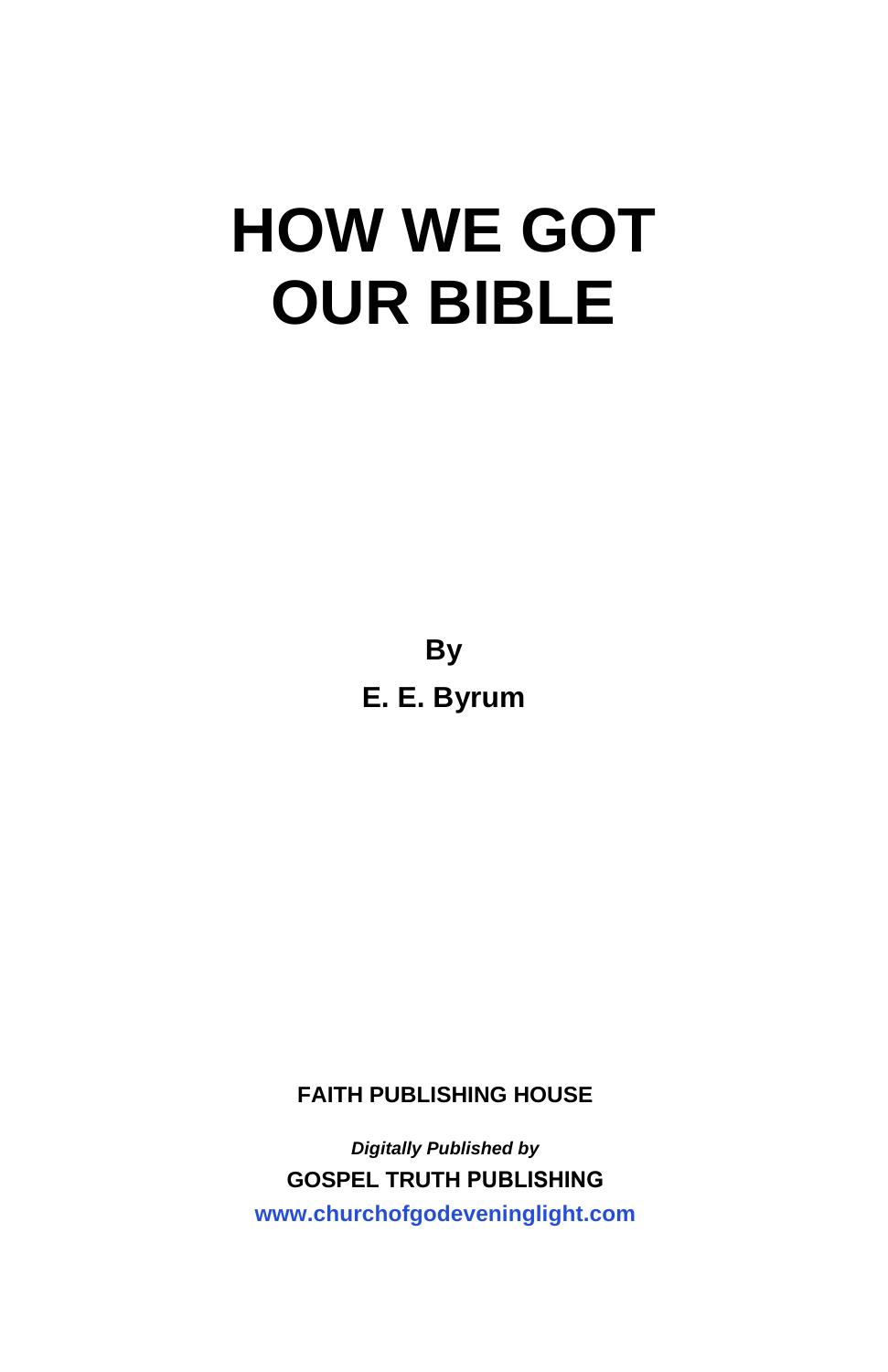Originally Published by Gospel Trumpet Company 1905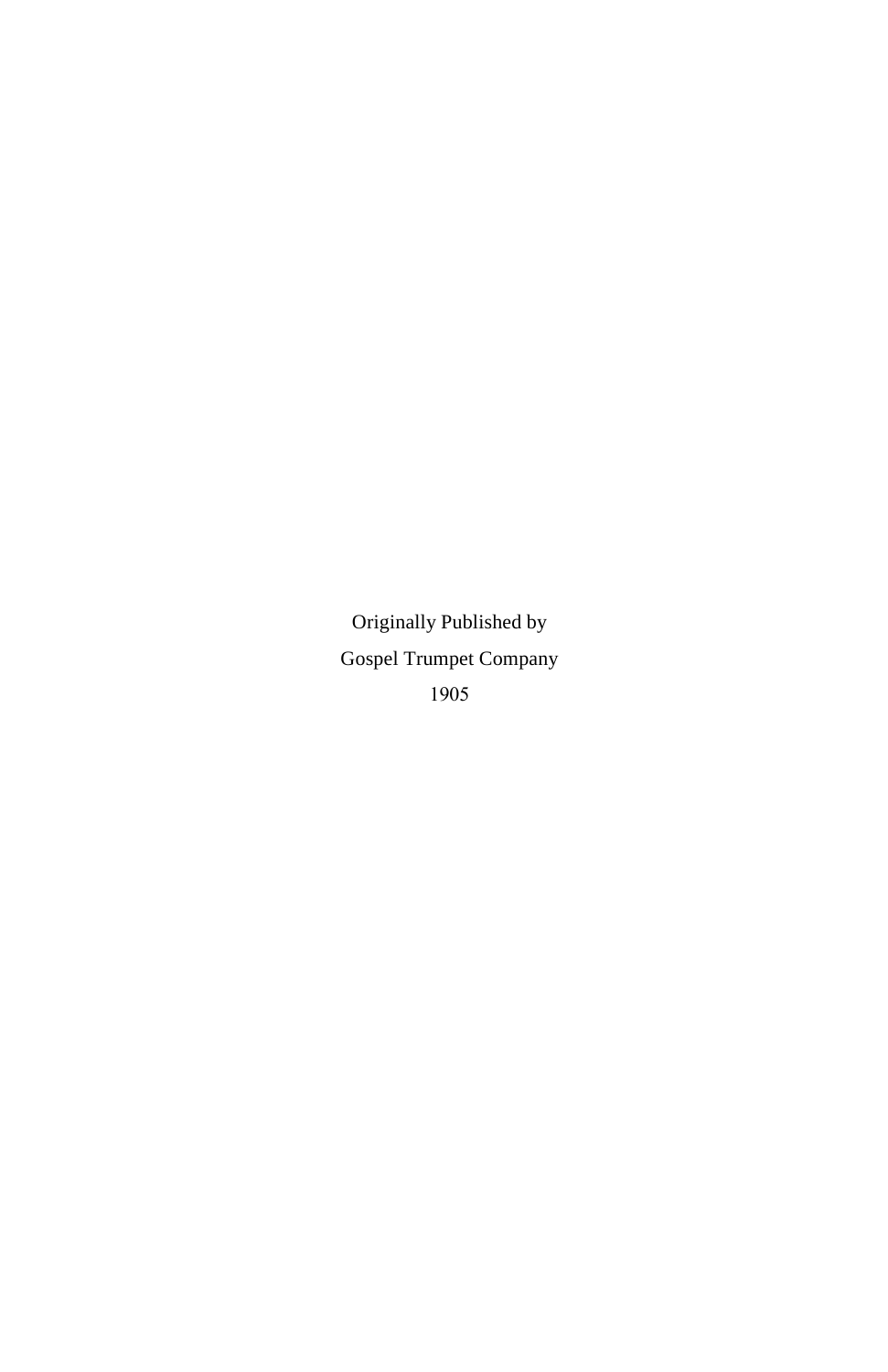## **Preface**

Since the publication of the book entitled "Travels and Experiences in Other Lands" requests have been made to have the chapter "How We Got Our Bible" more extensively published. To meet the demand, this little volume is sent forth, which includes the chapter "Examining Manuscripts," taken from the book of travels. As a matter of further interest, a few pages are inserted, being a translation of an old Latin manuscript kept in the Vatican Library at Rome, which is a report of Pontius Pilate to Tiberius Caesar, giving a report of the arrest, trial, and crucifixion of Jesus Christ.

> $—E. E. B.$ Moundsville, W. V. Sept. 11, 1905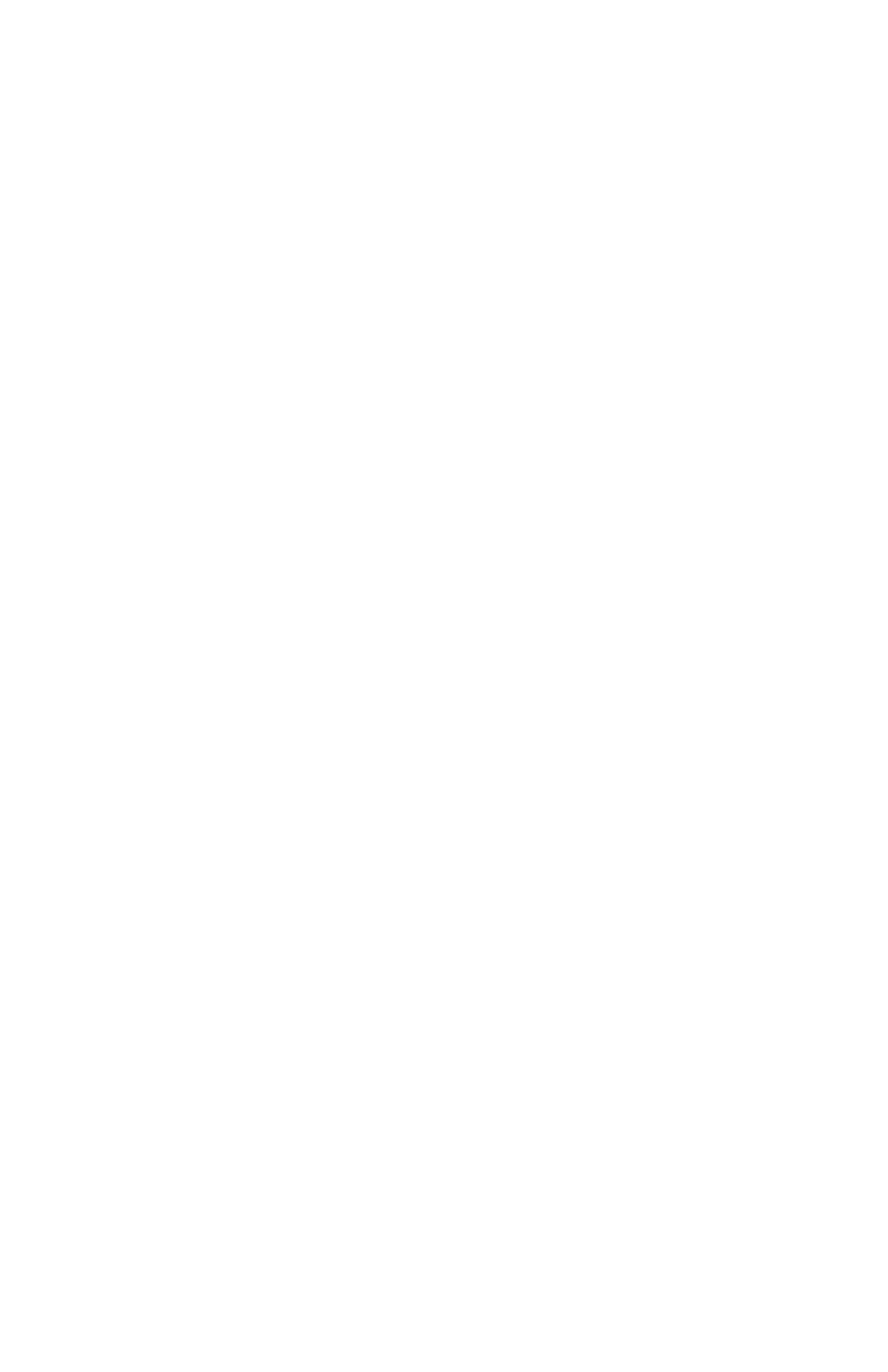# **Examining Manuscripts of the Bible**

While traveling in foreign countries in the year 1904, one of the objects of our mission was to examine ancient manuscripts of the Bible, some of which are kept in England. The first place visited for that purpose was the famous Bodleian Library, Oxford, England. There are probably not more than two larger libraries in the world than this one. Besides the several hundred thousand printed books, there are 32,000 manuscripts. However, there was only one manuscript at that place in which we were especially interested, and that was the volume which contains the New Testament Scriptures, and known as Codex Tischendorfianus IV. This manuscript is a volume in old-fashioned design, and made up of parchment leaves over 1,100 years old, not printed in type, but written in large square capital letters of Greek, without any punctuation or division between the words, having only paragraphs here and there. It is the oldest New Testament that Oxford possesses. While in conversation with a librarian we soon learned that he was a higher critic, and in making mention concerning the ancient manuscripts and especially concerning the Gospels, he said:

"You are no doubt aware that the last twelve verses of the last chapter of St. Mark are spurious."

We replied, "We are not aware of this being the case, although we have frequently heard it so stated."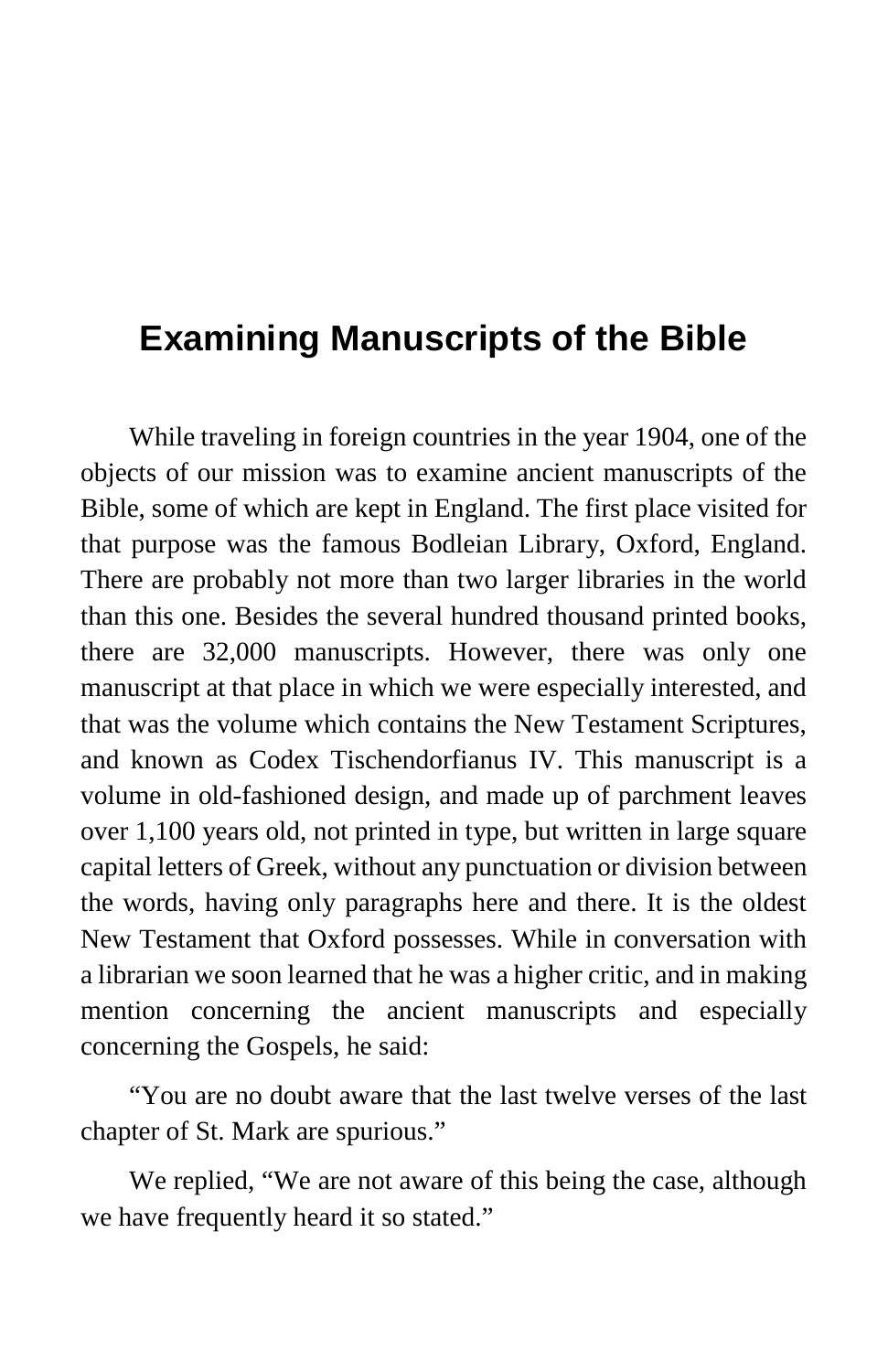To this he said, "It is not in the old manuscripts," and aimed to leave the impression on us that it was not in this manuscript.

He further stated, "I have written a commentary on St. Matthew and also on St. Mark. The one on Matthew has been published; the one on Mark has not."

We soon found that he was not very much of a believer in preaching and practicing the whole Word of God in these days. We told him that we should like to examine the ancient manuscript, and especially the last chapter of St. Mark. To this he replied, "It would do you no good, as the passage is spurious."

However, we made application according to the rules of the library, and he could not refuse letting us see the manuscript. Upon examination we found the sixteenth chapter of St. Mark in full, as we had anticipated. Other questionable passages were also to be found in this manuscript. The questionable verses in St. Mark in the Common Version read as follows: "Now when Jesus was risen early the first day of the week, he appeared first to Mary Magdalene, out of whom he had cast seven devils. And she went and told them that had been with him, as they mourned and wept. And they, when they had heard that he was alive, and had been seen of her, believed not. After that he appeared in another form unto two of them, as they walked, and went into the country. And they went and told it unto the residue: neither believed they them. Afterward he appeared unto the eleven as they sat at meat, and upbraided them with their unbelief and hardness of heart, because they believed not them which had seen him after he was risen. And he said unto them, Go ye into all the world, and preach the gospel to every creature. He that believeth and is baptized shall be saved; but he that believeth not shall be damned. And these signs shall follow them that believe; In my name shall they cast out devils; they shall speak with new tongues; they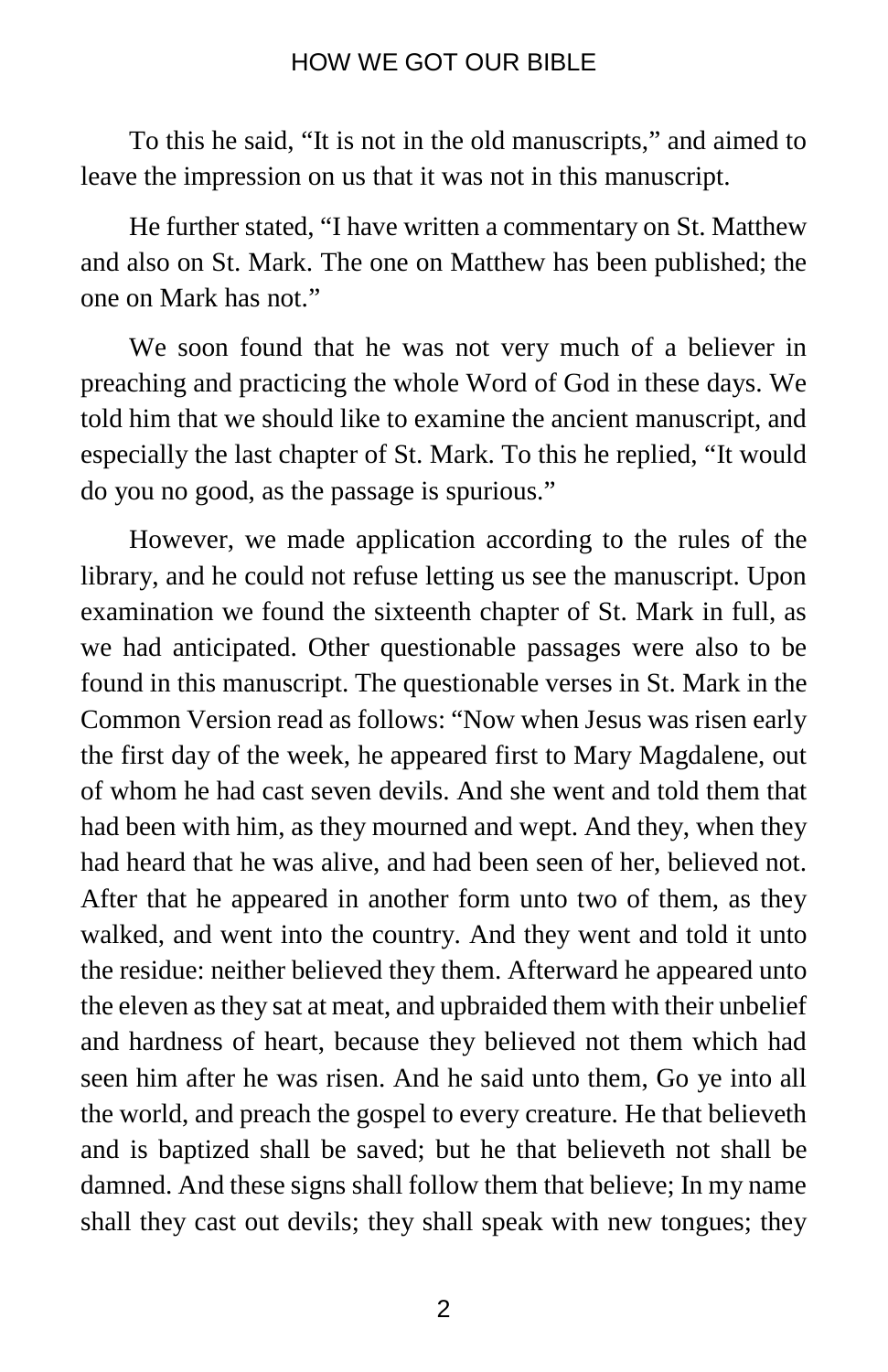shall take up serpents; and if they drink any deadly thing, it shall not hurt them; they shall lay hands on the sick, and they shall recover. So then after the Lord had spoken unto them, he was received up into heaven, and sat on the right hand of God. And they went forth, and preached everywhere, the Lord working with them, and confirming the word with signs following. Amen." Mark 16:9-20.

From Oxford we went to London to continue our work regarding the manuscript at the British Museum. This is one of the greatest museums of the kind in the world. There are several large rooms in this spacious building containing only manuscripts. Some of them contain the most ancient in existence. As we had only two or three days in which to complete our work there, we had to ask the Lord to open the way before us. The rules of the Museum were that those desiring to examine the manuscripts were to take out a reader's certificate for three or six months, and three days were required after application was made before the certificate was granted.

By the time of the expiration of three days it was necessary that we be on our way to another country. Having a letter of introduction to Lord Kinnaird we visited him at his place of business, and found him very busy. We were received with courtesy. After making known to him our desires concerning an immediate examination of the old Greek manuscripts at the British Museum, he turned to his stenographer, and commenced the dictation of a letter to the secretary of the Museum. After giving the address, he turned to me and said, "You dictate this letter to suit yourself," and hurried into another room with his hands filled with business papers. In my dictation I asked the secretary to "please permit Mr. E. E. Byrum and Mr. A. D. Khan to have immediate admittance into the manuscript department of the library, granting them any favors necessary for their work." Upon his return from the room, he hastily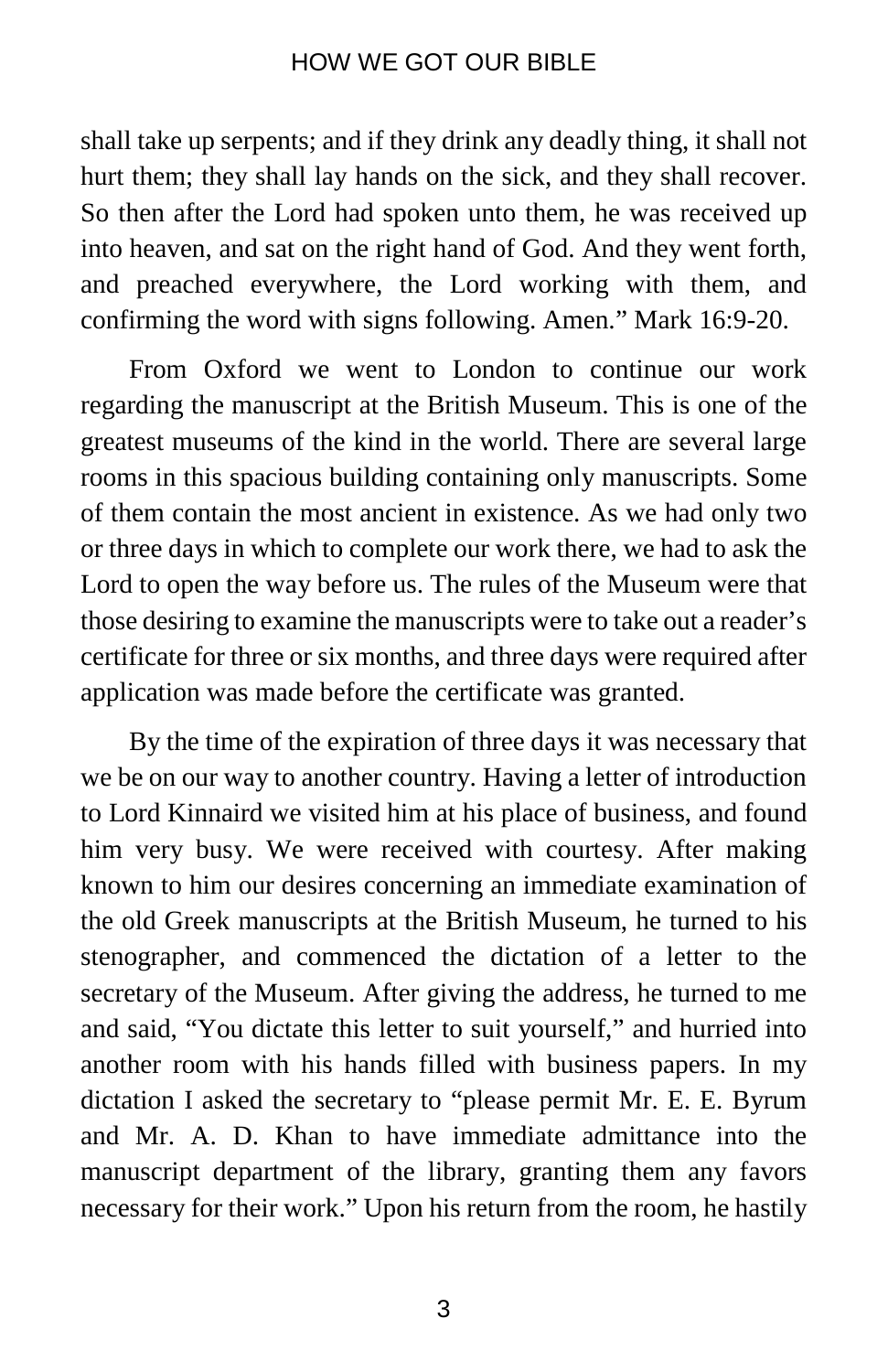glanced over the letter, signed his name to it, and expressed a willingness to further aid us should necessity demand other favors.

The secretary was very kind, and gave us special favors, and waived the rules, giving us immediate admittance, and mailing the notice concerning the certificate three days later in fulfillment of the rules of the library. Through these special favors by the help of the Lord we not only had the privilege of examining the photographic copies of the old manuscripts, but were permitted to examine the old manuscripts themselves. Upon these old parchments the Bible was written hundreds of years ago. They were kept in places hidden away until almost forgotten. Since they have been discovered again, they are kept in museums and libraries. They were written in Greek, Hebrew, or Latin, and have since been translated into the English and other languages, and Bibles have been printed.

Here we examined three of the ancient manuscripts of the Bible. The first of these, the Codex Alexanarinus, one of the three most ancient manuscripts of the Bible in the world, was written in Greek paleography about 1,500 years ago, on fine parchments that have so well stood the hostile attacks of unfavorable ages, and the wear and tear of centuries past, standing as a firm and strong monumental witness to the providence of God in preserving the Sacred Oracles in record. The original of these precious documents is kept with great care, and is not for public handling or inspection; but a perfect facsimile, photographic copy is allowed to be used. At first they refused to allow us to examine the original. However, through the grace of God we had the privilege of reading the very original volume, but the superintendent of that department of the library stood by and turned the leaves for us, not permitting us to handle them. In this volume we found the entire passage of Mark 16:9-20.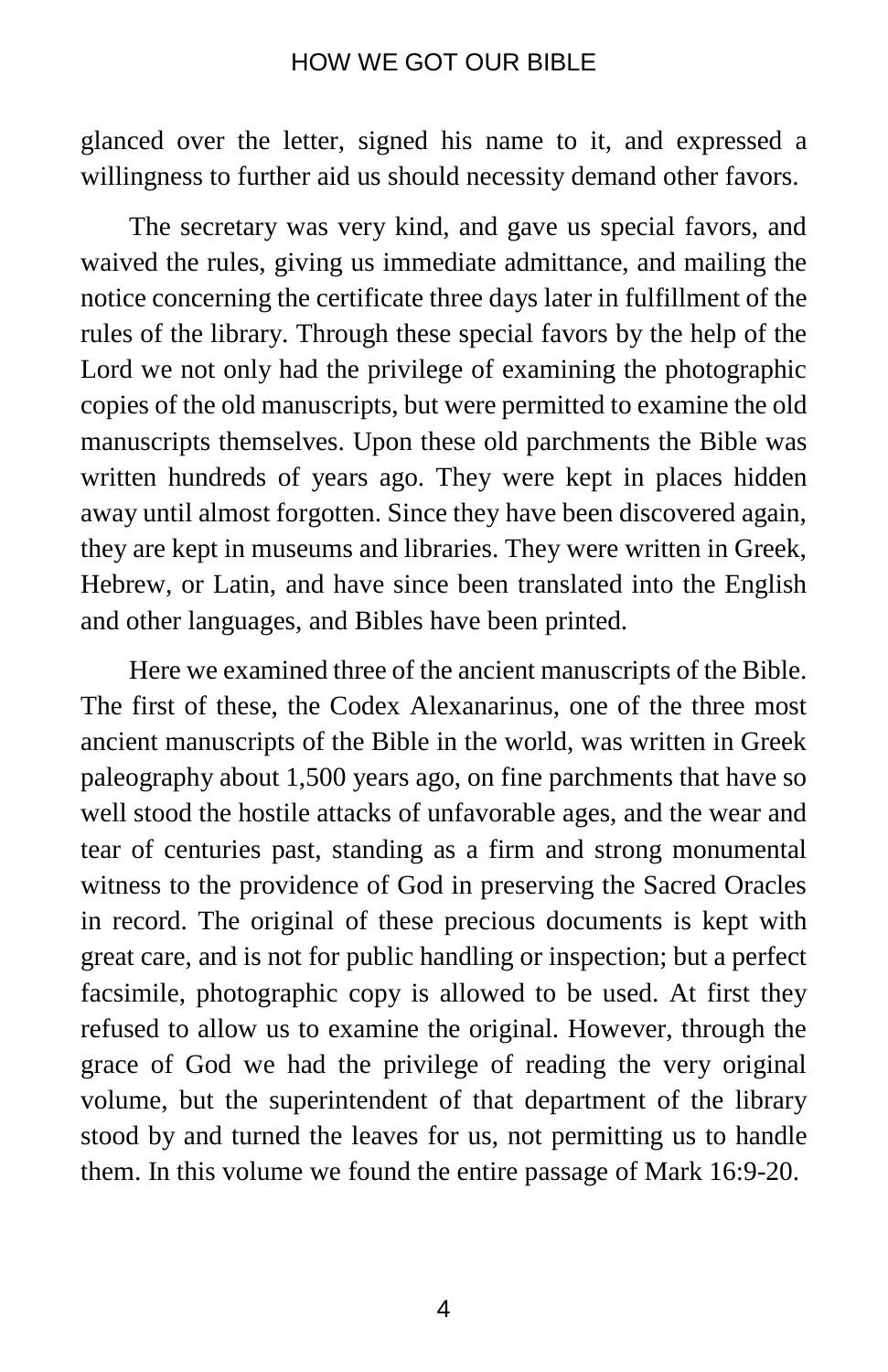Then we examined the Codex Harleianus, a manuscript of the ninth and tenth century, and the Codex Burneium of the eleventh century, both of which contain the disputed conclusion of Mark uncurtailed. Besides this passage we examined some other New Testament scriptures, the genuineness of which is sometimes questioned by the scholars (so called); and we are glad to say that we found them all right in the manuscripts. Now these are all of the most ancient manuscripts of the kind in the British Museum.

A few days later we continued our work with the manuscripts at the Bibliotheque Nationale at Paris. At first everything seemed to go against us in obtaining admittance to the library; but after working hard all day, traveling from place to place, we had made the necessary arrangements, which gave us admittance early the next morning to the National Libraries of Paris. Here we examined the important and curious manuscript known as the Codex Ephraemi, which is one of the most ancient manuscripts of the Bible. In value it is as important as the Codex Alexandrinus of the British Museum, and in antiquity it stands fourth, if not earlier; the Codex Sinaiticus in St. Petersburg, the Vaticanus in Rome, and the Codex Alexandrinus in London, are the first three. But this manuscript is perhaps the most difficult to read, as it is most obscure and blurred, as if blue or black ink had been smeared over the pages of the sacred volume. This was the result of a chemical which the parchment folios underwent in order to bring to light the almost obliterated sacred writing, which was rubbed out to receive a later inscription. The manuscript is about 1,500 years old. We examined this codex and found the last twelve verses of Mark's Gospel in it all right.

Then we examined the Royal Manuscript of Paris, which is about 1,200 years old. This is the only manuscript, so far as we know, that contains an alternative conclusion of Mark, but it gives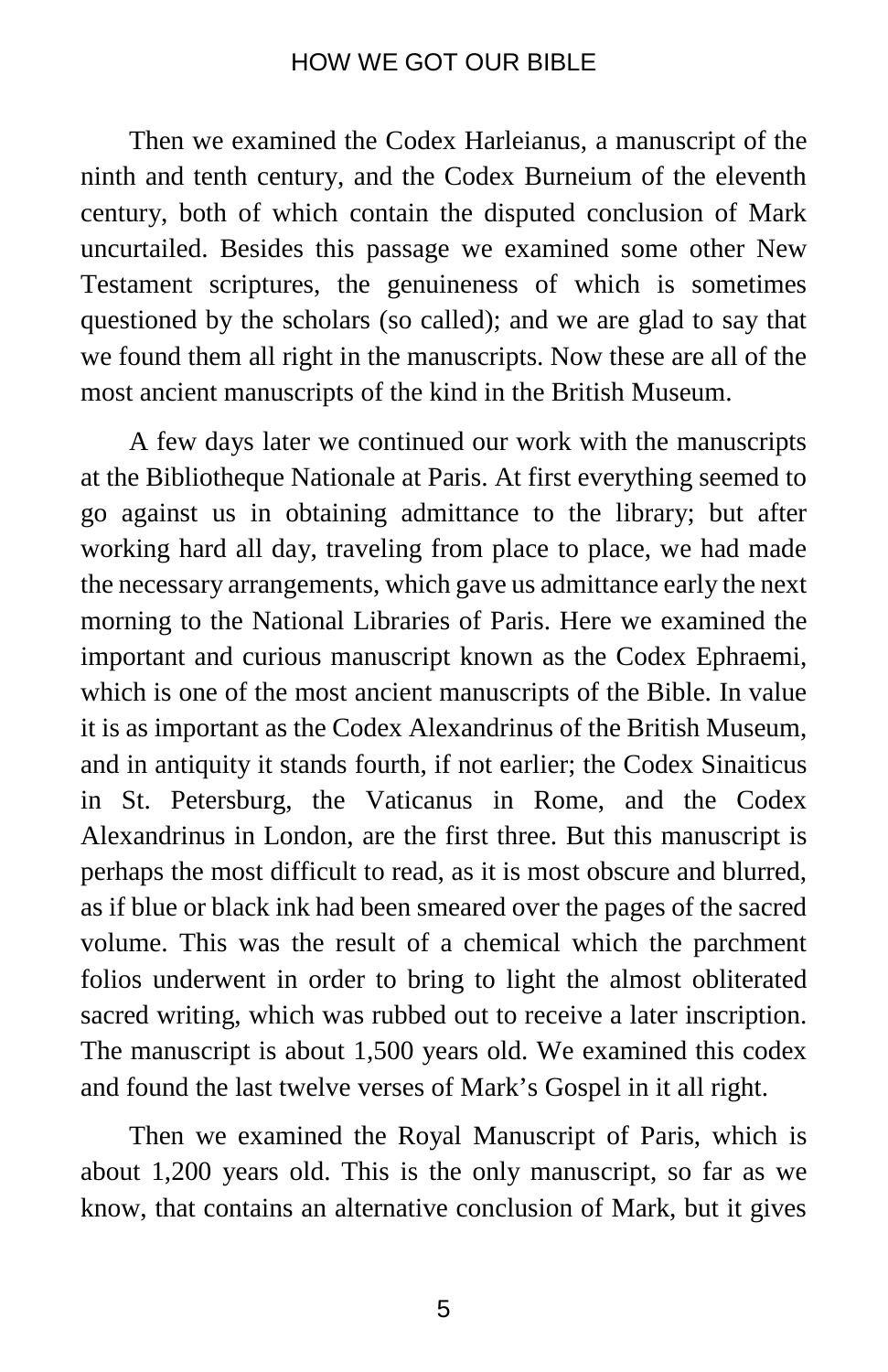in full the usual revision of the text at the end of the gospel. The next manuscript we examined was Codex Cyprius, which is also about 1,200 years old. This contains the section in question **in toto**. Besides these we examined ten other important manuscripts, all of which contain the passage in full, and discovered some of the false arguments and misrepresentations of some of the eminent scholars (so called).

In Venice we had no difficulty in gaining admittance to the library, and had the privilege of examining four important manuscripts of the Bible, one of which was about one thousand years old, and found the passages in question in all of them.

From Venice we continued our work at the Vatican in Rome. The Vatican Library contains one of the five most ancient copies of Biblical manuscripts. The extreme carefulness of admittance is not peculiar to Rome. We met with the same in almost all the other libraries, and had to secure admittance and privileges to handle these manuscripts by special effort and influence.

When we arrived in Rome we thought of getting help of the British Consul, but soon learned that he had no influence with the Vatican. After prayer we secured a Roman Catholic guide as interpreter, went to the Vatican, presented our cards of recommendation, which we secured at London and Paris, and the Lord gave us favor in the sight of the superintendent of the library and he granted our request. The Vatican was well guarded by soldiers both inside and outside the building. We examined the manuscripts in the Vatican, and found the last chapter of Mark uncurtailed in all but one. This has only the first part of Mark sixteen to the end of verse eight; but there is a peculiar fact in reference to this manuscript. The codex is a quarto volume containing three columns on each page. The eighth verse ends about the middle of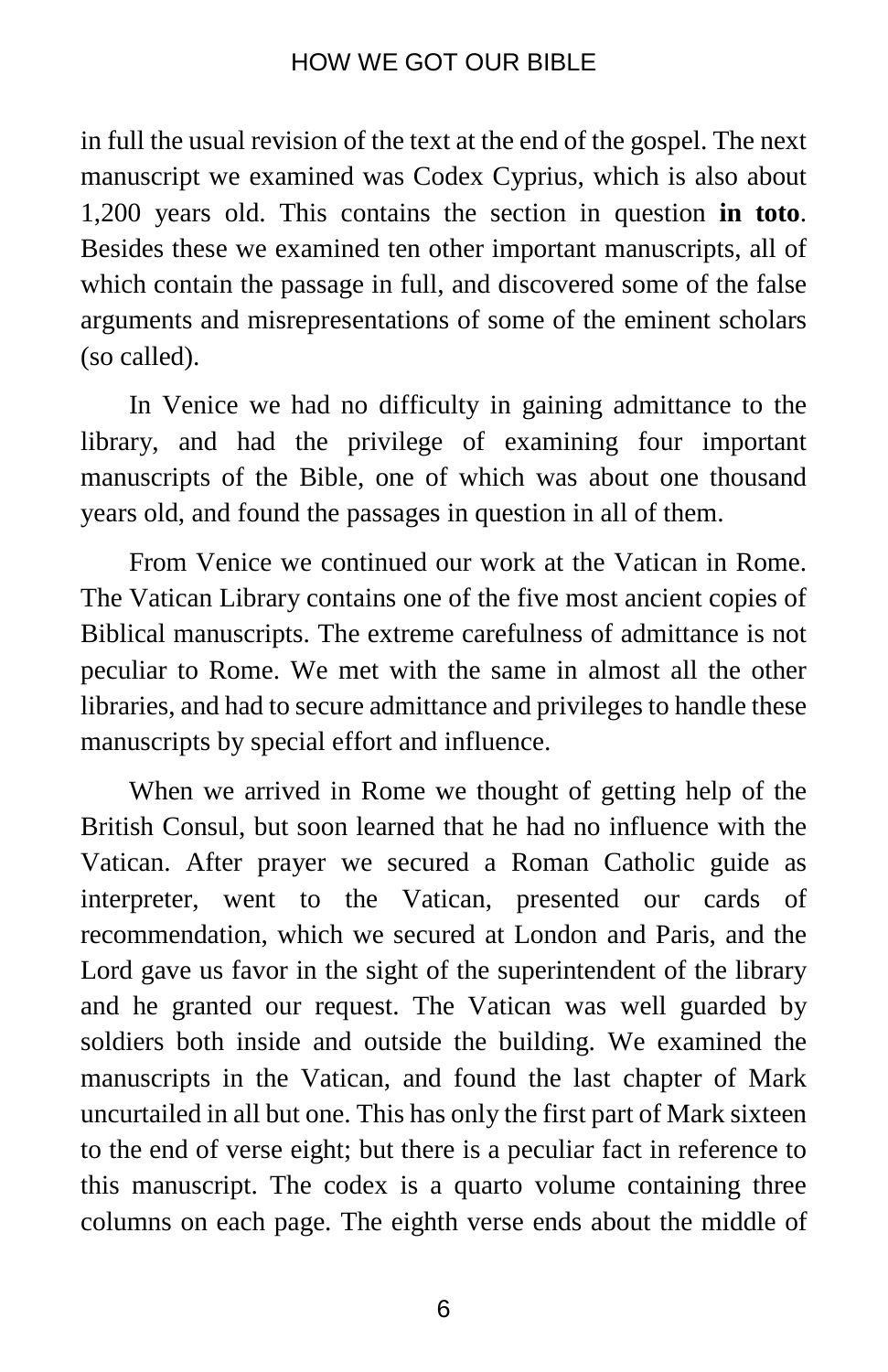the second column and the entire third column is left vacant, leaving sufficient space for the remainder of the chapter. The Gospel of St. Luke begins over on the next page. Now, there is no other similar instance in the whole New Testament portion of the manuscript. If a book ends in the middle of the first column, the next book always begins at the next column. We examined the whole of the New Testament, and found no other unnecessary vacancy anywhere else. This singular fact decidedly proves that the original manuscript from which this copy was made must have contained the verses nine to twenty in full, but for some reason or other the translator did not copy them. It may be the signs and wonders promised to the church had almost ceased at that time because of the unbelief of the apostate professors, and in order to free themselves they kept the truth hid from the people. Nor is this a wild imagination and groundless fancy, for humanity is so deceptive and deluded that it would sooner doubt God than itself.

At the present time many do not believe in the genuineness of these verses, because of their inability to work the signs that are to follow the believers. For such reasons the omission of the passage from this manuscript can be accounted for. Besides this, it may also have been because that in the original manuscript this was the last leaf and it was torn off, which caused the absence of the section in subsequent copies of which this manuscript in the Vatican is a sample. This idea has been entertained by several of the able scholars of Biblical criticism; for they are all united in declaring that the gospel could not have been ended with verse eight, the last word of which is a conjunction "for," which can never close a book without doing severe violence to the simple and elementary laws of composition and rhetoric. There are many other internal and external reasons in favor of the genuineness of the passage. In fact, all the manuscripts that we examined contained the passages, except this

7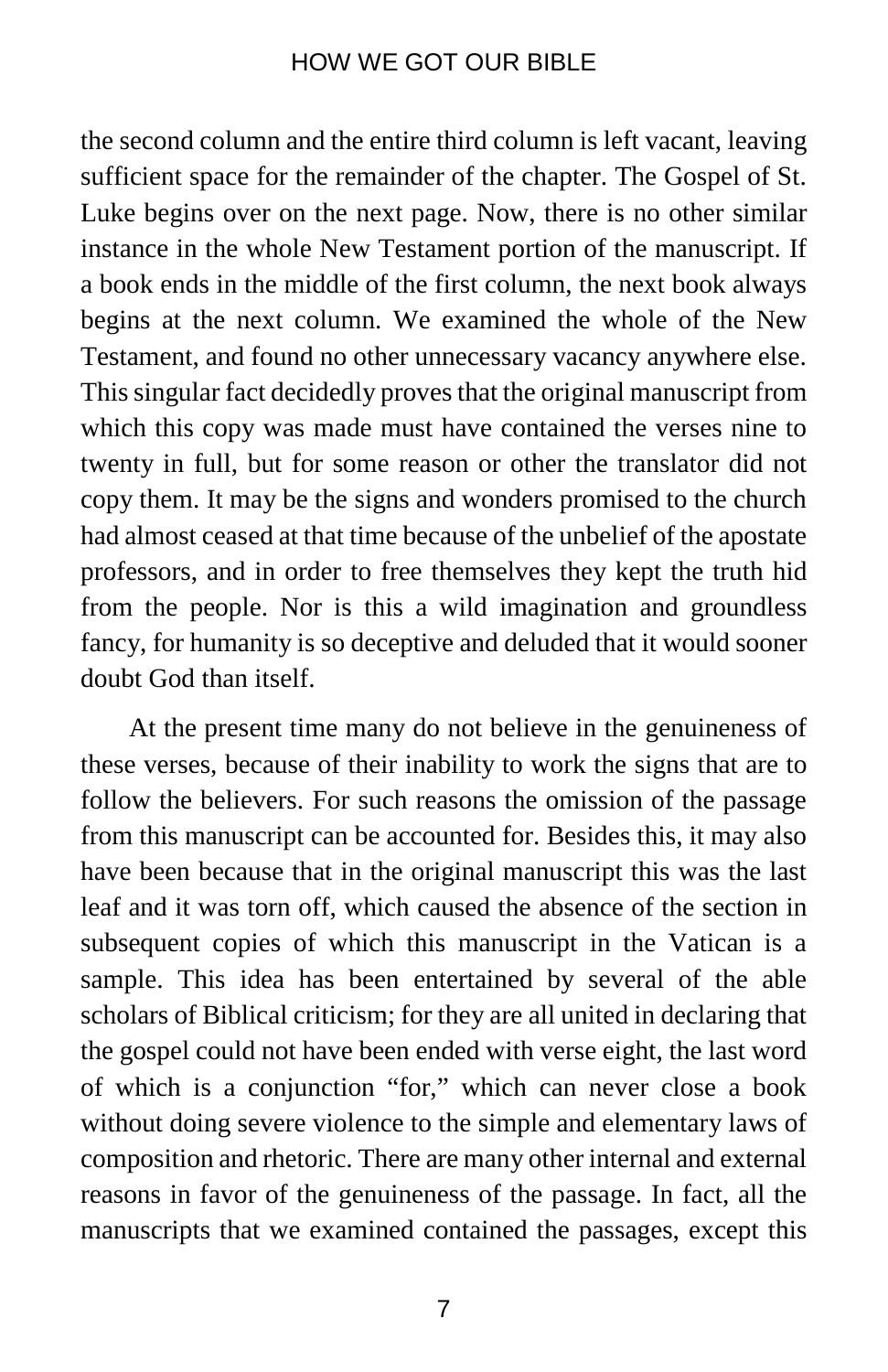one. Another one at St. Petersburg, which we have not seen, does not contain it. But we have since received facsimile pages of the last chapter of St. Mark and the first chapter of St. Luke from this manuscript. It is to be found in all the ancient versions and in the writings of the Fathers. One of the earliest Fathers, Irenaeus, who was the disciple of Polycarp, a disciple of John the Evangelist, quotes the passage in his treatise against the heretics. There are many other overwhelming evidences of the genuineness of these scriptures.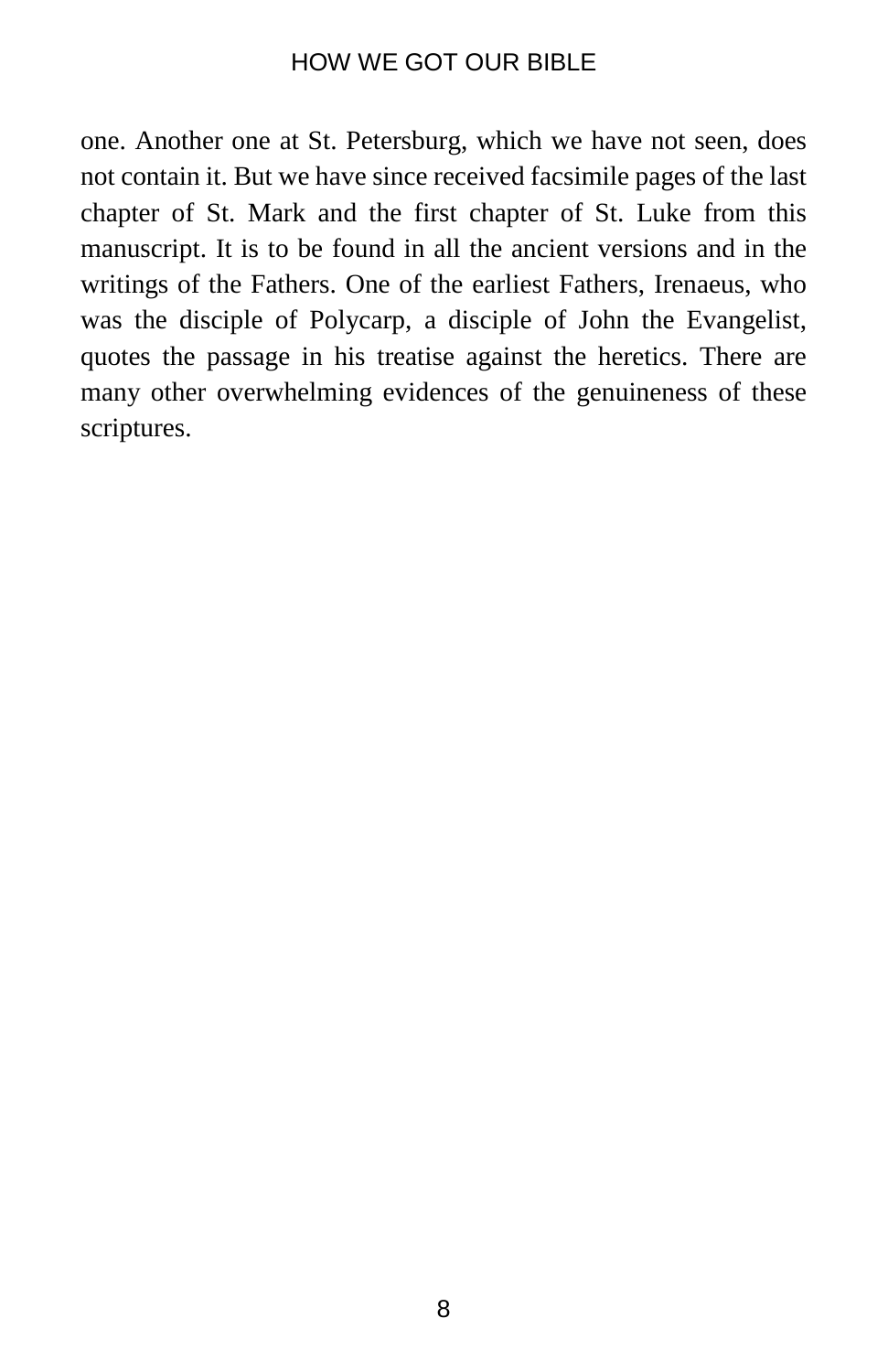# **How We Got Our Bible**

"We live in a land of Bibles" is an oft-quoted expression. But the inquisitive reader asks, "Whence came this Bible? Have we the original manuscripts and books written by Moses, the prophets, and the apostles?" When we reply that none of these original books or writings have been discovered in this age of the world, then the question comes, "What evidence have we of the genuineness of these Scriptures?" Some say that it was handed down from generation to generation by hearsay until centuries after the time of the apostles; but such is not the case.

The Pentateuch, or first five books of the Bible, whose writing is ascribed to Moses, and which is sometimes called "the book," or "the book of Moses," was a written book. It was sometimes called "the law," or "the book of the law." Moses gave the law to the people, and after his death we find Joshua having the people gather together between Mount Gerizim and Mount Ebal, near Shechem, and the law was read to them.

Centuries after this we find about the time Nehemiah was preparing to rebuild the walls of Jerusalem, he had the people gather together, and told Ezra to "bring the book of the law." Neh. 8:4. And the book was brought, "and Ezra opened the book" and read to the people. We find, also, in the Old Testament where it is stated that the acts of the kings are recorded in the book of the Kings and in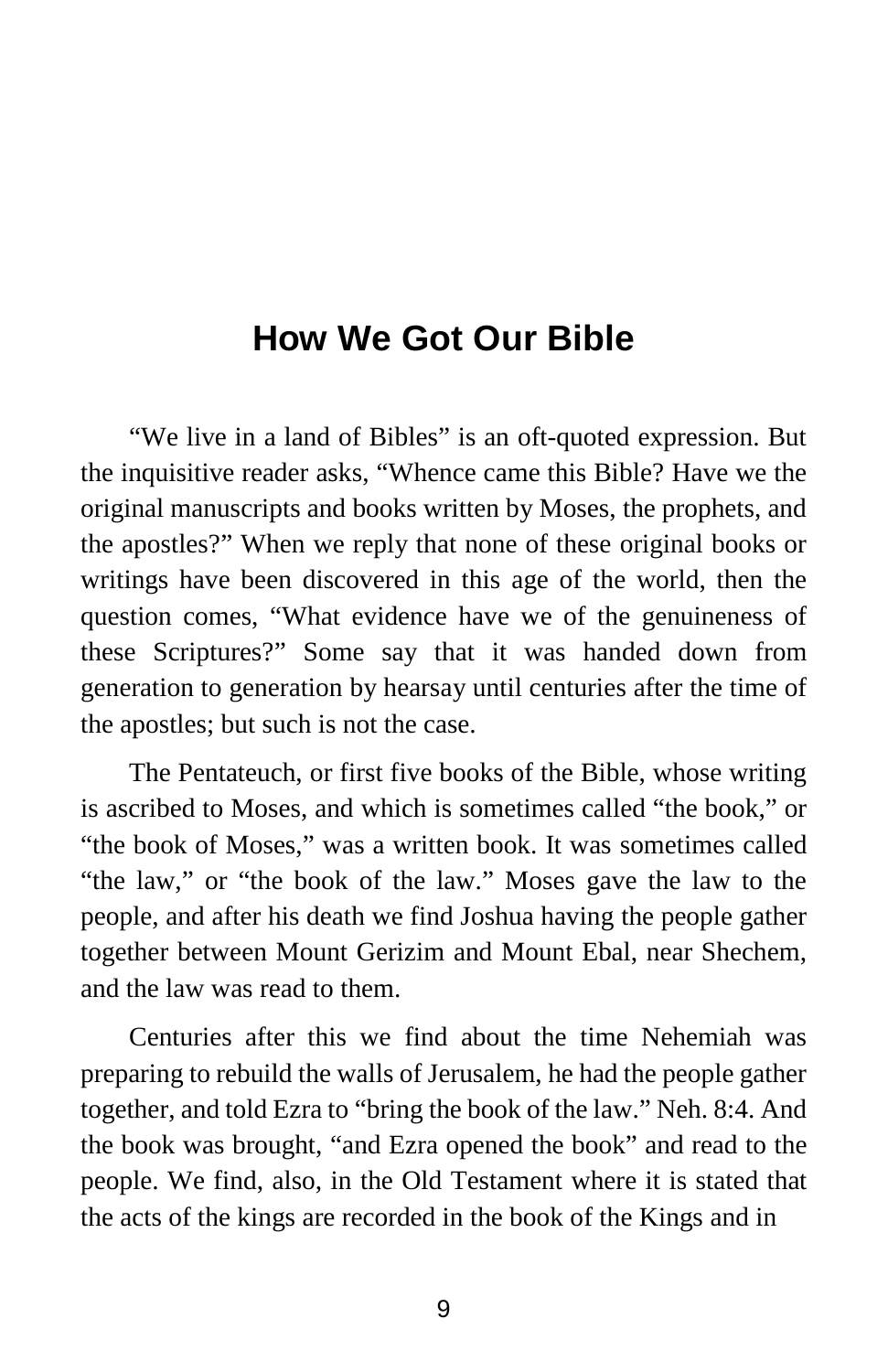Chronicles, etc. These records were preserved and handed down from generation to generation, and the people of God were made acquainted with their teachings.

When Jesus Christ came and began his ministry, he frequently referred the people to what had been written. In St. Luke 4:16-20 is an account given of the time when Jesus began his ministry at Nazareth, which says, "He went into the synagogue on the sabbathday, and stood up for to read. And there was delivered unto him the book of the prophet Esaias [Isaiah]. And when he had opened the book, he found the place where it was written, The Spirit of the Lord is upon me," etc. "And he closed the book, and he gave it again to the minister, and sat down." They not only had in those days the book containing the Law, but here Jesus read from the book or Isaiah the prophet, which told concerning himself. It was a book which could be opened (verse 17), and it says he "closed the book." Verse 20.

It is plain to see that they had the Scriptures recorded in book form, not only during the centuries before Christ, but at the time he began his ministry, and no doubt they had copies of these Scriptures in all the synagogues. It would not, therefore, be a strange thing if many copies of these ancient manuscripts were sealed up and kept in some secluded place for centuries and many copies were made from others. In consideration of the fact that the Scriptures, or Old Testament, were so made into book form and were carefully preserved before and during the time of Christ, it would not seem strange if his own words and the words of the apostles were also carefully preserved in book manuscript, written upon the durable parchments of that day.

When the devil came to tempt him, Jesus said, "It is written," etc. To the Jews who were not willing to accept Jesus as a Savior he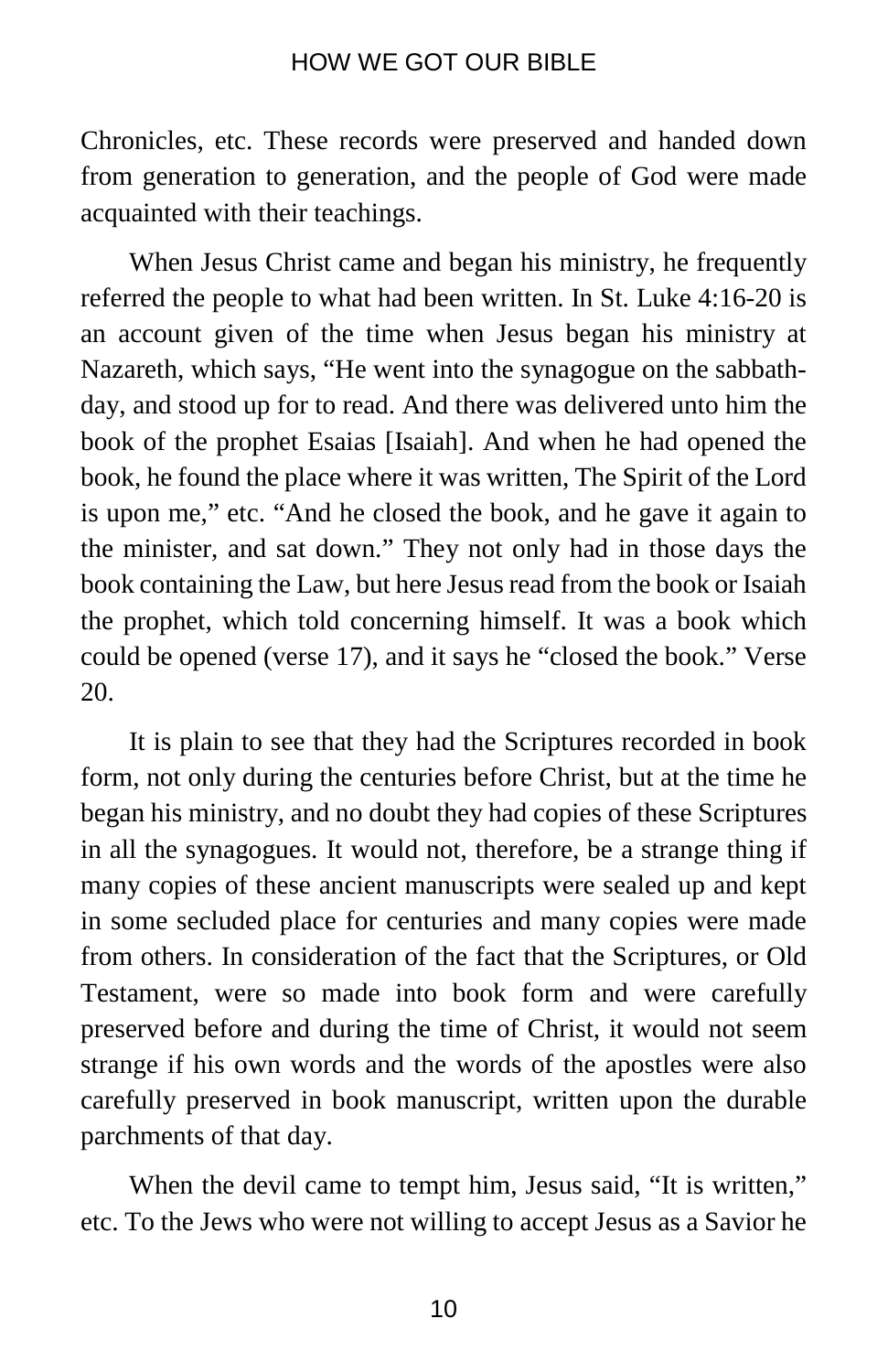said, "Search the Scriptures; for in them ye think ye have eternal life: and they are they which testify of me." John 5:39. Now, he would not have told them to search the Scriptures had there not been some records for them to search. There was a book of Psalms (Acts 1:20), which David wrote (Luke 20:42); and Jesus told of what was "written in the law of Moses, and in the prophets, and in the psalms." Luke 24:44.

After the death and resurrection of Jesus Christ we find Paul preaching to the people, as recorded in Acts 17:11, "and they searched the Scriptures daily." Upon this occasion there were "noble" Jews, and also "honorable" men and women among the Greeks. At one place was a man named Apollos, of whom it is said, that he was "mighty in the Scriptures." Acts 18:24. These Scriptures were without doubt the books or writings of the Old Testament. Paul in his second Epistle to Timothy spoke to him about the cloak, which, said he, "when thou comest, bring with thee, and the books, but especially the parchments." 2 Tim. 4:13. It is very likely that some of these books mentioned were not only the Old Testament, but also the Gospels; and the parchments were to be brought that Paul might complete the writing of the Epistles. The parchments were prepared skins of goats or of some other animals. They were prepared in such a manner as to very much resemble paper, although very strong and durable.

The Old Testament was originally written in the Hebrew language, while the original language of the New Testament was Greek. A knowledge of this fact explains the different use of words. For instance, 1 Kings 18:41-46, which relates the circumstances of the prayer of Elijah after the famine of three years and six months. In referring to him, in translating from Hebrew to English, his name is called Elipah. In Jas. 5:17, referring to the same occurrence, the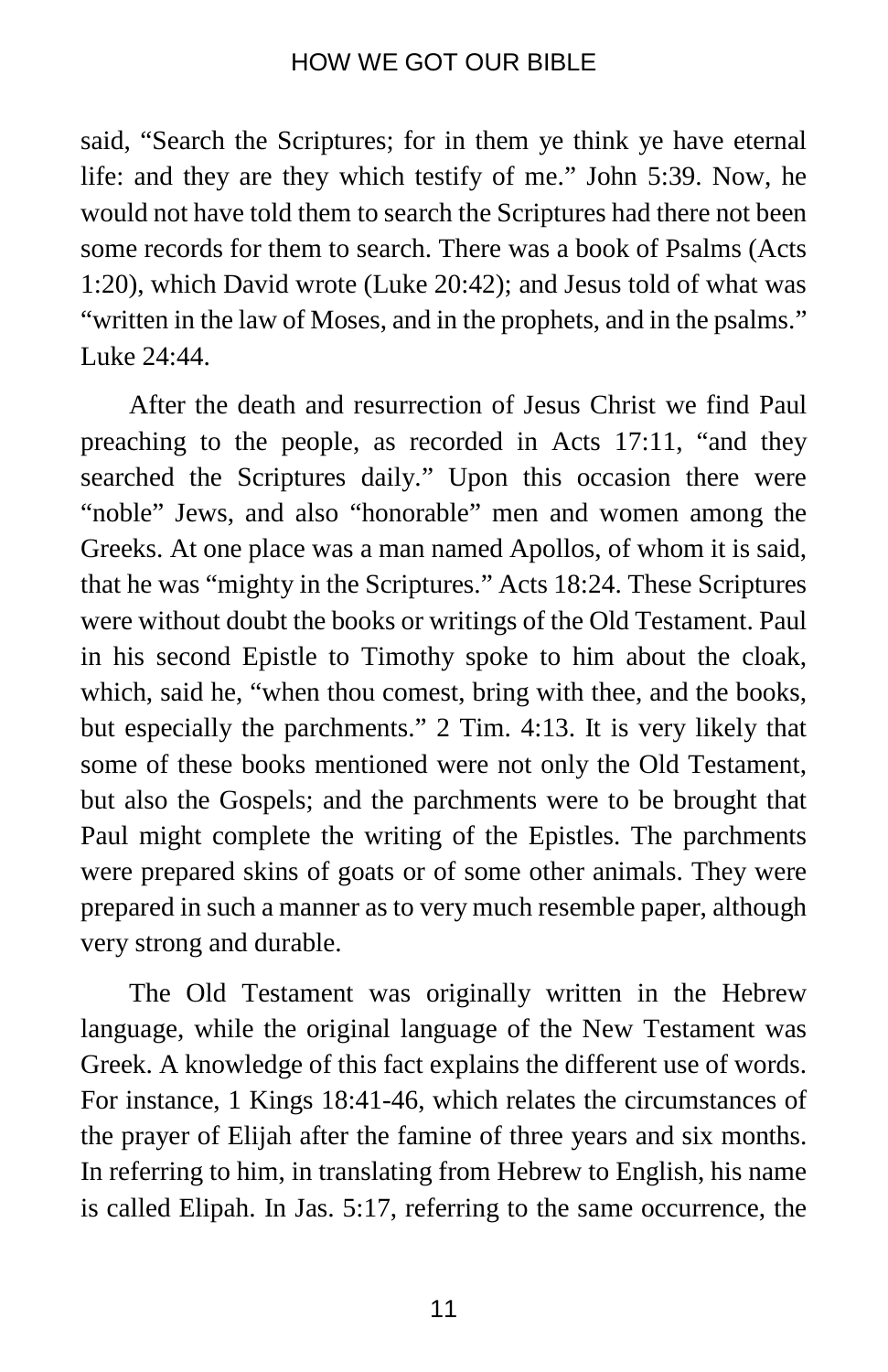same name translated from the Greek is Elias, meaning the same person. There are a number of similar changes.

The earliest Hebrew text known of the Old Testament is one in the British Museum, which dates back about to the ninth century A.D.; but there are many other evidences of the writings of the Old Testament in existence which date back much further. Aside from the Talmud and the Targums, there is the Samaritan Pentateuch. This is a very ancient manuscript in the form of a roll, written in Samaritan or Old Hebrew characters, independently of the Orthodox Jews, and is supposed to be almost as ancient as the Hebrew. It contains the first five books of the Bible. It has been kept by the Samaritan people at Nabulus, a city which is built on the site of the ancient city of Shechem. It is claimed that this manuscript was written by the great grandson of Aaron. In our travels through Palestine we remained one night in this city, where there are about one hundred and fifty of the Samaritan people still living as a colony. They take much pride in the preservation of these manuscripts.

#### **The Septuagint Version**

We have today what is called the Septuagint Version or version of the Seventy. This is a translation of the Old Testament made in the Greek language at Alexandria by seventy-two Jewish scholars, and for this reason it is called the Septuagint or Seventy. It is said that Ptolemy Philadelphus, king of Egypt B. C. 284-246, while preparing his large library, desired to have reliable books on every theme from the best authority possible; therefore sent an embassy to Eleazar the high priest at Jerusalem to obtain copies of their sacred books and of the Hebrew law, and make a translation of the same. This high priest sent the copies requested, together with these seventy-two translators. It is said that they were separated from each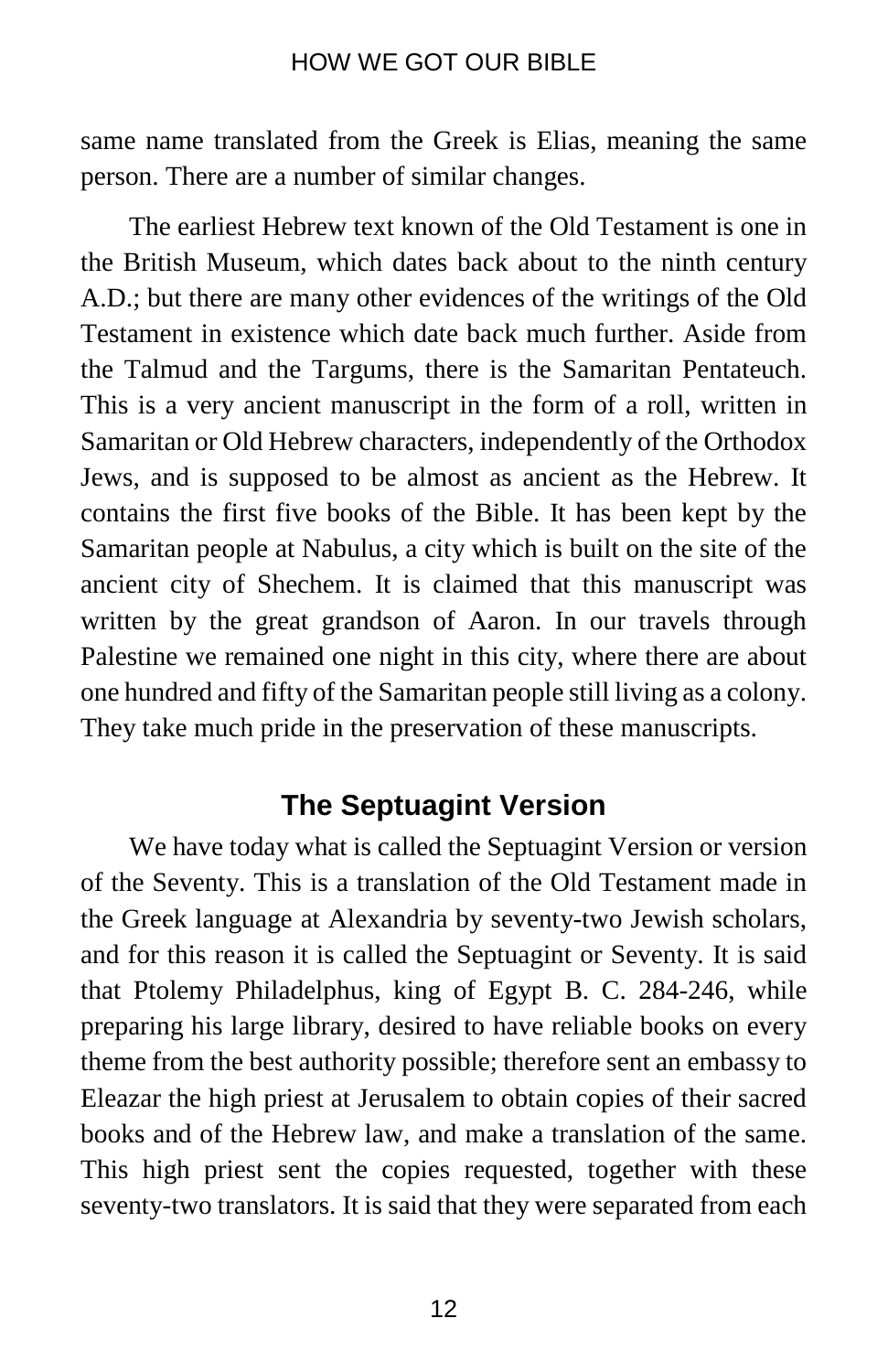other, and that when their translations were compared they were exactly the same. However, let that be as it may, a translation of the books of the Pentateuch was made about two hundred and fifty years or more before Christ, and the other books completed a few years later. Thus the entire Old Testament was translated into Greek over one hundred and fifty years before Christ. There have been a number of other versions since that time. But, it is the New Testament that we desire more especially to dwell upon.

#### **The New Testament**

We have a Bible today consisting of both the Old and New Testaments. We have shown that the Old Testament existed in book form before and at the time of Christ and his apostles; but it is almost nineteen centuries since that time, and the question comes to us now, How was this Bible handed down to us from generation to generation and from century to century? or, in other words, How did we get our Bible, as none of the original manuscripts of the apostles' writings are known to be in existence today. The evidences by which we may know the facts concerning the reliability and genuineness of our Bible are through the versions, manuscripts, and quotations from the Bible by early writers. There are however, a few things that we do know beyond doubt. One is that we have today a version of the New Testament called the Twentieth Century Testament, given in modern English. Then, we have what is called the Revised Version of both Old and New Testaments, dated 1881-85. Also, the Authorized or King James' Version, dated 1611. This is the one in general use today. No one calls in question that King James I. almost three centuries ago ordered it to be translated and printed. Neither do they believe that King James or anyone else in his day wrote this book in order to deceive the people. Consequently there must have been some versions or manuscripts older than this one. In fact, the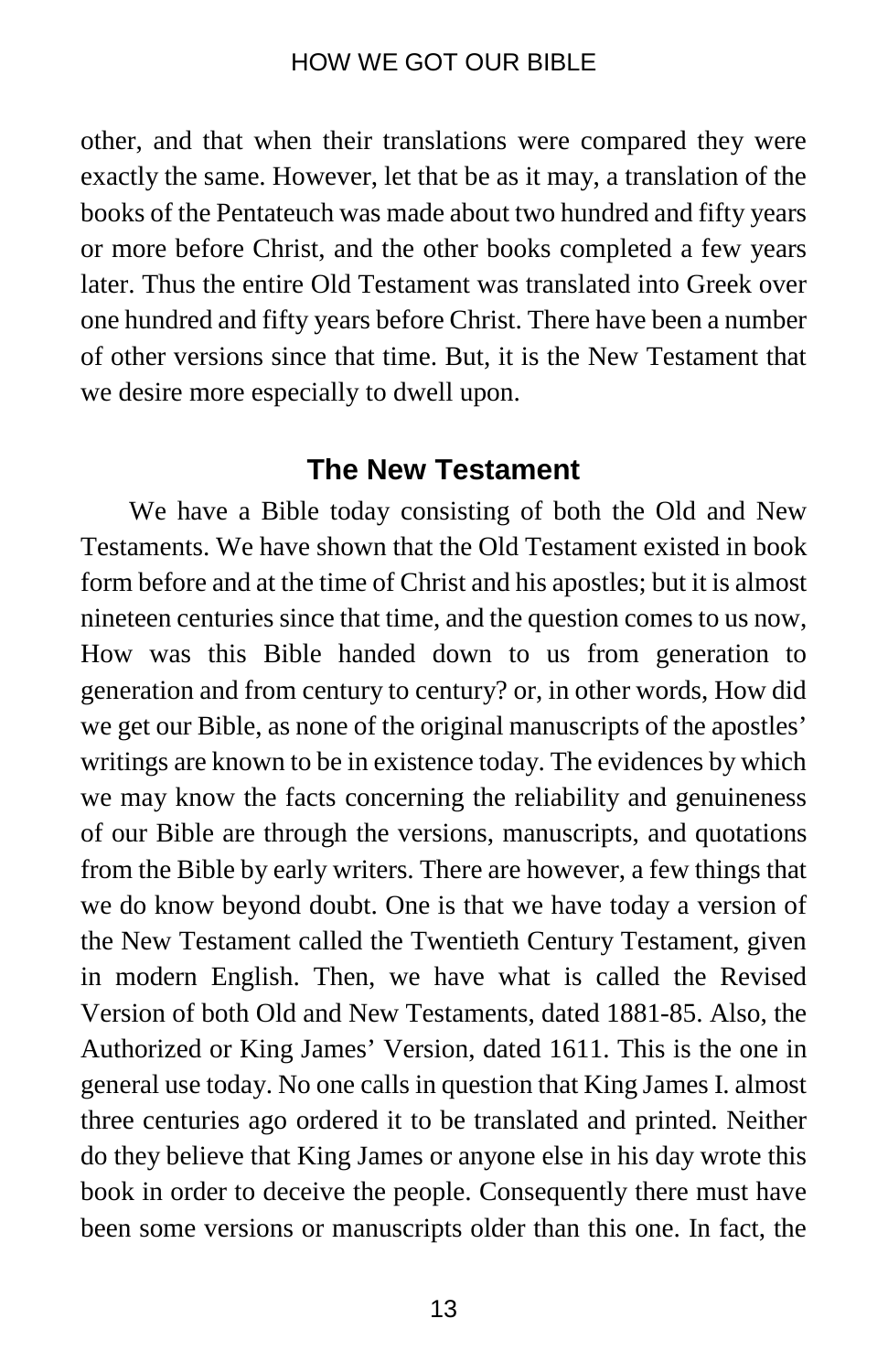title page of what is called the Authorized Version, states that it is "**translated out of the original tongues: and with the former translations diligently compared and revised.**"

We have heretofore stated that the original language of the New Testament was Greek. About the eighth century some portions of the Scripture were made into Anglo-Saxon, and into English about the thirteenth century. About 1380 Wycliffe, with some of his followers, translated the entire Bible into the English from the Latin Vulgate; but as this was before the days of printing, it existed only in manuscript form until about the year 1848 or 1850, when it was published in type. In 1525 William Tyndale began the publication of his translation of the New Testament. In 1534 he published a revised edition of the New Testament. In 1535 Miles Coverdale translated the Bible from the Swiss-German Bible and the Latin Version of Pagninus. This was the first version of the entire Bible published in English. Then came what was known as Matthew's Bible, 1537; Taverner's 1539; the Great Bible, 1539; the Geneva Bible, 1560; the Bishop's Bible, 1568; Reims' New Testament, 1582; then came the Authorized Version, 1611. King James had fifty-four scholarly persons assigned to the work of translating and preparing this Bible. They were located at Westminster, Oxford, and Cambridge. It was not particularly to be a new translation, but to be a better one, as many errors had been made in the former translations. They were to follow the text of the Bishop's Bible with as little alteration as the truth of the original permitted. They used the text of Beza's Latin and Greek Testaments of 1598, and also made considerable use of the Geneva of 1560 and the Reim's New Testament of 1582. They did not at that time have access to the older Greek manuscripts, the most reliable of which have been discovered and brought into use since that date.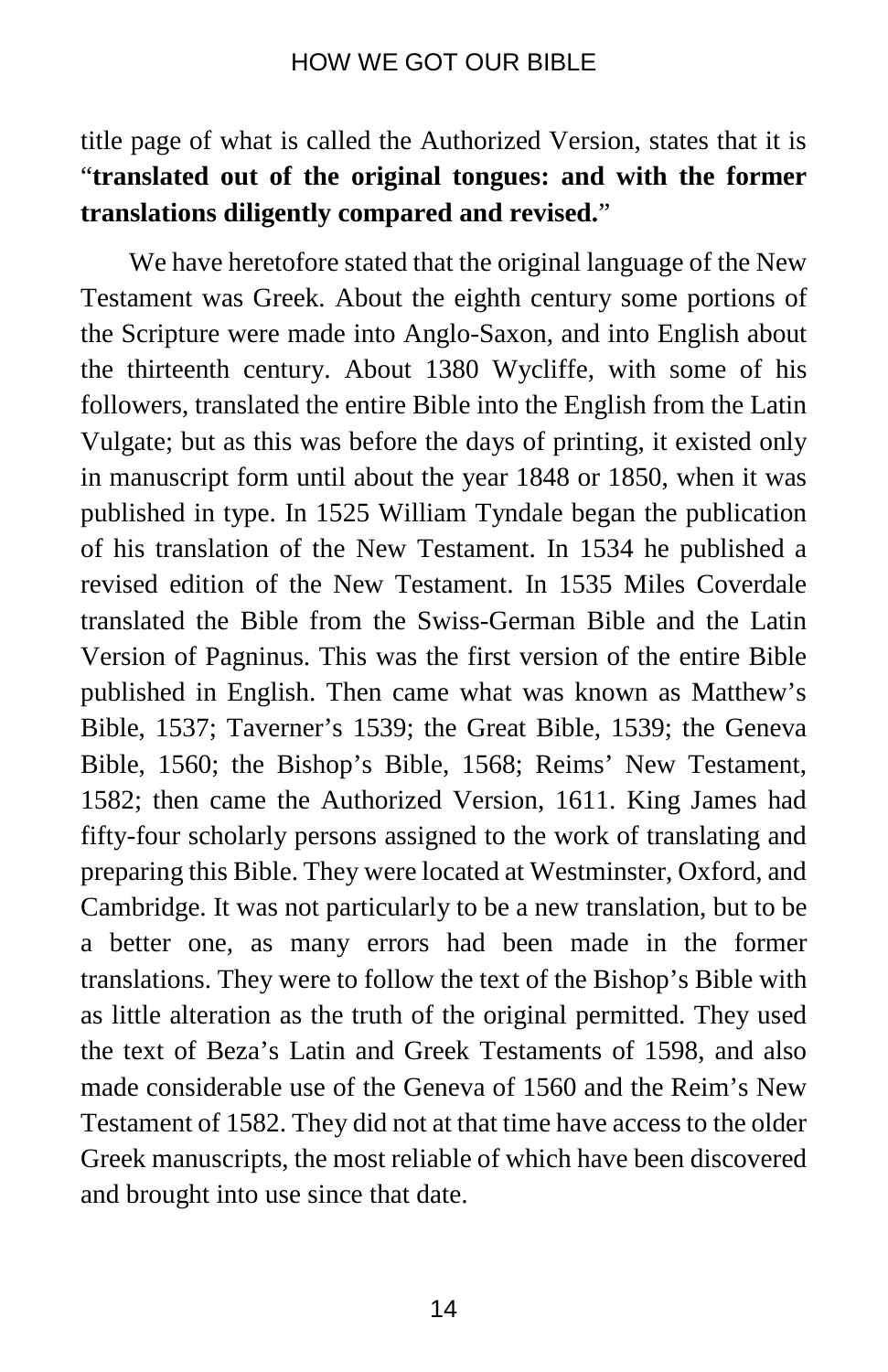After some of these older manuscripts were found it was deemed necessary to get out a revised edition in order to correct some of the errors that were clearly pointed out through the reading of the older manuscripts, and some also found to be made by those who copied the manuscripts in later years, although there was nothing of such a serious nature as to change the doctrine or teachings to any great extent. Another reason for the change was to bring the expression in the English up to date, as many of the English words formerly used have become obsolete.

But now we must go further back than the English versions, and see what we can find among the manuscripts. A version is that which is translated from another language. For instance, from Greek to Latin or from Greek to English or some other language. The manuscripts are written on parchments made of the skins of animals. They very much resemble paper, and the words are printed and written with ink. There are two classes of Greek writing; the oldest being written in capital letters, which is called uncial. These are written without any extra space between the words, making it quite difficult to read. It is not divided into sentences, and is without punctuation. However, about the ninth or tenth century another style of writing was used, which is called the cursive style, which is a kind of running hand.

There are about one hundred of the old uncial manuscripts and nearly three thousand of the cursive manuscripts which are to be seen and examined. The most important of the old Greek manuscripts that have been found are the Codex Sinaiticus, the Codex Vaticanus, the Codex Alexandrinus, and Codex Ephraemi. These date back from A. D. 300 to A. D. 450. Some claim the Codex Vaticanus to be the oldest, while others believe the Codex Sinaiticus to be the oldest volume. There are strong evidence that both of these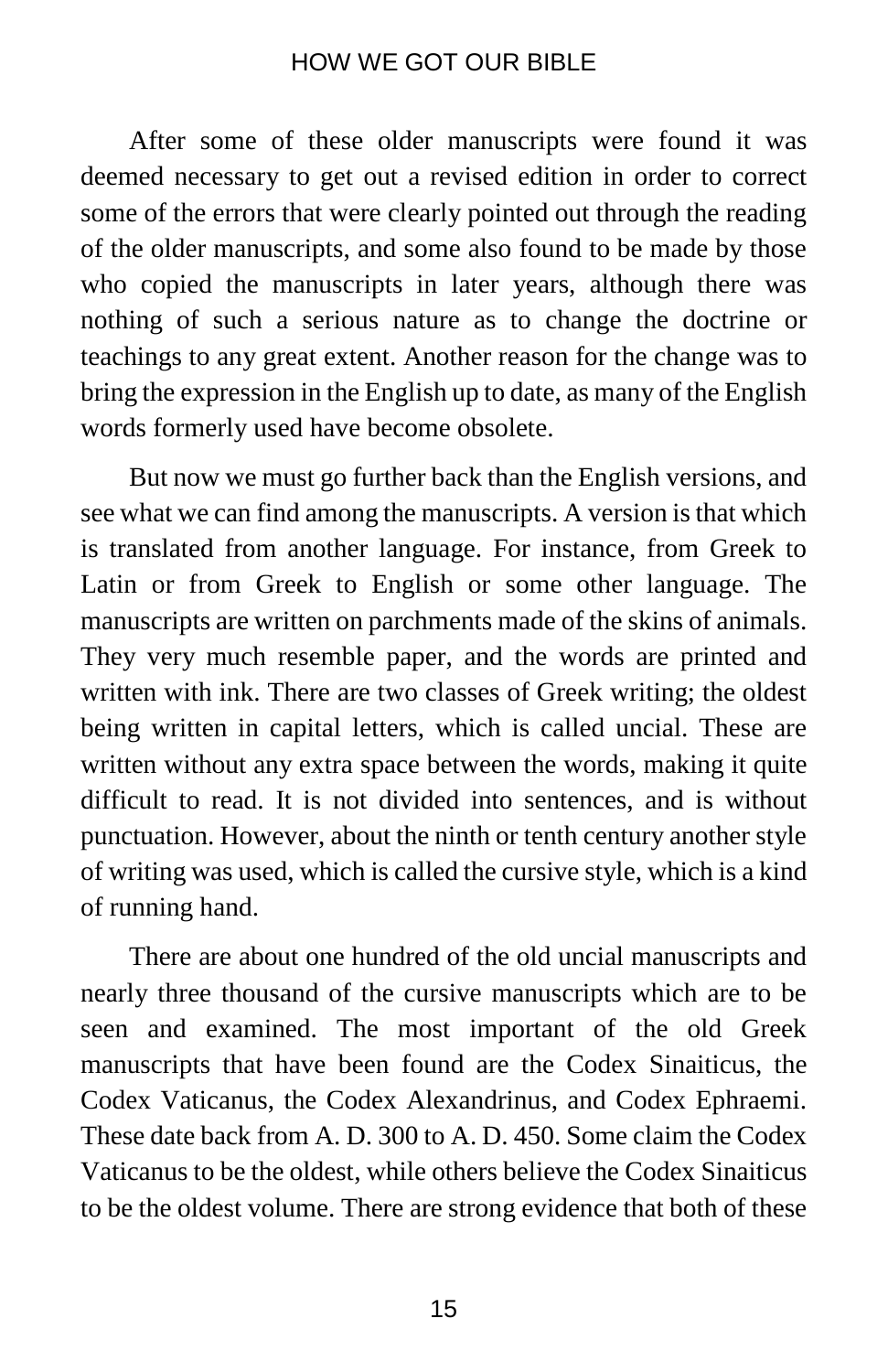were copied from other manuscripts between the years 300 and 400 A. D.

The three oldest Greek manuscripts of the Bible in the world are the Vatican, Sinaitic, and Alexandrian. Frequent use of them was made in making the Revised Version in 1881 and 1885; but none of them were used by the translators of the Authorized or King James' Version. The two latter manuscripts were discovered and brought into use at a later day and the Codex Vaticanus was not accessible at that time. These manuscripts give us positive evidence of the existence of the Bible soon after the apostolic days. From the days of the apostles and their original writings to the time of these manuscripts just mentioned, is about the same period of time as from the date of the King James' Version to the time of the Revised Version and later versions.

The Alexandrian manuscript, the youngest of these three great manuscripts, is preserved in the British Museum. It was presented to Charles I. by the Patriarch of Constantinople, A. D. 1628. This was seventeen years too late to be used in preparing the Authorized Version. Only ten leaves are missing from the Old Testament; but of the New Testament twenty-five leaves have been lost from the beginning of Matthew, two from John, and three from Corinthians. It is written two columns on a page. The Vatican manuscript is written three columns on a page, and the Sinaitic has four columns.

The Vatican, or the Codex Vaticanus, which is generally considered the most ancient in existence, has been in the Vatican Library for at least four or five hundred years. The early history of this manuscript is not known. It contains over seven hundred leaves of the finest vellum, about a foot square, bound together in book form. Gen. 1 to 46 is lost, also Psa. 105 to 127, and all after Hebrews 9:14 of the New Testament. In this manuscript, which is generally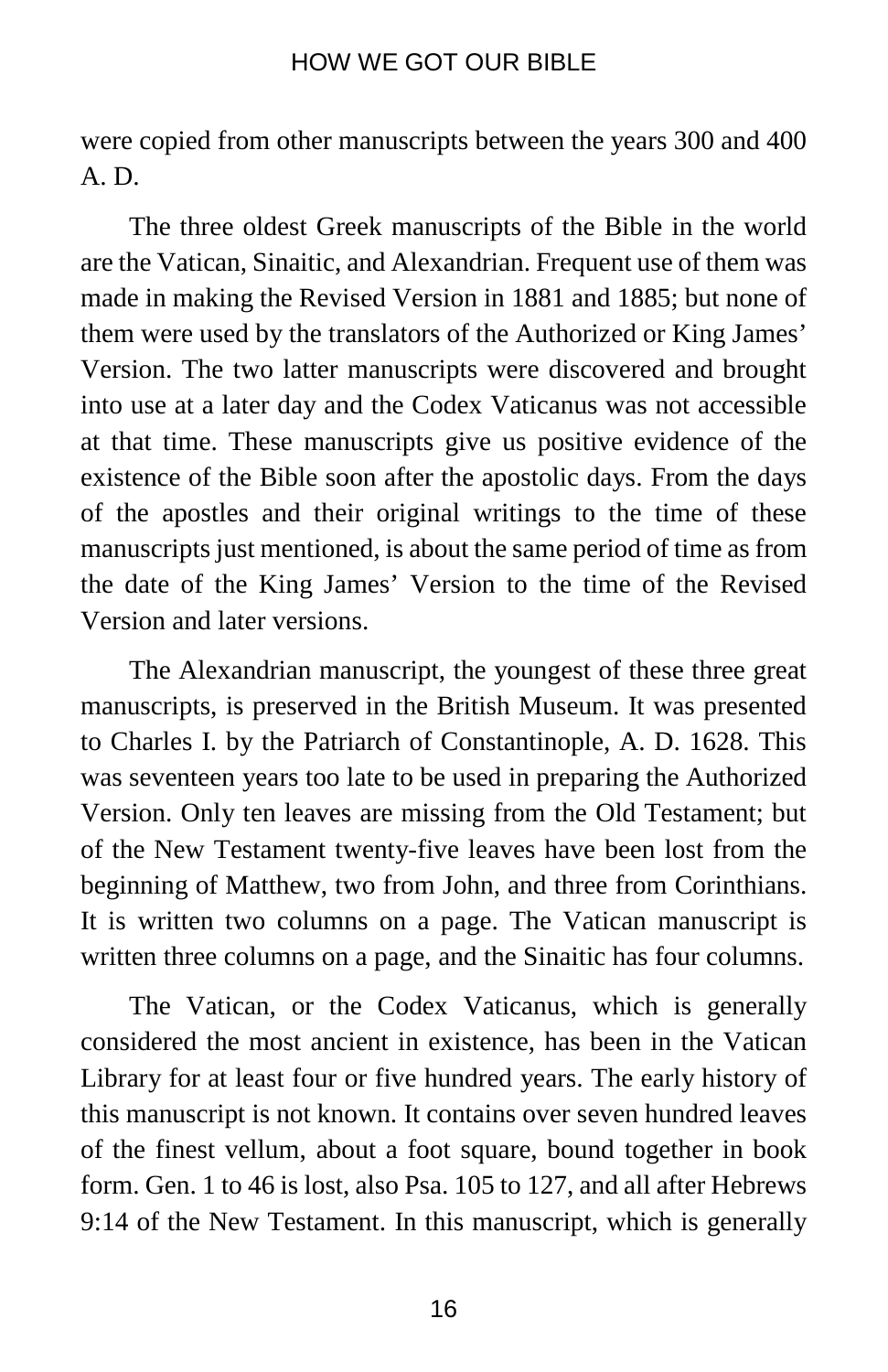claimed to be the oldest one, the last twelve verses of the last chapter of St. Mark are omitted. But for some reason, enough blank space is left on the page, showing that the scribe knew of its existence; but for some reason it was not inserted, although in other old manuscripts and still older versions in other languages these verses appear; also in the writings of the early church Fathers. This manuscript having been kept in the Vatican Library by the Roman Catholics, it was not until recent years that anyone but the Roman Catholics had access to it, and at the present time it is very carefully guarded, and a hard matter to obtain the privilege of examining it. A number of years ago Dr. Tregelles, who is said to be one of the most eminent of textual critics, made an attempt to examine the manuscript but he said they would not let him open the volume without first searching his pockets and depriving him of pens, ink, and paper. The two priests who were left to guard and watch him would try to detract his attention if he seemed too intent on any passage, and if he studied any part of it too long they would snatch away the book. Since that time, by order of Pope Pius IX, facsimile pages have been made of it, and bound volumes are to be found in many of our chief public libraries.

When Brother A. D. Khan and I asked for the original, we were at first refused. They gave us a facsimile volume, and told us that we could look at the original open book through a glass case. To this we replied that we had special reasons for desiring to examine the original manuscript, as we were there under peculiar circumstances, and were expected to examine the original without fail. We had already presented our letters of recommendation and our cards showing that we had examined the manuscripts in London and Paris, and after some hesitation the original manuscript was brought forth and was at our disposal, although closely guarded with the greatest of care.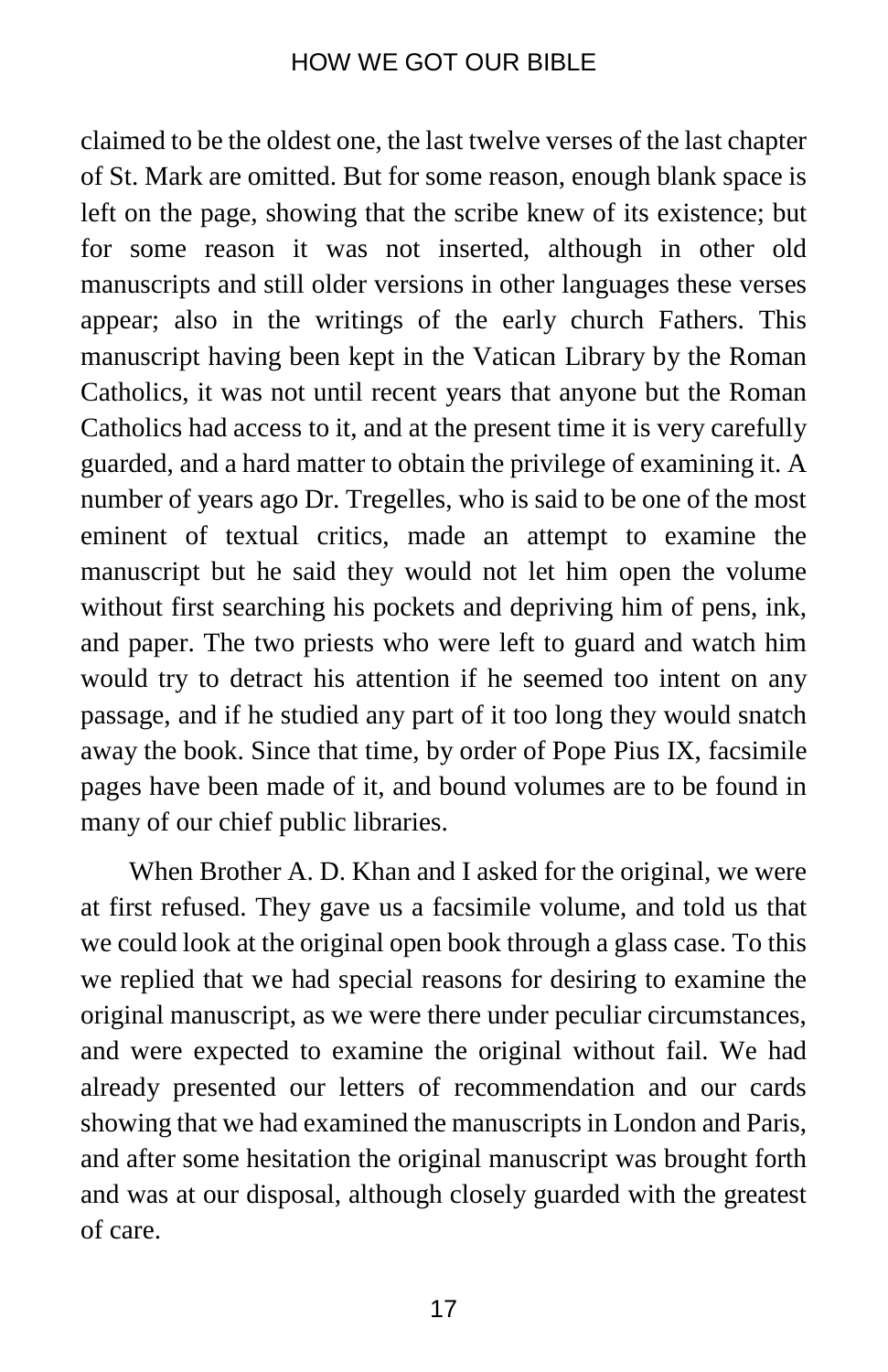The Sinaitic manuscript, which was copied about the same time of the Vatican manuscript, was of more recent discovery. The story of its discovery is quite an interesting one. Tischendorf, who for some years had been spending his time principally in examining all the old manuscripts he could find, decided to make a special tour through the East and visit the old libraries and convents in order to find more ancient manuscripts of the Bible. From the very earliest age of the Christian era the Greek texts had been translated into different languages—into Latin, Syrias, Egyptian, etc. Ancient manuscripts of these versions had been brought to light where for centuries they had been hidden away in old libraries and convents. But it was the ancient Greek manuscripts that he was more anxious to obtain.

In the year 1844 he embarked for Egypt, and was soon at the foot of Mount Sinai in the convent of St. Catherine. While here, in the month of May, he found in the middle of a great hall a basket full of old parchments. The librarian told him that two heaps of papers like those had already been committed to the flames. Tischendorf looked over this pile of papers and found several sheets of a copy of the Old Testament in Greek, which seemed to him the most ancient of any he had ever seen. The authorities of the convent allowed him to take one-third of the pile of parchments in the wastebasket, or about forty-five sheets. He was so delighted, and gave expression to his feelings to such an extent that they suspicioned the manuscript was of great value and refused to allow him to take any more than the forty-five sheets. He tried in various ways to procure the others, but failed.

In February, 1854, he again visited the convent at Sinai. This visit was successful in some ways, but he was not successful in procuring the desired manuscripts. He was not able to discover any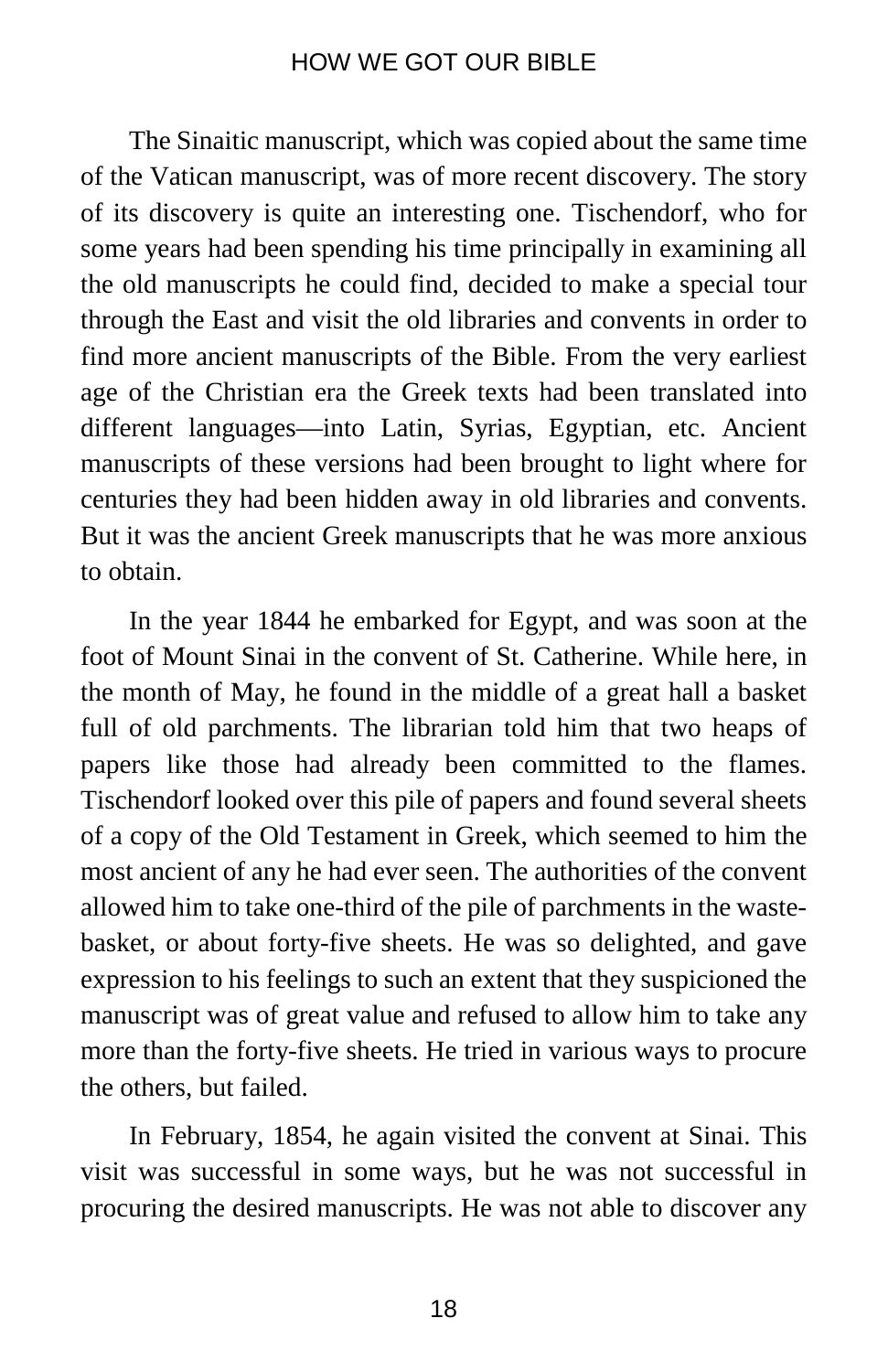further traces of those he had seen in 1844, although he found in a roll of papers a little fragment written on both sides which contained eleven short lines of the first book of Moses, which convinced him that the manuscript originally contained the entire Old Testament, but that the greater part had been long since destroyed.

On January 18, 1859, he made a short visit to the convent, hoping to make some further discoveries. After remaining a few days looking over some other ancient manuscripts, he made arrangements with his Bedouin guides to make ready for their return journey soon, when a peculiar circumstance took place. To give it in his own language, he says:

"On the afternoon of this day I was taking a walk with the steward of the convent in the neighborhood, and as we returned towards sunset he begged me to take some refreshments with him in his cell. Scarcely had he entered the room when, resuming our former subject of conversation, he said, 'And I too have read a Septuagint, that is, a copy of the Greek translation made by the Seventy'; and so saying he took down from the corner of the room a bulky kind of volume wrapped up in red cloth, and laid it before me. I unrolled the cover, and discovered, to my great surprise, not only those very fragments which, fifteen years before, I had taken out of the basket, but also parts of the Old Testament, the New Testament complete, and in addition, the Epistle of Barnabas and part of the Pastor of Hermas. Full of joy, which I had at this time the self-command to conceal from the steward and the rest of the community, I asked, as if in a careless way, for permission to take the manuscript into my sleeping-chamber, to look over it more at leisure. There by myself, I could give way to the transport of joy which I felt. I knew that I held in my hand the most precious Biblical treasure in existence—a document whose age and importance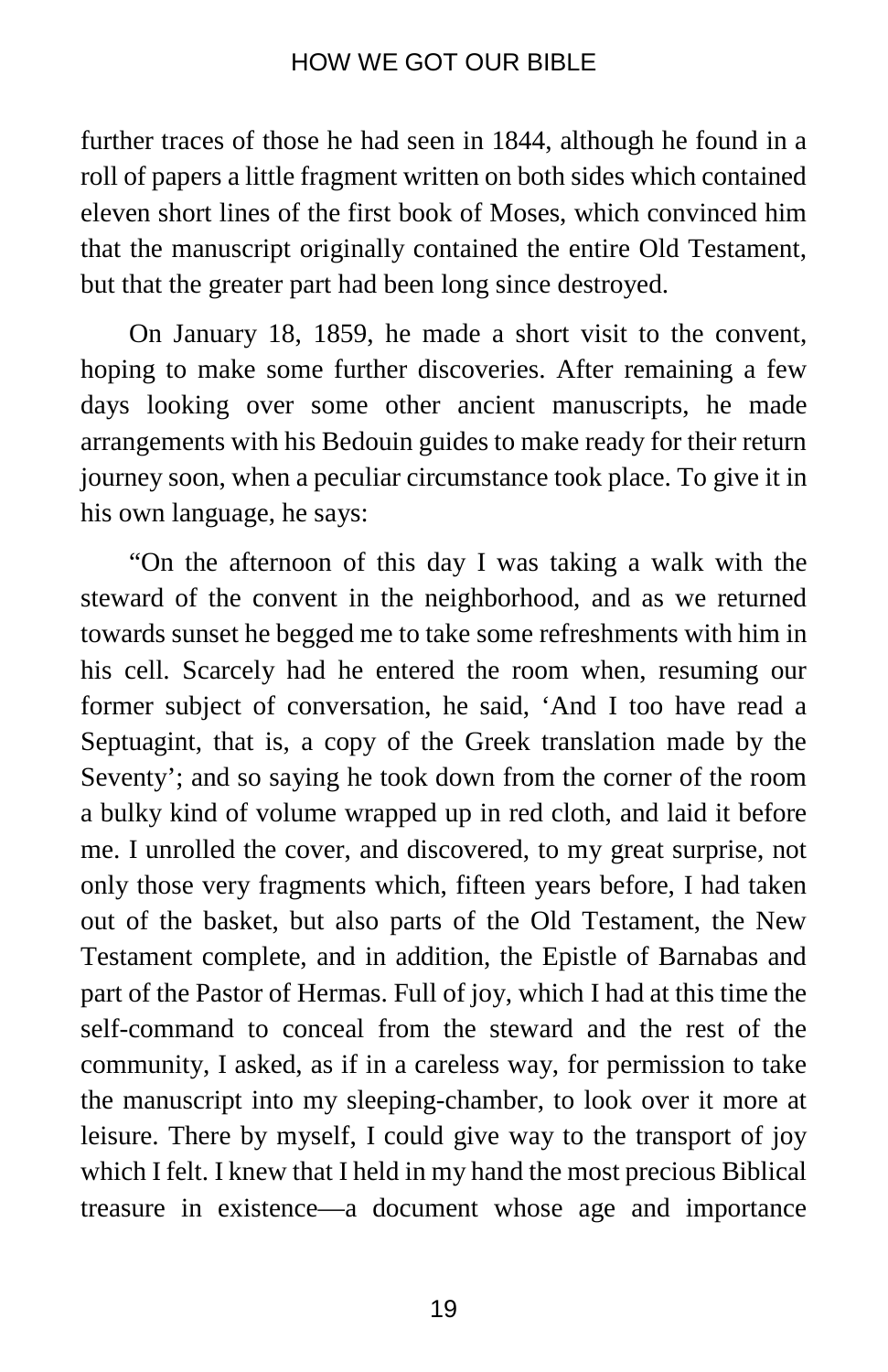exceeded that of all the manuscripts which I had ever examined during twenty years' of study on the subject. I cannot now, I confess, recall all the emotions which I felt in that exciting moment, with such a diamond in my possession. Though my lamp was dim and the night cold, I sat down at once to transcribe the Epistle of Barnabas. For two centuries search had been made in vain for the original Greek of the first of this epistle, which has been only known through a very faulty Latin translation. And yet this letter, from the end of the second down to the beginning of the fourth century, had an extensive authority, since many Christians assigned to it and to the Pastor of Hermas a place side by side with the inspired writings of the New Testament. This was the very reason why these two writings were thus both bound up with the Sinaitic Bible, the transcription of which is to be referred to the first half of the fourth century, and about the time of the first Christian emperor.

"Early on the 5th of February, I called upon the steward and asked permission to take the manuscript with me to Cairo, to have it there transcribed from cover to cover; but the prior had set out only two days before for Cairo, on his way to Constantinople, to attend at the election of a new archbishop, and one of the monks would not give his consent to my request. What was there to be done? My plans were quickly decided. On the 7th, at sunrise, I took a hasty farewell of the monks, in hopes of reaching Cairo in time to get the prior's consent. Every mark of attention was shown me on setting out. The Russian flag was hoisted from the convent walls, while the hillsides rang with the echoes of a parting salute, and the most distinguished members of the order escorted me on my way as far as the plain.

"The following Sunday I reached Cairo where I was received with the same marks of good-will. The prior, who had not set out, at once gave his consent to my request, and also gave instructions to a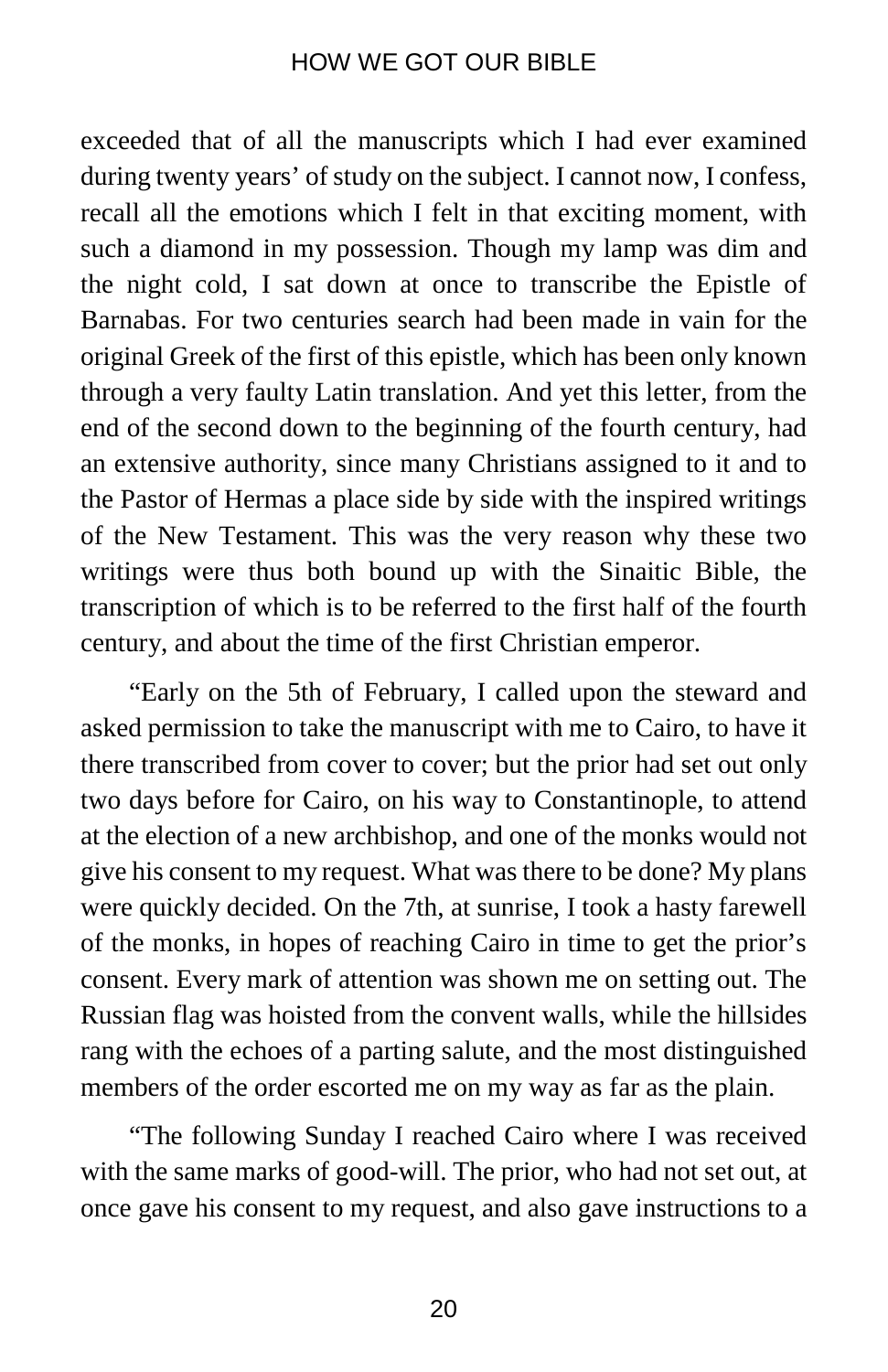Bedouin to go and fetch the manuscript with all speed. Mounted on his camel, in nine days he went from Cairo to Sinai and bade, and on the 24th of February the priceless treasure was again in my hands. The time was now come at once boldly and without delay to set to work to a task of transcribing no less than one hundred and ten thousand lines, of which a great many were difficult to read either on account of later corrections or through the ink having faded, and that in a climate where the thermometer through March, April, and May is never below seventy-seven degrees Fahrenheit in the shade. No one can say what this cost me in fatigue and exhaustion."

On the 27th of September Tischendorf returned to Cairo, and received from the monks under the form of a loan the Sinaitic Bible, which he took to St. Petersburg, where it was accurately copied.

Since my return from India, in the month of November, 1904, I received two facsimile pages from the original manuscript, which is now at St. Petersburg, Russia. These consist of the last chapter of St. Mark and the first chapter of St. Luke.

There is another quite important one of the uncial manuscripts, called Codex Ephraemi. This, however, is called a **palimpsest** or **rescript** manuscript, that is, the original writings were rubbed out in order to make room for other writings. It was first written in uncial characters, and about the twelfth century these pages were washed and pumiced, and on it were placed the writings of an old church Father by the name of Ephraem Syrus. This last writing was done in the cursive or running hand style of writing. About two hundred years ago a Swiss theologian attempted to decipher a few traces of the original manuscript. Sometime after that another man undertook it with but little success. In later years an attempt was made to bring out the characters by means of chemicals. But after all these attempts proved to be unsuccessful, Tischendorf tried his skill at the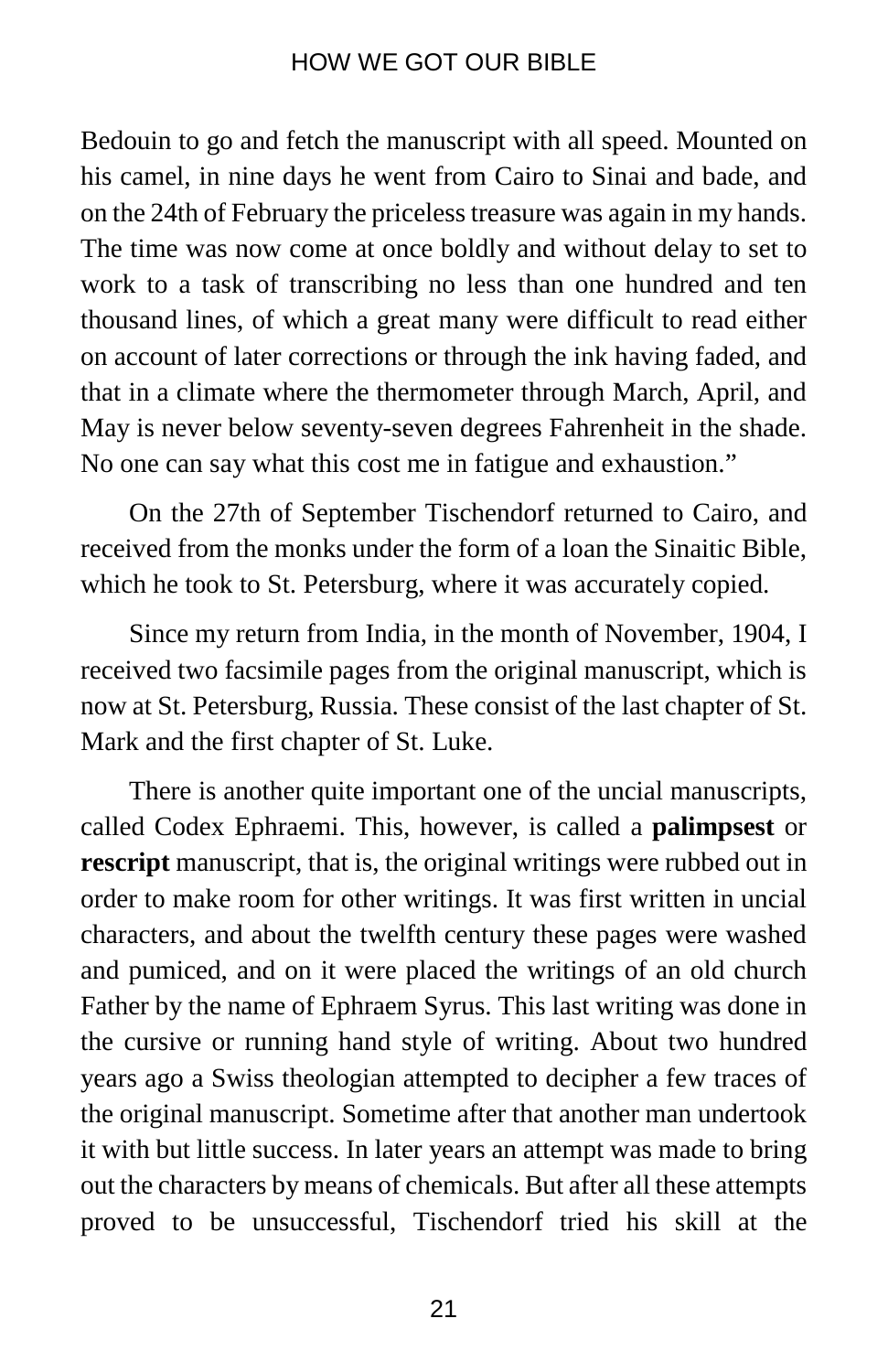manuscript, and by the use of chemicals was enabled to be successful in his efforts, insomuch that he was able to completely decipher the whole of it and distinguish between the dates of the different writers who had been engaged upon the manuscript. This manuscript is kept in the Royal Library at Paris.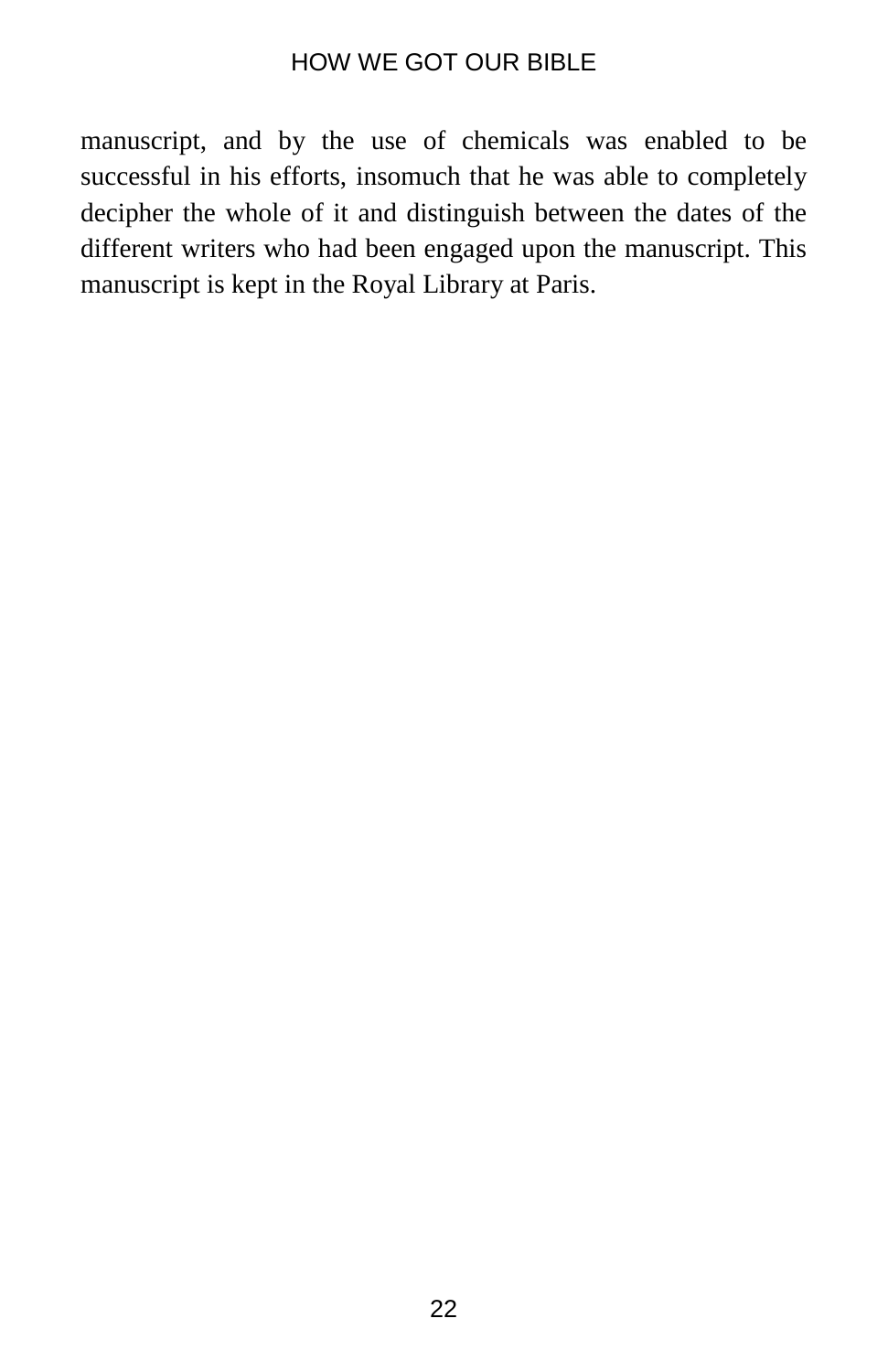# **The Bridge of Time From the Apostles to A.D. 400**

We have heretofore shown that the Old Testament Scriptures were handed down from generation to generation in book form to the day of Christ, and that Ptolemy, king of Egypt, had the Septuagint Version made about two hundred and fifty years before Christ for the great library at Alexandria. We have also shown that from A. D. 300 to 400 up to the present time there have been manuscripts in existence of both Old and New Testaments; that these manuscripts are still in existence, and that we have personally examined the oldest of them. But now there is the space of about three hundred years from the time of the apostles to the time when these old manuscripts were copied, which time must be bridged over by unquestionable evidence; otherwise we shall be at sea, as it were, regarding establishing the truthfulness of the foundation of the Bible. Skeptics, too, will say, as one said to me a few months ago while we were sailing on the Pacific Ocean.

He asked, "How old are the oldest manuscripts of the Bible in the Greek language?"

I replied that they dated back to A. D. 300 to 400.

"Then, there are no older manuscripts in existence? the original cannot be found?"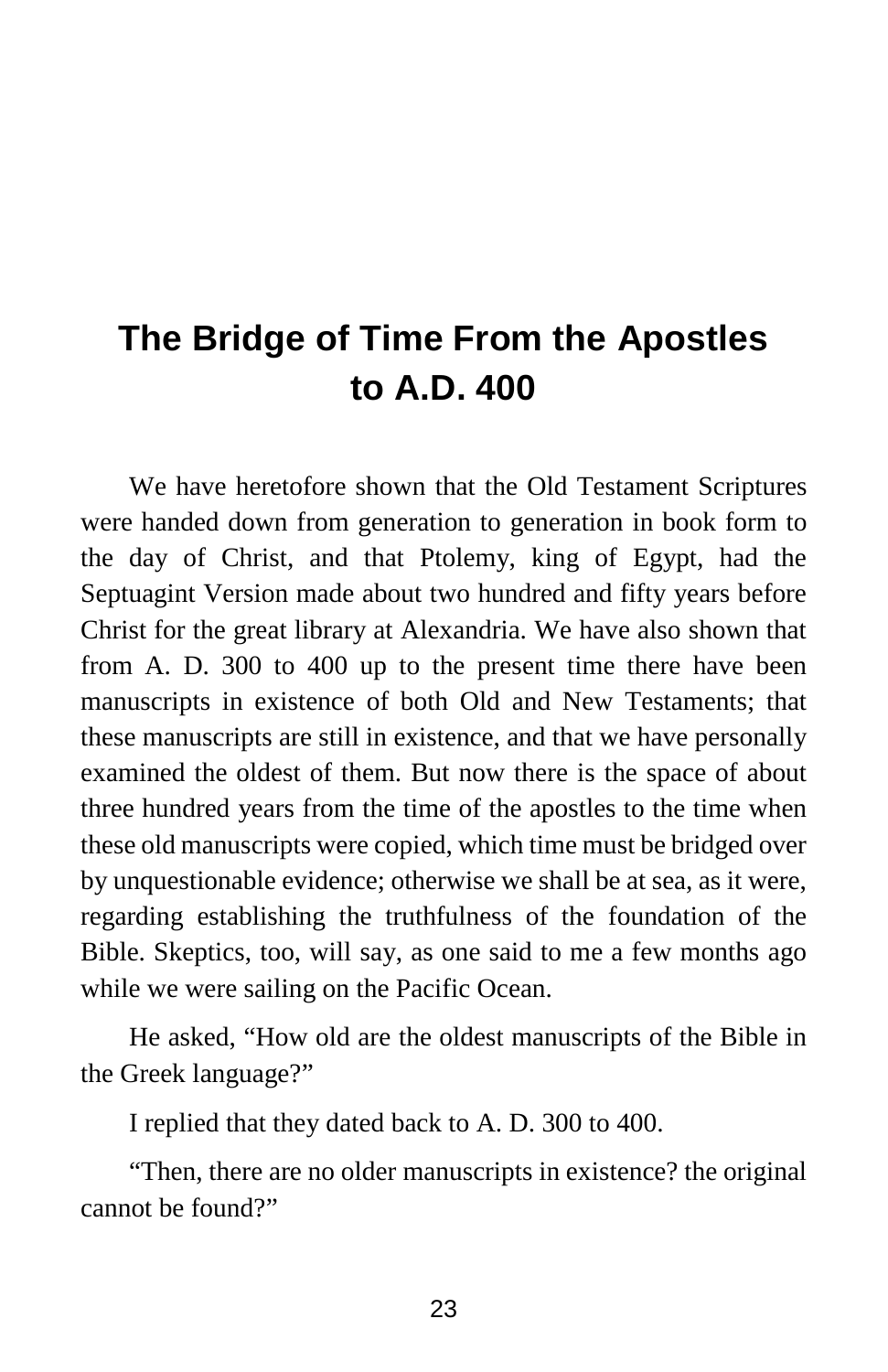"No, sir. The original Greek manuscripts have never been discovered."

"If that is the case, that the oldest manuscripts date back only to about A. D. 300 to 400, I suppose some impostor just wrote it up about that time, don't you think?"

But we have an abundance of substantial evidence with which to bridge over these few centuries of time. There is no questioning the fact that there was at one time a man living whose name was Jesus, and that there were twelve apostles and others who were his followers and to whom he gave the Word. After Jesus' death Saul of Tarsus, who was afterwards called Paul, became a believer in the Christian religion, and went forth preaching the gospel, and also wrote a number of epistles. History tells us of these men.

Constantine, who lived A. D. 272 to 337, became the emperor of Rome. He was the first Christian emperor, and required the people to recognize Christianity, whereas before this time the Christians had undergone the most severe persecutions and torture of every kind, and thousands upon thousands were put to death.

In the year 325 the Nicaean Council was held, where certain authoritative steps were taken concerning this affair. Before Constantine's time, during the great persecutions of the Christians, a special effort was made by the rulers of the land and others to completely wipe out of existence not only the Christians themselves, but their doctrine by also destroying the manuscripts. Many of these sacred volumes were delivered up and burned, but others were hidden away and sealed up in caves and vaults and in some way preserved. Constantine, desiring to reestablish the work on this line and preserve the Scriptures, gave orders that fifty copies of the Bible be made for use in the churches at the various places. Eusebius Pamphili, bishop of Caesarea, who lived during the time of the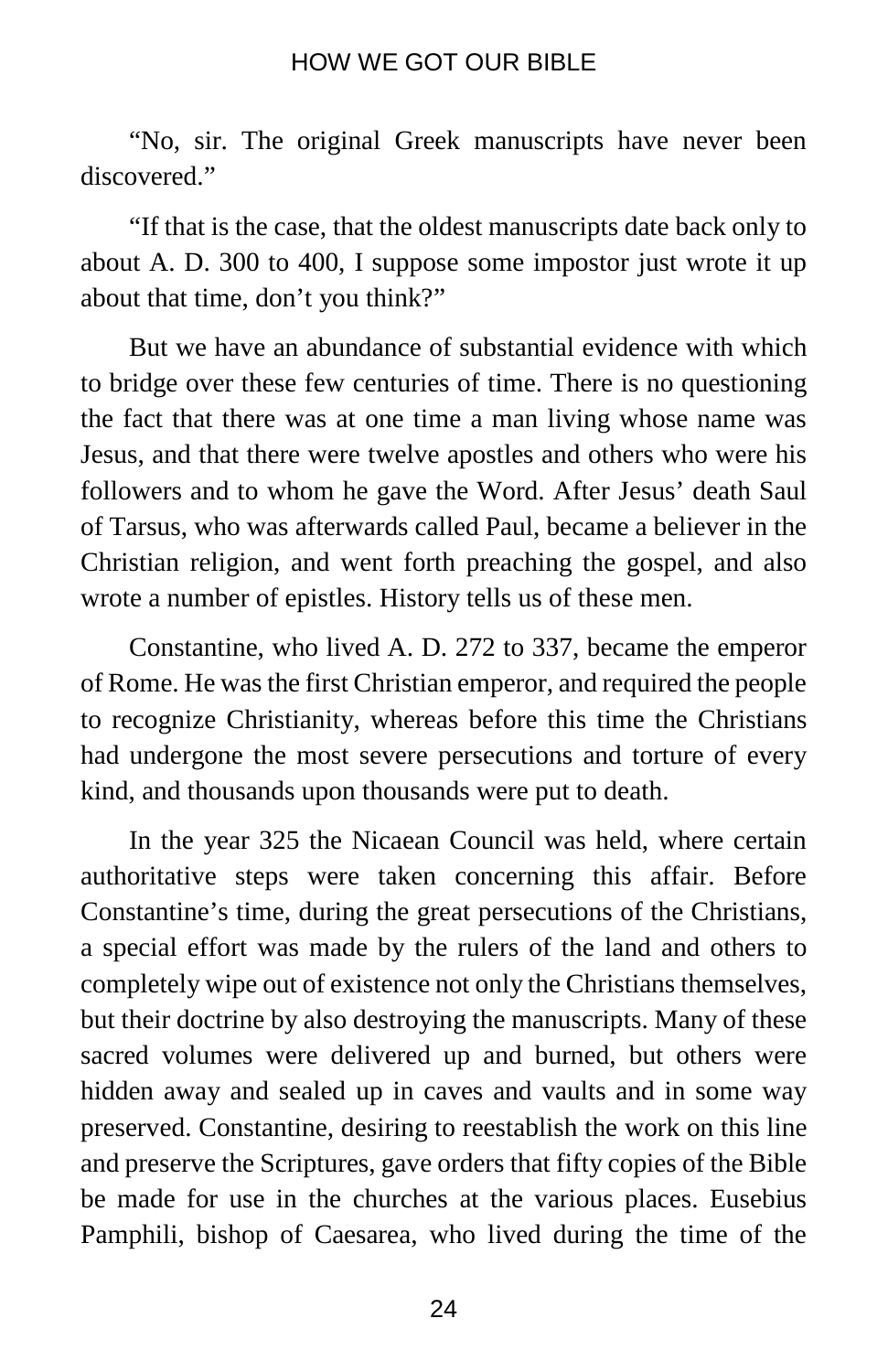Emperor Constantine and died a few years later, wrote a history of the life of the Emperor. This great Christian historian, who was a personal friend of Constantine, in giving his account of Constantine, says:

"Ever careful for the welfare of the churches of God, the Emperor addressed me personally in a letter on the means of providing copies of the inspired oracles. . . His letter, which related to the providing of copies of the Scriptures for reading in the churches, was to the following purport:

" 'Victor Constantine, Maximus Augustus, to Eusebius:

" 'It seems highly requisite, since that city is rapidly advancing in prosperity in all other respects, that the number of the churches should be also increased. Do you, therefore, receive with all readiness my determination on this behalf? I have thought it expedient to instruct your Prudence to order fifty copies of the sacred Scriptures, the provision and use of which you know to be most needful for the instruction of the church, to be written on prepared parchment, in a legible manner, and in a commodious and portable form, by transcribers thoroughly practiced in their art. The procurator of the diocese has also received instructions by letter from our Clemency to be careful to furnish all things necessary for the preparation of such copies; and it will be for you to take special care that they be completed with as little delay as possible. You have authority, also, in virtue of this letter, to use two of the public carriages for their conveyance, by which arrangement the copies, when fairly written, will most easily be forwarded for my personal inspection; and one of the deacons of your church may be entrusted with this service, who, on his arrival here, shall experience my liberality. God preserve you, beloved brother.'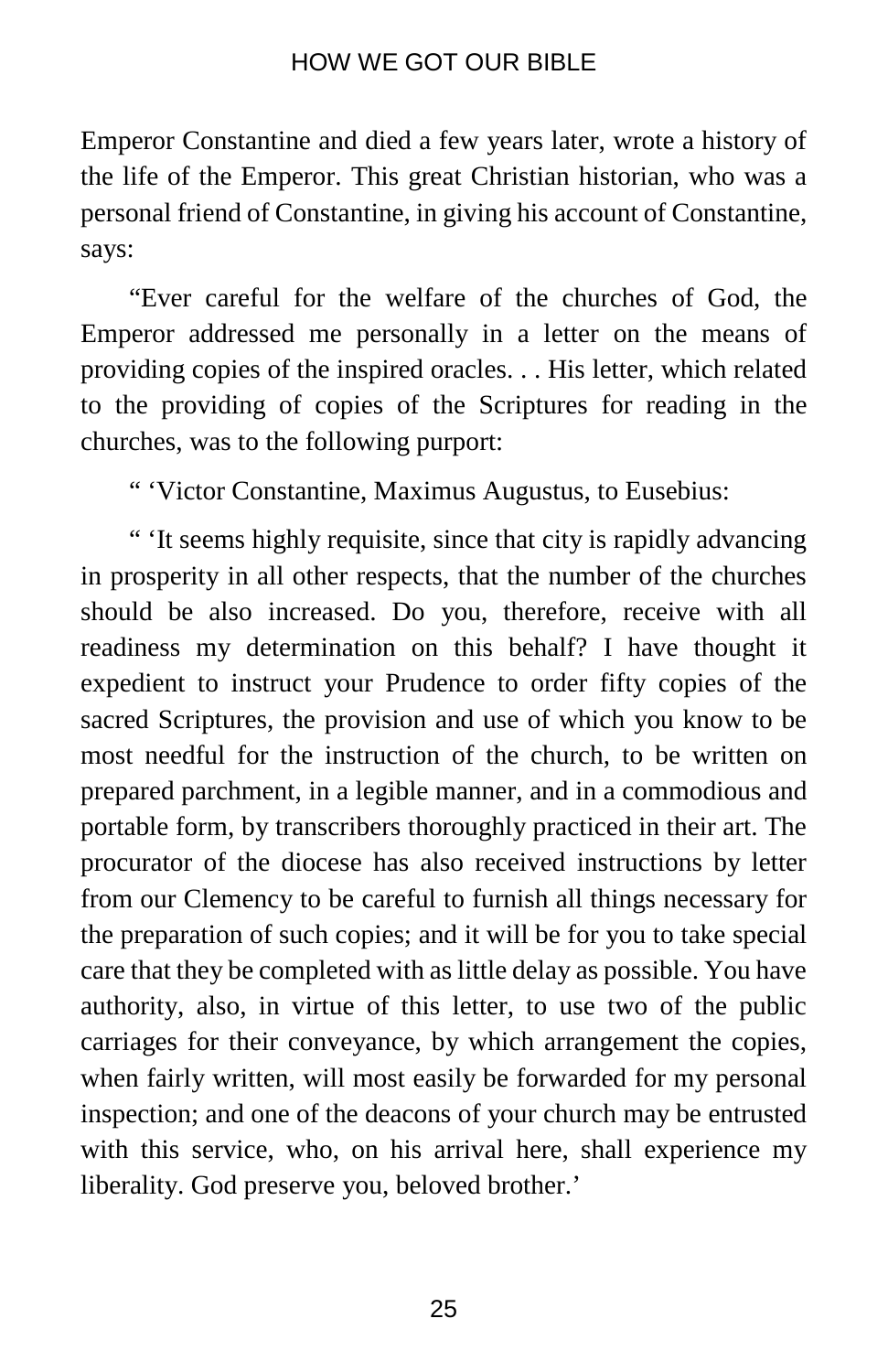"Such were the Emperor's commands, which were followed by the immediate execution of the work itself, which we sent him in magnificent and elaborate volumes of a threefold and fourfold form. This fact is attested by another letter, which the Emperor wrote in acknowledgment." —Eusebius: Life of Constantine, Bk. IV, Chap. 34-37.

Here we find that fifty copies of the Bible were prepared by the hand and at the expense of the Roman emperor for the benefit of the congregations in the different places. And when Tischendorf found the Sinaitic manuscript, he was quite well convinced that it was very probably one of these fifty copies ordered by Constantine, which had been presented to that convent.

Infidels admit that the New Testament as we have it existed at the time of the Council of Nice in the year 325. Then, we have only to bridge over a chasm of less than three hundred years in order to meet the apostles with their original writings and work.

As Jesus Christ was the foundation and chief cornerstone of the church of God, and he gave his gospel to his apostles, we will now begin building our bridge, using him for our foundation-stone and place of starting. He gave the word and the Twelve and the Seventy who went forth preached it. Matthew, Mark, Luke, and John wrote the Gospels. Paul and others wrote the Epistles. Paul in writings to Timothy told him when he came to "bring the books, but especially the parchments." He no doubt at that very time had been writing his Epistles to the churches, which have been handed down to us as a portion of the New Testament. John, who was one of the apostles, and who wrote a part of the New Testament, lived until about the year 100. Polycarp, who was a great writer, and whose writings are to be found today, lived from about the year 69 to 165. He was also bishop of Smyrna, was acquainted with John, and was not only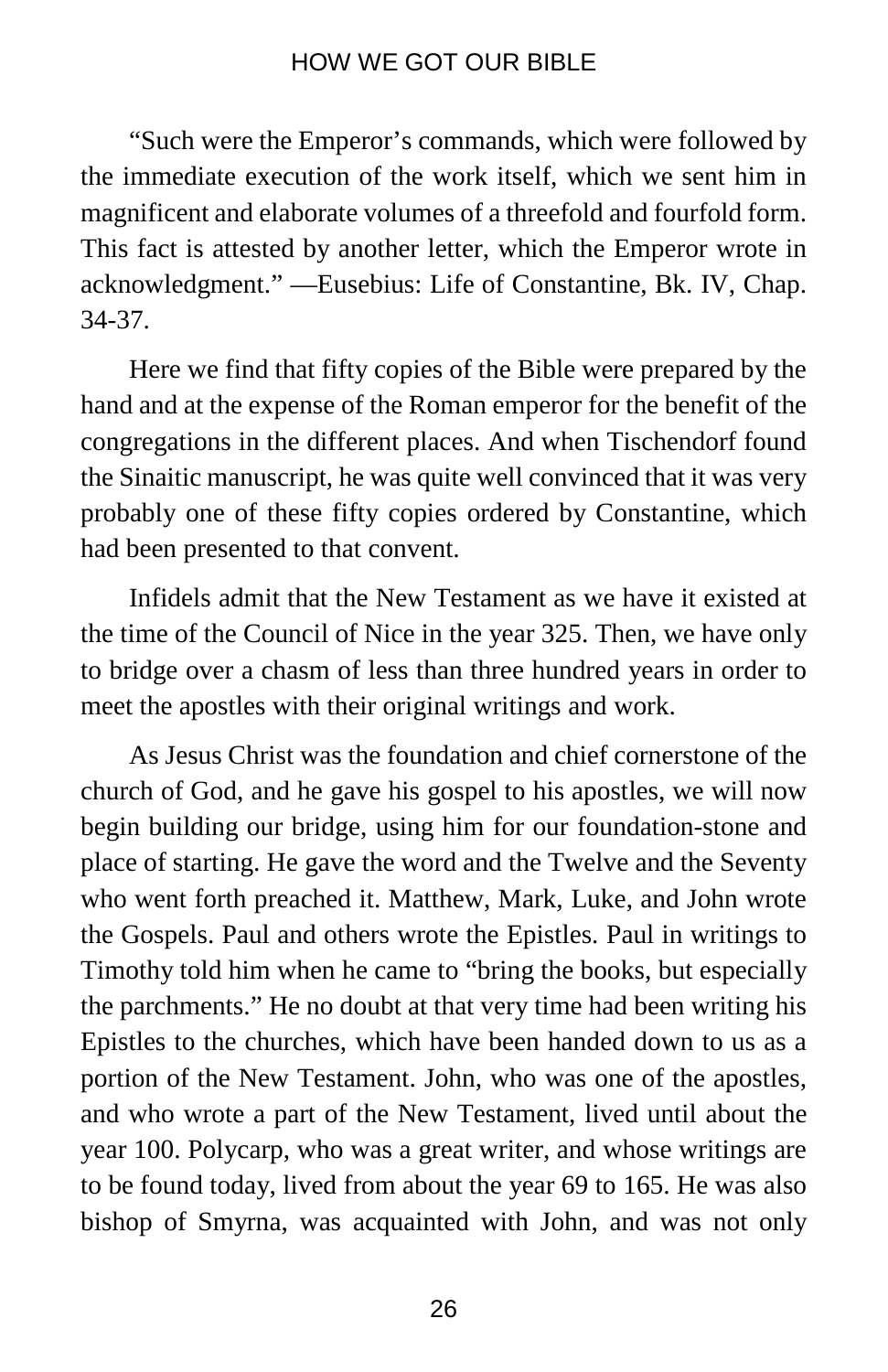acquainted with John, but was one of his disciples, who sat at his feet and learned from the blessed apostle.

Among other writers whose writings are still extant is Justin Martyr, who lived from about the year 105 to 163, who was well acquainted with Polycarp, and had heard him tell of his conversations with John and of hearing John preach. There were other noted writers of about the same time. One, Ignatius, who died about A. D. 115; another, Clement, who was bishop of Rome from A. D. 91 to 101. Then, there was Irenaeus, bishop of Lyons, who died about A. D. 202; Tertullian, A. D. 150 to 230; Origen, A. D. 185 to 253; Gregory, 210 to 270; Constantine, A. D. 272 to 337; Lactantius, A. D. 301 to 325; Eusebius, A. D. 264 to 349.

As we have heretofore stated, infidels admit that the New Testament existed at the time of Constantine. We have now bridged the chasm over to the apostles by a number of noted reliable writers, whose writings are now extant and a copy of the same is before me as I write. We will now proceed to quote a few expressions from the writings of some of these men. As the dates have already been given at the time which these men lived, it will be unnecessary to mention again all the dates of their lives and writings. However, we would say that Irenaeus died in the second year of the third century, that is, A. D. 202. In his youth he had sat at the feet of the aged Polycarp; and Polycarp had in turn been a disciple of the Evangelist St. John, and had conversation with other eye-witnesses of the gospel narrative. Irenaeus, in speaking of his own personal recollections, gives an account of what he had heard Polycarp say he had received from the lips of St. John and other disciples of our Lord, and expressly adds that all these words agree with Scripture. But let us hear his own words, as contained in a letter to Florinus: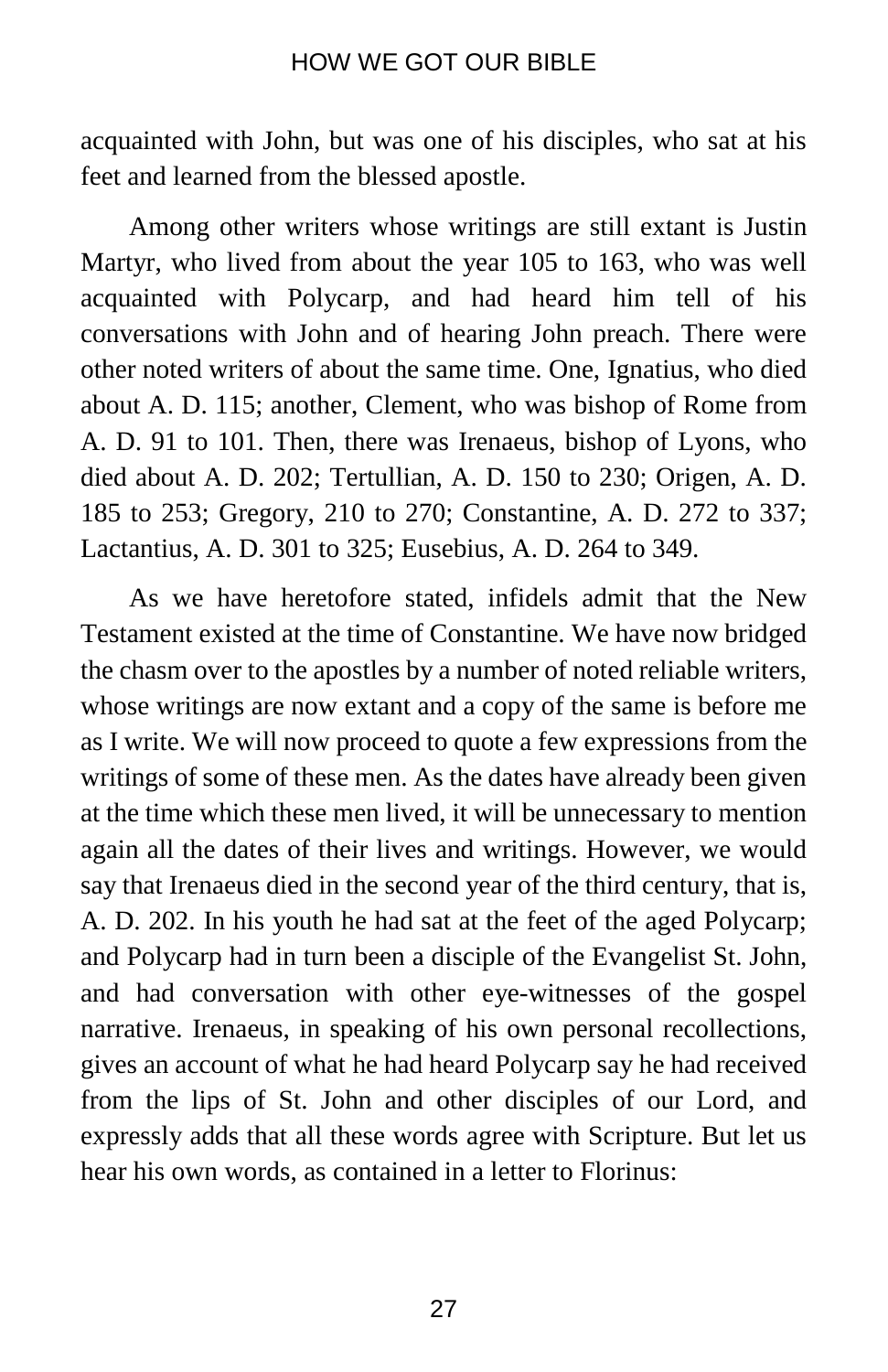"When I was yet a child, I saw thee at Smyrna in Asia Minor, at Polycarp's house, where thou wert distinguished at court, and obtained the regard of the bishop. I can more distinctly recollect things which happened then than others more recent; for events which happen in infancy seem to grow with the mind, and to become part of ourselves; so that I can recall the very place where Polycarp used to sit and teach, his manner of speech, his mode of life, his appearance, the style of his address to the people, his frequent references to St. John and to others who had seen our Lord; how he used to repeat from memory their discourses, which he had heard from them concerning our Lord, his miracles and mode of teaching, and how, being instructed himself by those who were eyewitnesses of the Word, there was in all that he said a strict agreement with the Scriptures."

This is the account which Irenaeus himself gives of his connection with Polycarp, and of the truths which he had learned from him.

About a century or more after this, Eusebius wrote in his "Ecclesiastical History" (Book II, Chap. 2), and Constantine had the means of knowing whether or not Eusebius wrote the truth: "The fame of our Lord's remarkable resurrection being now spread abroad, according to an ancient custom prevalent among the rulers of the nations to communicate novel occurrences to the emperor, that nothing might escape him, Pontius Pilate transmits to Tiberius an account of the circumstances concerning the resurrection of our Lord from the dead, the report of which had been spread throughout all Palestine. In this account he also intimated that he ascertained other miracles respecting heaven, and having now risen from the dead he was believed to be a God by the great mass of the people.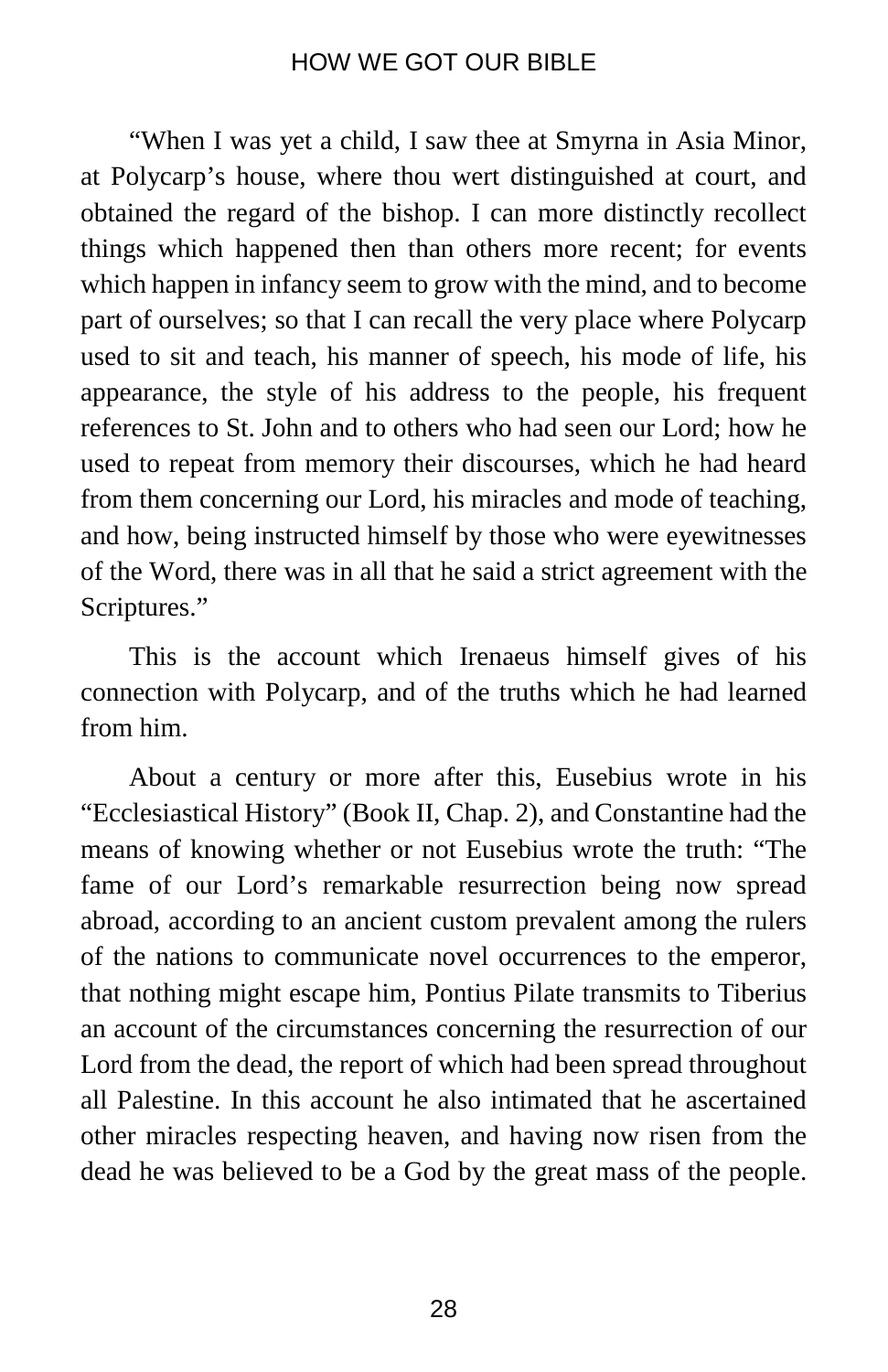Tiberius referred the matter to the senate, but it is said they rejected the proposition."

Tertullian also wrote in his "Apology" to the rulers of the Roman empire (section 21), wherein he spoke of the darkness of the crucifixion, and said, "You yourselves have an account of the worldportent in your archives"; and when recording Christ's condemnation, death, burial, resurrection, and ascension, he said, "All these things did Pilate do to Christ; and now in fact a Christian in his own convictions, he sent word of Him to the reigning Caesar, who was at the time Tiberius." Constantine knew whether or not these were facts, and also knew whether or not Justin Martyr spoke the truth in his "Apology" to the Roman Emperor Antoninus Pius (chapter 21), when he testified of Christ's healing the sick, casting out demons, cleansing the lepers, and raising the dead; and added, "And that he did these things you can learn from the **Acts of Pontius Pilate**." The public records of Rome had not yet been destroyed by barbarian conquerors, and were at his command. He was nearly thirty years old in A. D. 303, when his predecessor Diocletian published his imperial edict commanding them to tear down the churches of the Christians, and to burn their copies of the sacred Scriptures.

Eusebius, in writing concerning some of these things, said: "We saw with our own eyes our houses of worship thrown down from their elevation, the sacred Scriptures of inspiration committed to the flames in the midst of the markets. It was in the nineteenth year of the reign of Diocletian [A. D. 302], in the month of Dystrus, called by the Romans March, in which the festival of our Savior was at hand, when the imperial edicts were everywhere published to tear down the churches to the foundation and to destroy the sacred Scriptures by fire."—**Eusebius' Ecclesiastical History**, Book VIII, Chap. 21.

29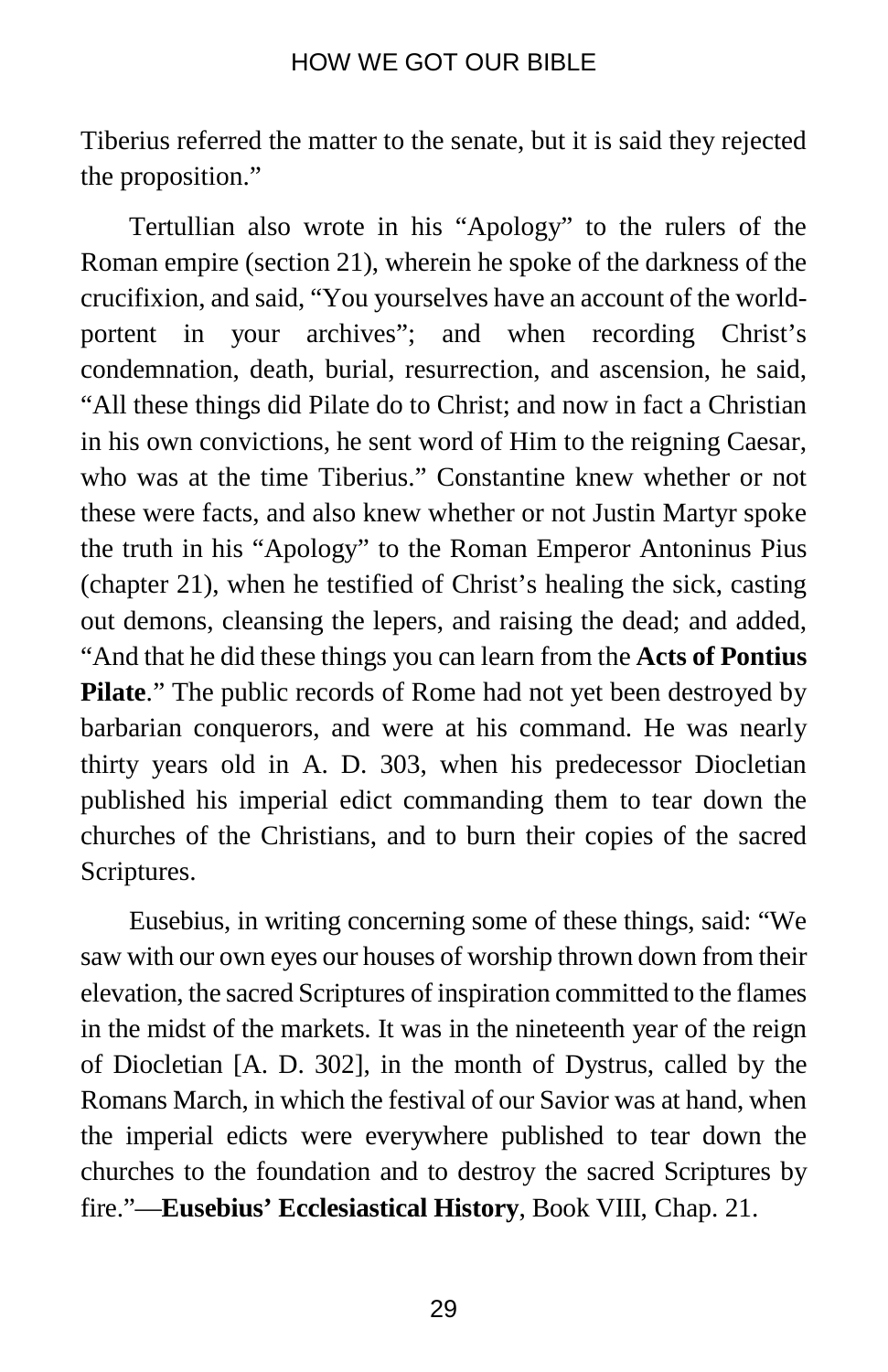There are numerous statements made by these early writers concerning the "Acts of Pontius Pilate," and the report that he gave to Caesar concerning the death and resurrection of Jesus Christ. And Eusebius and others say that these records or reports were kept in the Archives of Rome. Among the old manuscripts in the Vatican Library in Rome at the present time, is one giving the report of Pontius Pilate to Augustus Caesar, a translation of which I have before me as I write. But even though this manuscript should be forged, there is enough evidence that such a report did exist and was safely kept in the Archives of Rome.

We could continue by giving a great multiplicity of similar quotations from these early writers, but now we will notice what they had to say concerning the Bible. Irenaeus said, "So well established are our Gospels, that even teachers of error themselves bear testimony to them; even they rest their objections on the foundations of the Gospels."—**Adv. Haer**. III, 11, 7.

It was not Constantine who made the Bible, nor who decided what books were canonical, as this was decided in the days of the apostles and continued to be known as such during the centuries to follow. Polycarp, who was martyred A. D. 155 or 156 and lived about thirty years of his life at the same time with St. John, quotes in his epistle to the Philippians nearly forty passages from our New Testament. Justin Martyr, who wrote about A. D. 140, or forty years after the death of the apostle John, has many quotations and uses the very words that we now read in the New Testament. In the writings of Irenaeus, A. D. 178; Clement, A. D. 194; Tertullian, A. D. 200; and Origen, A. D. 230, are to be found 8,723 quotations from the New Testament, including every book which we accept as canonical.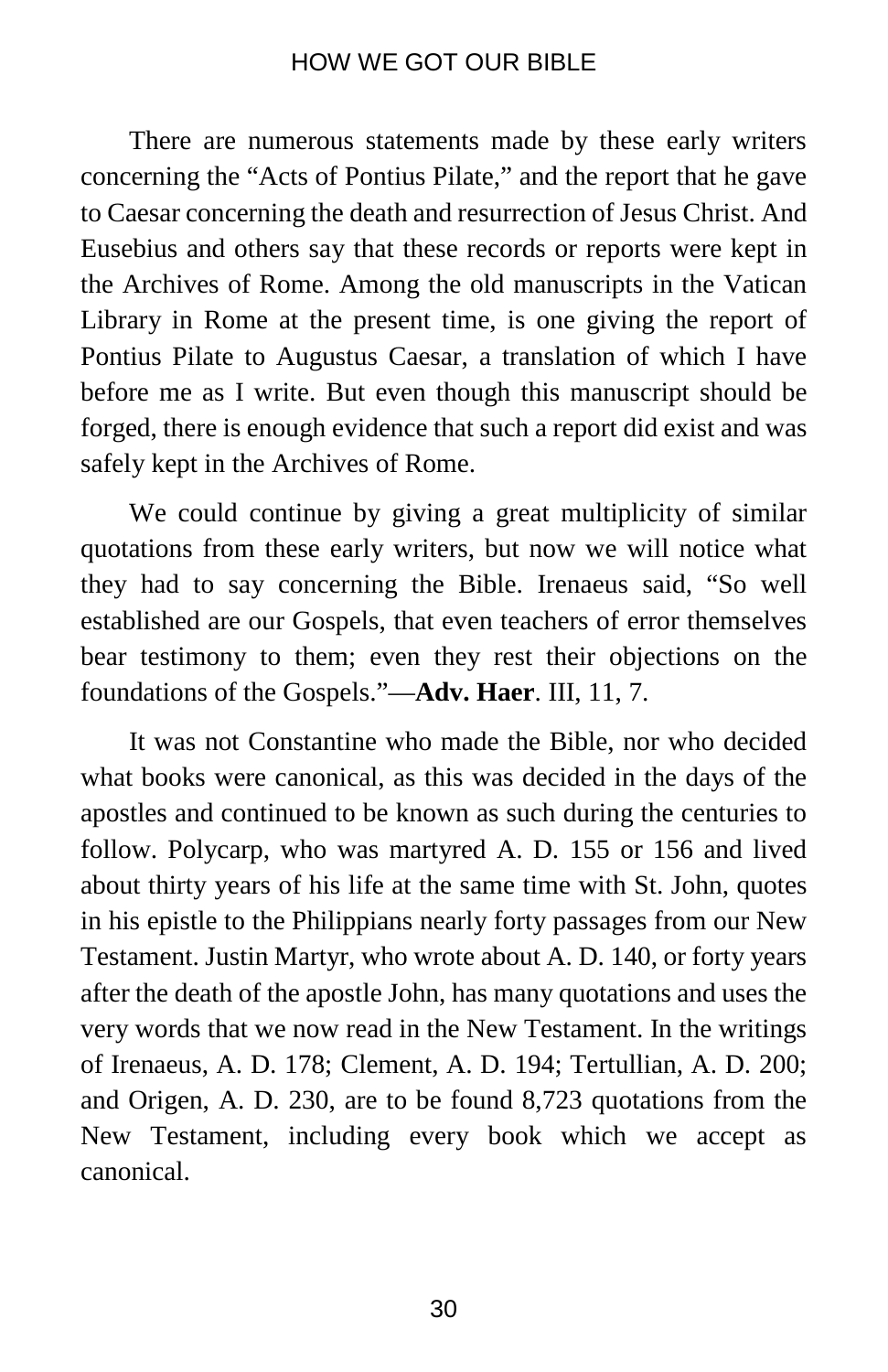Dr. Keith, in the sixth chapter of his "Demonstration of the Truth of the Christian Religion," records the number of quotations from the New Testament which can be seen in works which are still extant of the writers we have named. He reports 767 passages quoted by Irenaeus, from every book in the New Testament except the third Epistle of John, and the Epistle of Jude; 389 passages quoted by Clement, from every book except the Epistle of James and the second and third Epistles of John, and the Epistle of Jude; 1,802, or, if repetitions are included, more than 3,000, quoted by Tertullian, from every book of the New Testament except the Epistle of James, the third of John, the second of Peter, and the Epistle of Jude; while the works of Origen yet extant, contain 5,765 quotations from the New Testament, including every book contained therein, and excluding all the so-called apocryphal books, about which infidels sometimes talk so freely. Many works of Origen and other authors of those times have perished, but it is probable that if Origen's entire writings had been preserved, if the New Testament had been lost, it could have been reconstructed from them alone."

Tregelles, when speaking of Origen, who died about A. D. 254, says: "In his writings he makes such extensive use of the New Testament, that although a very large number of his works are lost, and many others have come down to us only in defective Latin versions, we can in his extant Greek writings alone, . . . find cited at least two- thirds of the New Testament; so that, had such a thing been permitted as that the Gospels, and some of the other books, should have been lost, we might restore them in a great measure by means of the quotations in Origen."

These were the Gospels which Justin Martyr said were read in the public assemblies of the Christians every Lord's day. They were the "authentic writings" which Tertullian (A. D. 200) said were to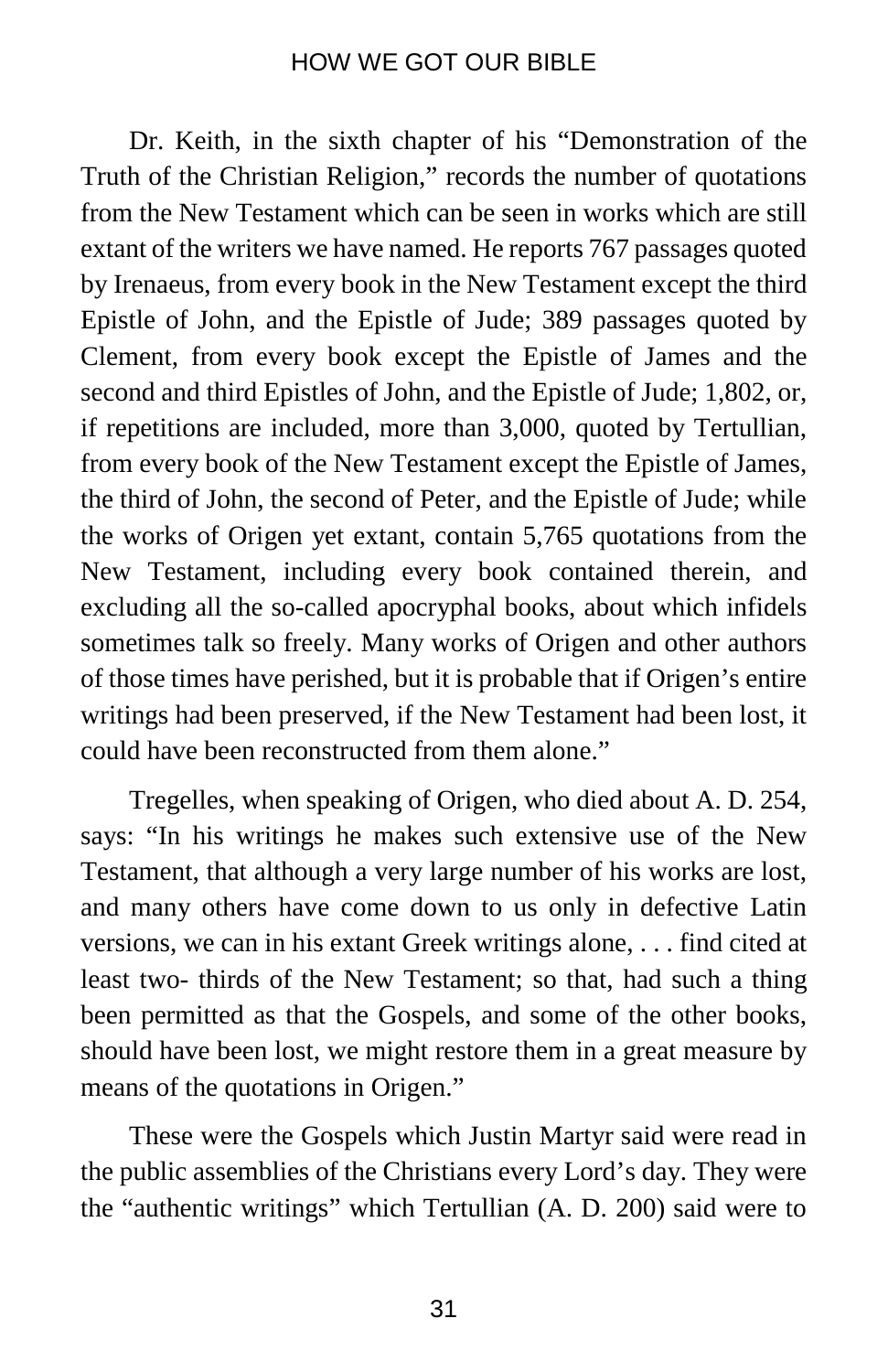be found in his time by any inquirer, in the custody of the churches of Corinth, Philippi, Thessalonica, Ephesus, and Rome. They were the Scriptures which the Emperor Diocletian (A. D. 300) ordered to be surrendered and burned, that he might destroy the foundations of Christianity. They were the same Scriptures that Constantine (A. D. 331) made mention of in a letter which is still extant, ordering Eusebius to provide fifty copies, to be carefully transcribed upon prepared parchments, as heretofore mentioned. Mr. Buchanan of Edinburg relates the following concerning Lord Hailes, a Scottish judge. He says:

"I was dining some time ago with a literary party at old Mr. Abercrombie's, father of General Abercrombie, who was slain in Egypt at the head of the British army, and spending the evening together. A gentleman present put a question which puzzled the whole company. It was this: 'Supposing all the New Testaments in the world had been destroyed at the end of the third century, could their contents have been recovered from the writings of the first three centuries?'

"The question was novel to all, and no one even hazarded a guess in answer to the inquiry. About two months after this meeting, I received a note from Lord Hailes inviting me to breakfast with him next morning. He had been one of the party. During breakfast he asked me if

I recollected the curious questions about the possibility of recovering the contents of the New Testament from the writings of the first three centuries.

" 'I remember it well,' said I, 'and have thought of it often, without being able to form any opinion or conjecture on the subject.'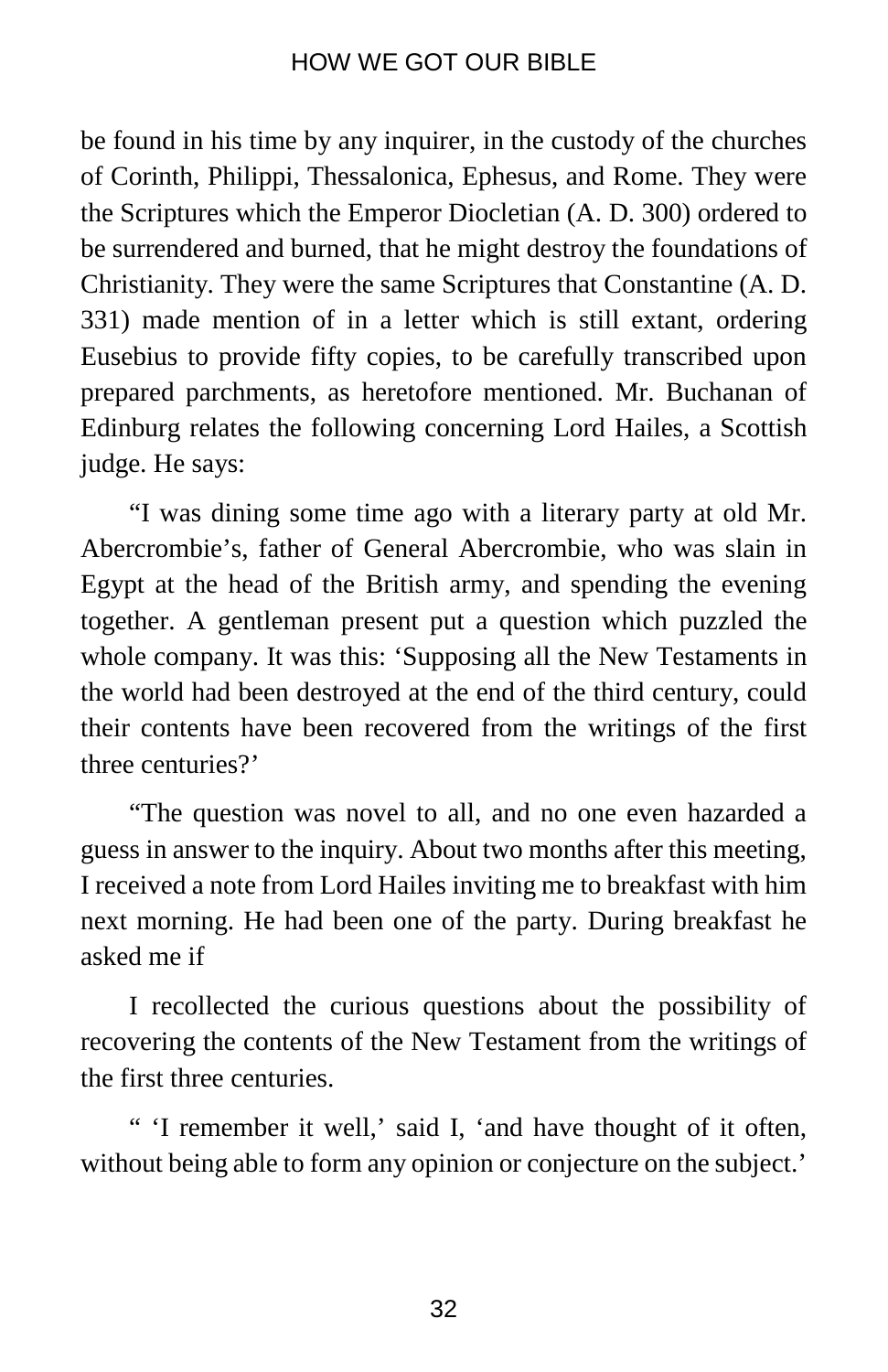" 'Well,' said Lord Hailes, 'that question quite accorded with the turn or taste of my antiquarian mind. On returning home, as I knew I had all the writings of those centuries, I began immediately to collect them, that I might set to work on the arduous task as soon as possible.' Pointing to a table covered with papers, he said, 'There have I been busy for these two months, searching for chapters, halfchapters, and sentences of the New Testament, and have marked down what I have found, and where I found it, so that any person may examine and see for himself. I have actually discovered the whole New Testament from those writings, except seven (or eleven) verses (I forget which), which satisfied me that I could discover them also.' 'Now,' said he, 'here was a way in which God concealed or hid the treasure of his Word, that Julian, the apostate emperor, and other enemies of Christ who tried to extirpate the Gospels from the world, never would have thought of; and though they had, they could never have effected their destruction.' "

With all this evidence we feel that the chasm of time has been well bridged; that we can clasp hands, as it were, with the apostles, and when we read our New Testament, feel assured that we are speaking the same words that they spoke; and when we search our Old Testament, we do not question it being the same Scriptures to which Jesus referred when he said to the Jews, "Search the Scriptures; for in them ye think ye have eternal life; and they are they which testify of me."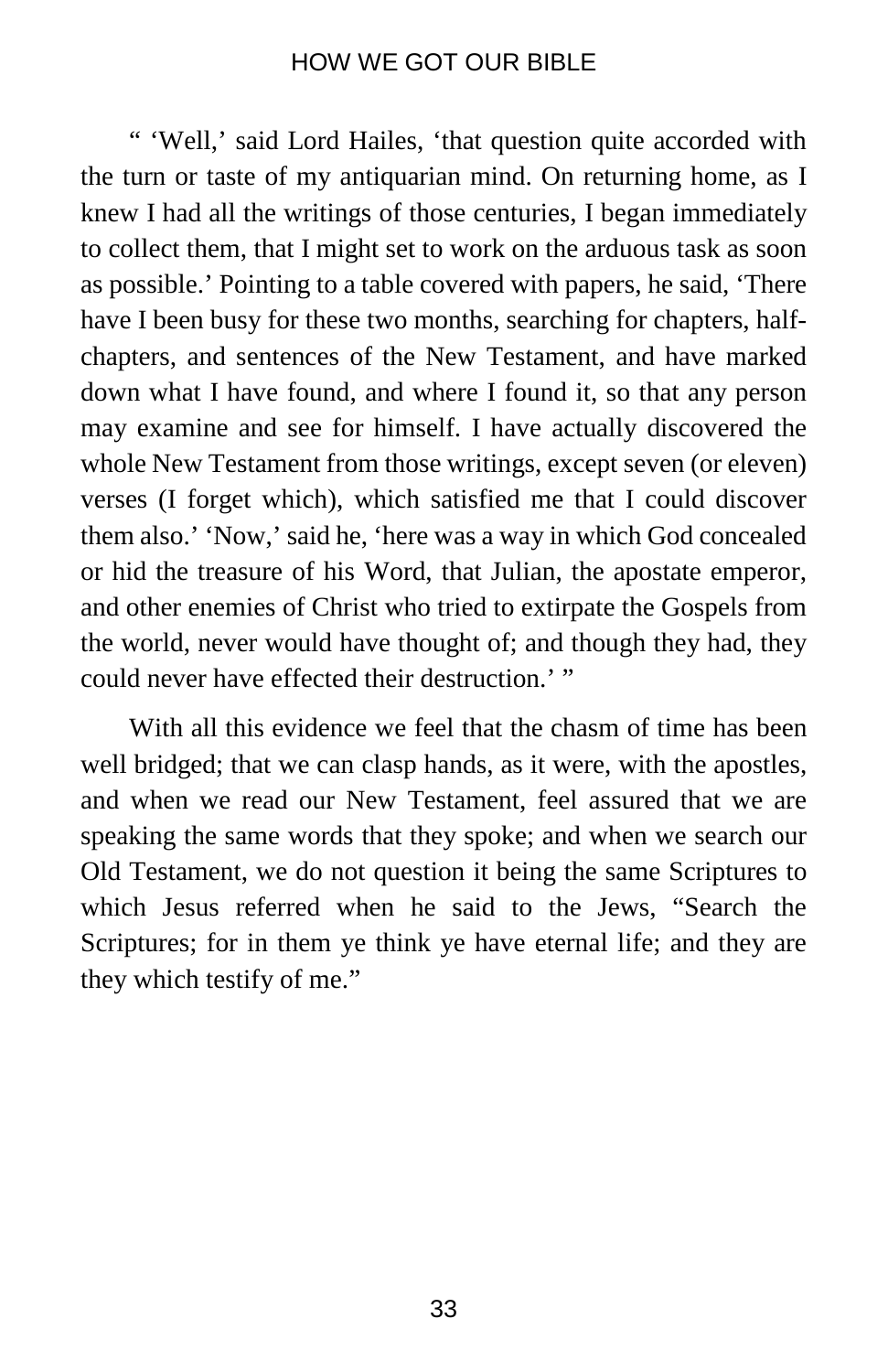### **The Acts of Pilate**

#### *The arrest, trial, and crucifixion of Jesus Christ, as reported by Pontius Pilate*

It is considered not out of place to insert here a portion of Pilate's letter to Caesar, Emperor of Rome, translated from the manuscripts that now exist in the Vatican at Rome, as referred to earlier. Tiberius Caesar was the emperor of the Roman empire during the time of Christ, and Pontius Pilate was the procurator or governor of the Province of Judea, Idumea, and Samaria. At the time of the crucifixion of Christ his headquarters were at Jerusalem, and all valuable records and reports from all the provinces had to be sent to Rome to the emperor, where they were kept in "The Archives of Rome."

Tertullian, a noted ecclesiastical writer, who lived A. D. 150 to 230, in writing to the rulers of Rome concerning the crucifixion, said (section 21), "You yourselves have an account of the world-portent in your archives." He further said concerning the death of Christ, "All these things did Pilate do to Christ; and, in fact, a Christian in his own convictions, he sent word of Him to the reigning Caesar, who was at the time Tiberius."

Justin Martyr, who lived about the year A. D. 105 to 163, in writing concerning the same, said, "And that he did these things, you can learn from the Acts of Pontius Pilate."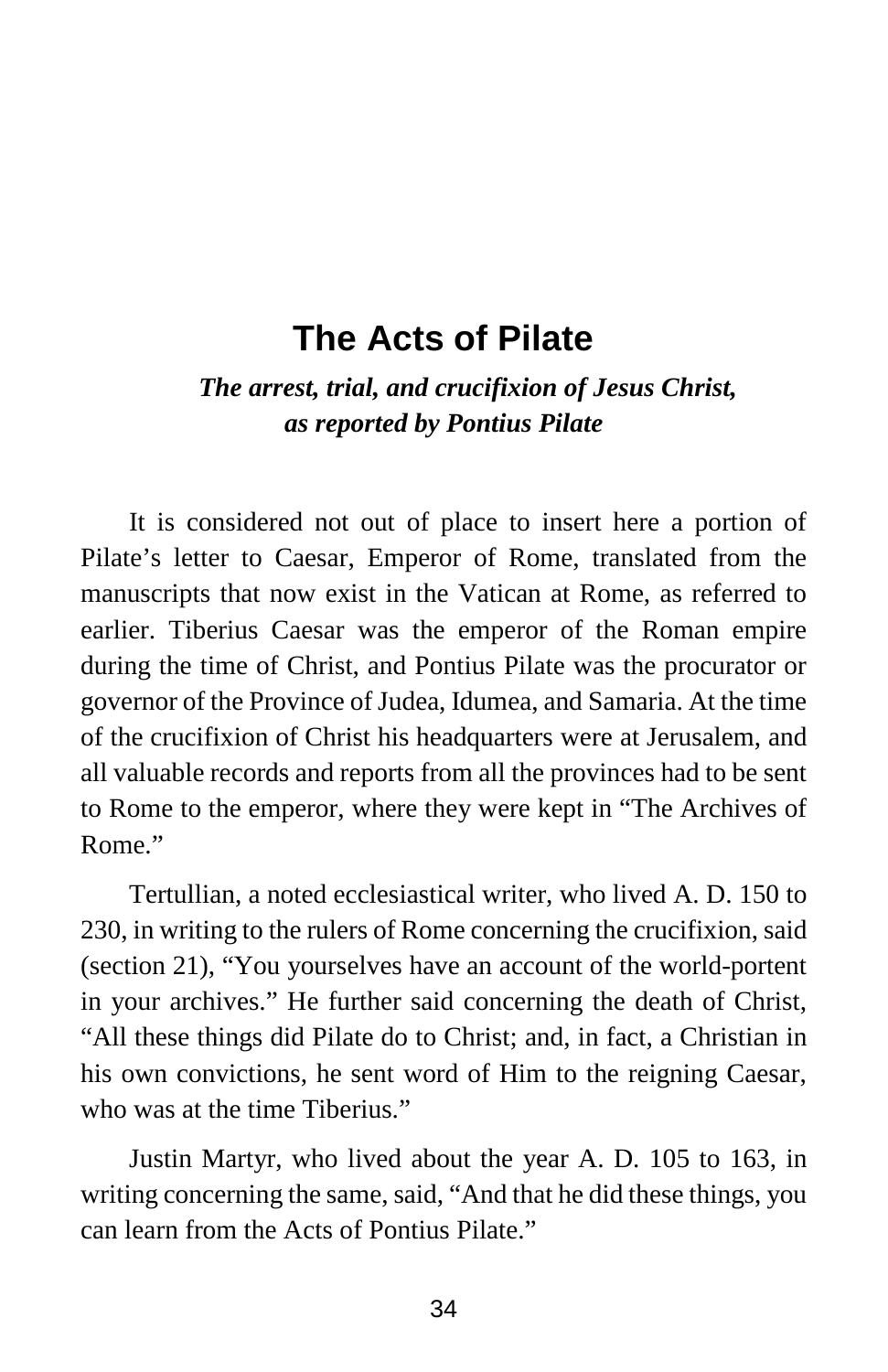Eusebius who lived about A. D. 264 to 349, was the Christian historian who was engaged by the Roman emperor for that work, and he says, "Pontius Pilate transmits to Tiberius (Caesar) an account of the circumstances concerning the resurrection of our Lord from the dead, the report of which had been spread throughout all Palestine." There is, as has heretofore been stated, at the present time old manuscripts purporting to be a letter from Pontius Pilate to Tiberius Caesar.

To Tiberius Caesar, Emperor of Rome.

Noble Sovereign:—Greeting:

Recent events in my province have been such that I should not be surprised if ere long they may change the destiny of our nation; for it seems the gods have ceased to be propitious. I am inclined to rue the day I accepted the government of Judea, for since that time my life has been one of great uneasiness and distress.

On my arrival at Jerusalem, I took possession of the pretorium, and ordered a splendid feast to be prepared, to which I invited the tetrarch of Galilee, with the high priest and his officers. At the appointed hour no guests appeared. This I considered an insult offered to my dignity, and to the whole government to which I belong. A few days after the high priest deigned to pay me a visit. His deportment was grave and deceitful. He pretended that his religion forbade him and his attendants to sit down at the table of the Romans, and eat and offer libations with them, but this was only a sanctimonious seeming, for his very countenance betrayed his hypocrisy. But I thought it expedient to accept his excuse, but from that moment I was convinced that the conquered had declared themselves the enemy of the conquerors; and I would warn the Romans to beware of the high priests of this country. They would betray their own mother to gain an office and procure a luxurious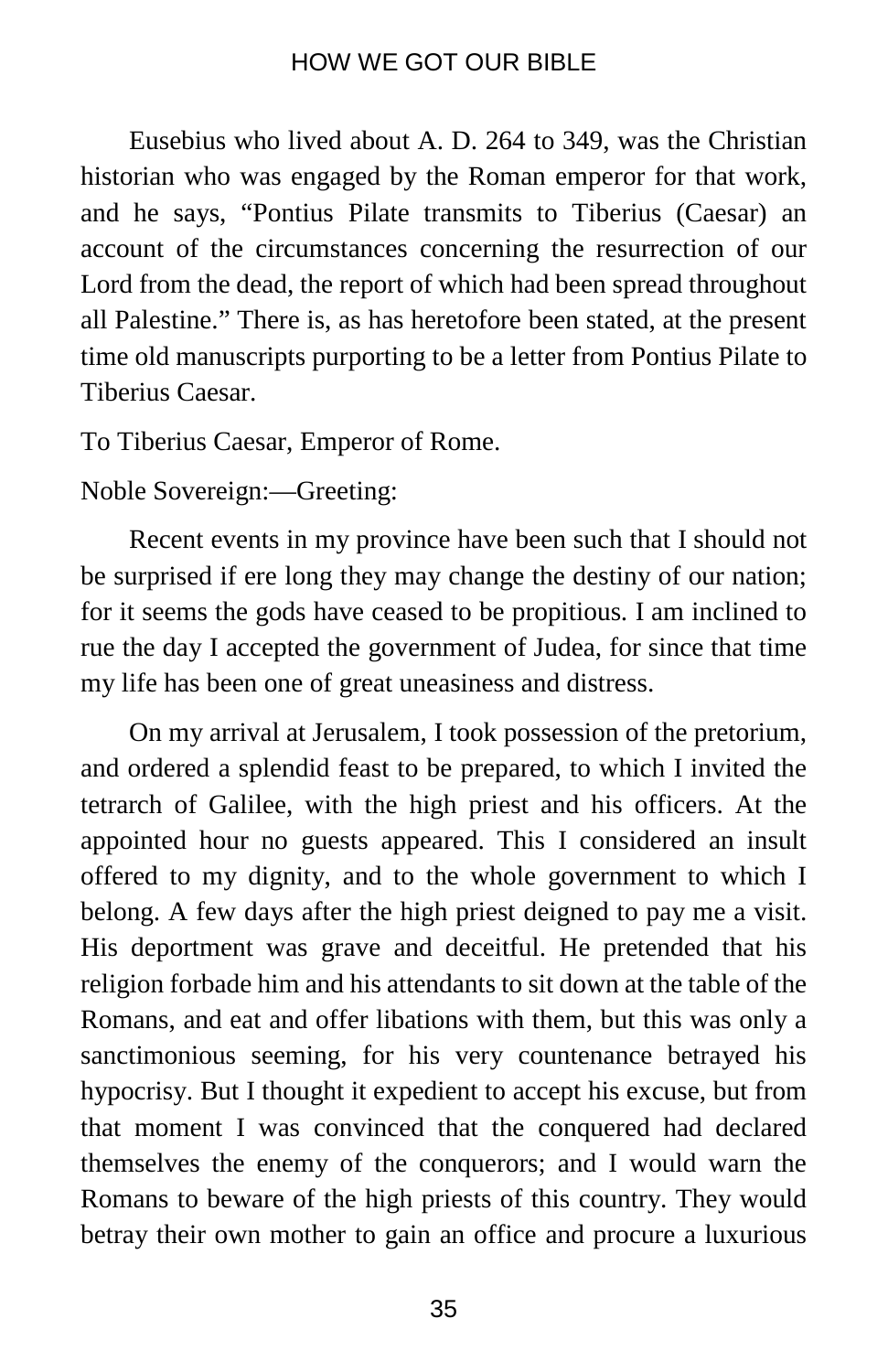living. It seemed to me, of conquered cities, Jerusalem was the most difficult to govern. So turbulent were the people that I lived in momentary dread of an insurrection. I had not soldiers sufficient to suppress it. I only had one centurion and a hundred men at my command. I requested a reinforcement from the Prefect of Syria, who informed me that he had scarcely troops sufficient to defend his own province. An insatiate thirst for conquest to extend our empire beyond the means of defending it, I fear, will be the cause of final overthrow of our whole government. I lived in obscurity from the masses, for I did not know what those high priests might influence the rabble to do; yet I endeavored to ascertain as much as I could the mind and standing of the people.

Among the various rumors that came to my ears, there was one that attracted my attention in particular. A young man, it was said, had appeared in Galilee, preaching with a noble unction, a new law in the name of the God that had sent him. At first I was apprehensive that his design was to stir up the people against the Romans; but my fears were soon dispelled. Jesus of Nazareth spake rather as a friend of the Romans than the Jews. One day in passing by the place of Siloe, where there was a great concourse of people, I observed in the midst of the group a young man who was leaning against a tree, calmly addressing the multitude. I was told it was Jesus. This I could easily have suspected, so great was the difference between him and those listening to him. His golden colored hair and beard gave to his appearance a celestial aspect.

He appeared to be about thirty years of age. Never have I seen a sweeter or more serene countenance. What a contrast between him and his hearers, with their black beards and tawny complexions. Unwilling to interrupt him by my presence, I continued my walk, but signified to my secretary to join the group and listen. My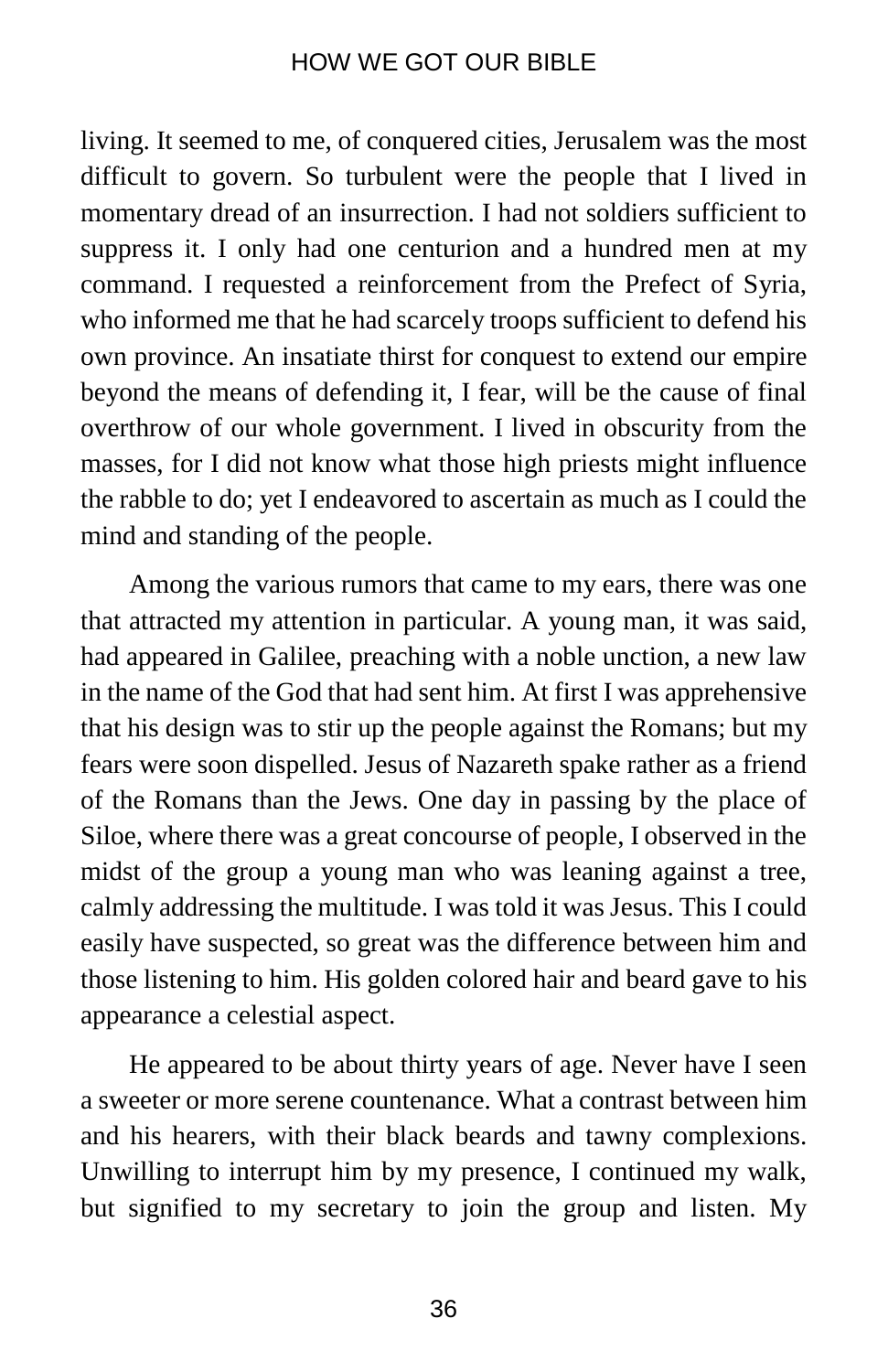secretary's name was Manlius. He was the grandson of the chief of the conspirators who encamped in Etruria waiting for Cataline. Manlius was an ancient inhabitant of Judea, and well-acquainted with the Hebrew language. He was devoted to me, and worthy of my confidence.

On entering the pretorium I found Manlius, who related to me the words Jesus had pronounced at Siloe. Never have I read in the works of the philosophers anything that can compare to the maxims of Jesus. One of the rebellious Jews, so numerous in Jerusalem, having asked him if it was lawful to give tribute to Caesar, Jesus replied: "Render unto Caesar the things that belong to Caesar, and unto God the things that are his."

It was on account of the wisdom of his sayings that I granted so much liberty to the Nazarene; for it was in my power to have had him arrested, and exiled to Pontus; but this would have been contrary to the justice which has always characterized the Roman government in all her dealings with men; this man was neither seditious nor rebellious; I extended to him my protection, unknown perhaps to himself. He was at liberty to act, to speak, to assemble, and address the people, to choose disciples, unrestrained by any Pretorian mandate. Should it ever happen, (may the gods ever avert the omen!) should it ever happen, I say, that the religion of our forefathers should be supplemented by the religion of Jesus, it will be to this noble toleration that Rome shall owe her premature obsequies, while I, miserable wretch, shall have been the instrument of what the Jews call Providence, and we call destiny.

This unlimited freedom granted to Jesus provoked the Jews, not the poor, but the rich and powerful. It is true, Jesus was severe on the latter, and this was a political reason, in my opinion, for not restraining the liberty of the Nazarene. "Scribes and Pharisees," he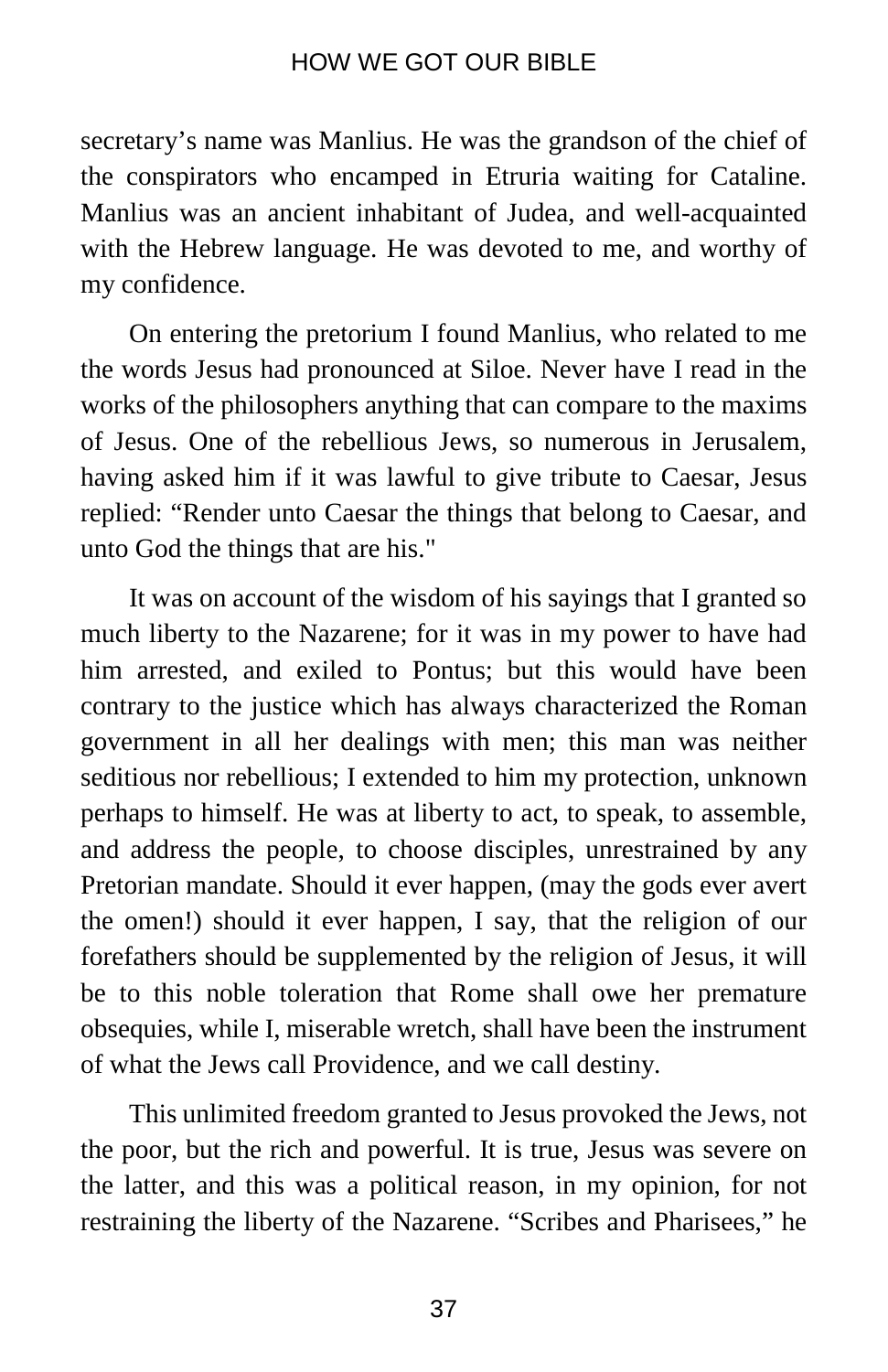would say to them, "you are a race of vipers; you resemble painted sepulchers; you appear well unto men, but you have death within you." At other times he would sneer at the alms of the rich and proud, telling them that the mite of the poor was more precious in the sight of God. New complaints were daily made at the pretorium against the insolence of Jesus.

I was even informed that some misfortune would befall him; that it would not be the first time that Jerusalem had stoned those that called themselves prophets; an appeal would be made of Caesar. However, my conduct was approved by the Senate, and I was promised a reinforcement after the termination of the Parthean war.

Being too weak to suppress a sedition, I resolved upon adopting a measure that promised to establish the tranquility of the city, without subjecting the pretorium to humiliating concession. I wrote to Jesus, requesting an interview with him at the pretorium. He came. You know that in my veins flows the Spanish mixed with Roman blood—as incapable of fear as it is of puerile emotion. When the Nazarene made his appearance, I was walking in my Basilic, and my feet seemed fastened with an iron hand to the marble pavements, and I trembled in every limb as a guilty culprit, though he was calm; the Nazarene was as calm as innocence itself. When he came up to me he stopped, and by a signal sign he seemed to say to me, "I am here"; though he spoke not a word. For some time I contemplated with admiration and awe this extraordinary type of man—a type of man unknown to our numerous painters who have given form and figure to all the gods and the heroes. There was nothing about him that was repelling in its character, yet I felt awed and tremulous to approach him.

"Jesus," said I unto him at last—and my tongue faltered— "Jesus of Nazareth, I have granted you for the last three years ample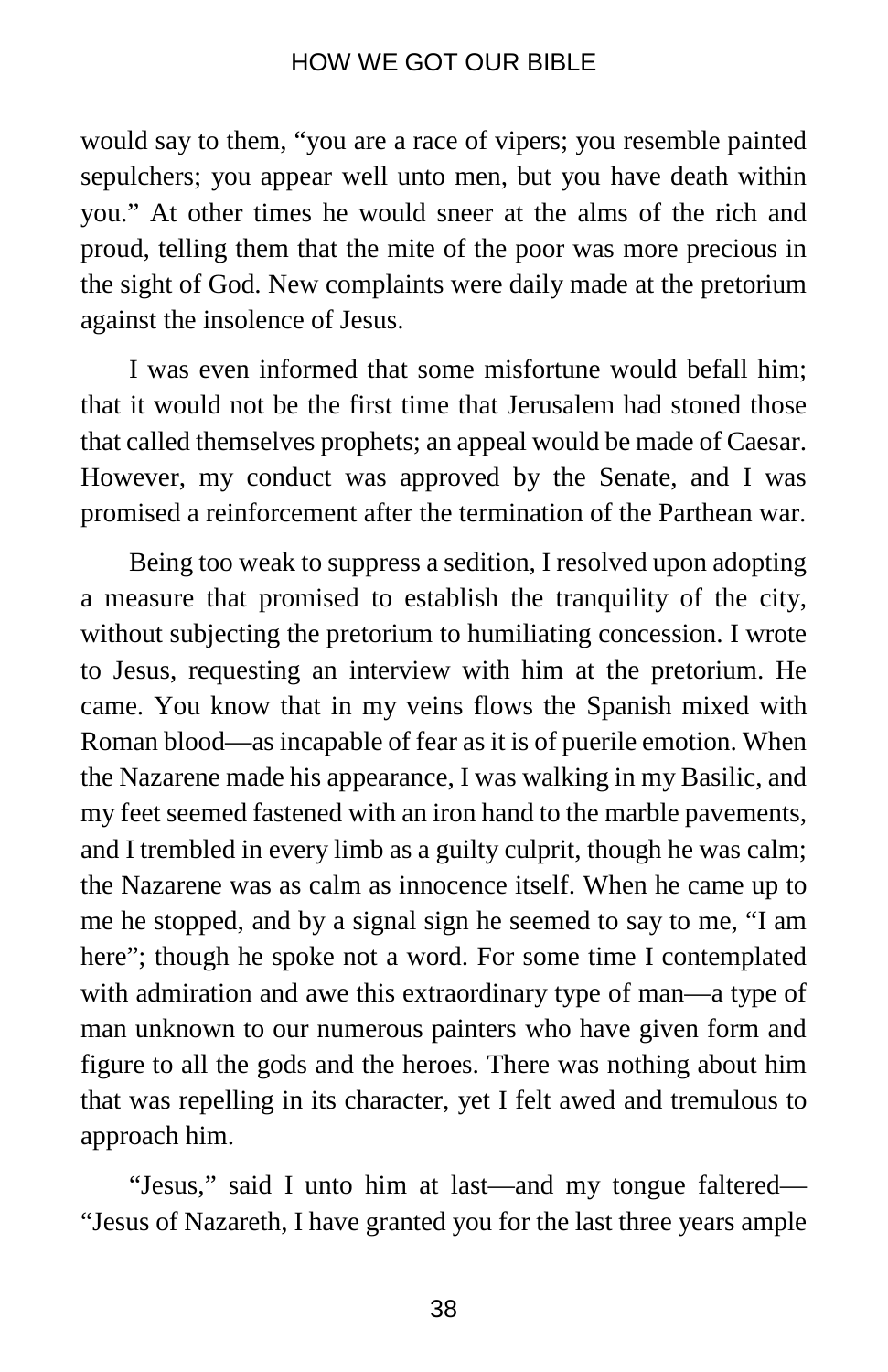freedom of speech; nor do I regret it. Your words are those of a sage. I know not whether you have read Socrates or Plato, but this I know, there is in your discourses a majestic simplicity that elevates you far above these philosophers. The Emperor is informed of it, and I, his humble representative in this country, am glad of having allowed you the liberty of which you are so worthy. However, I must not conceal from you that your discourses have raised up against you powerful and inveterate enemies. Neither is this surprising. Socrates had his enemies, and he fell a victim to their hatred. Yours are doubly incensed against you, on account of your discourses being so severe against their conduct; against me, on account of the liberty I have afforded you. They even accuse me of being indirectly leagued with you, for the purpose of depriving the Hebrews of the little civil power which Rome has left them. My request—I do not say my order—is, that you be more circumspect and moderate in your discourses in the future, and more tender toward them, lest you arouse the pride of your enemies, and they raise against you the stupid populace, and compel me to employ the instrument of law."

The Nazarene calmly replied: "Prince of the earth, your words proceed not from true wisdom. Say to the torrent to stop in the midst of the mountain gorge; it will uproot the trees of the valley. The torrent will answer you that it obeys the laws of nature and the Creator. God alone knows whither flow the waters of the torrent. Verily I say unto you, before the rose of Sharon blossoms the blood of the just shall be spilt."

"Your blood shall not be spilt," said I, with deep emotion; "you are more precious in my estimation on account of your wisdom than all the turbulent and proud Pharisees who abuse the freedom granted them by the Romans. They conspire against Caesar and convert his bounty into fear, impressing the unlearned that Caesar is a tyrant and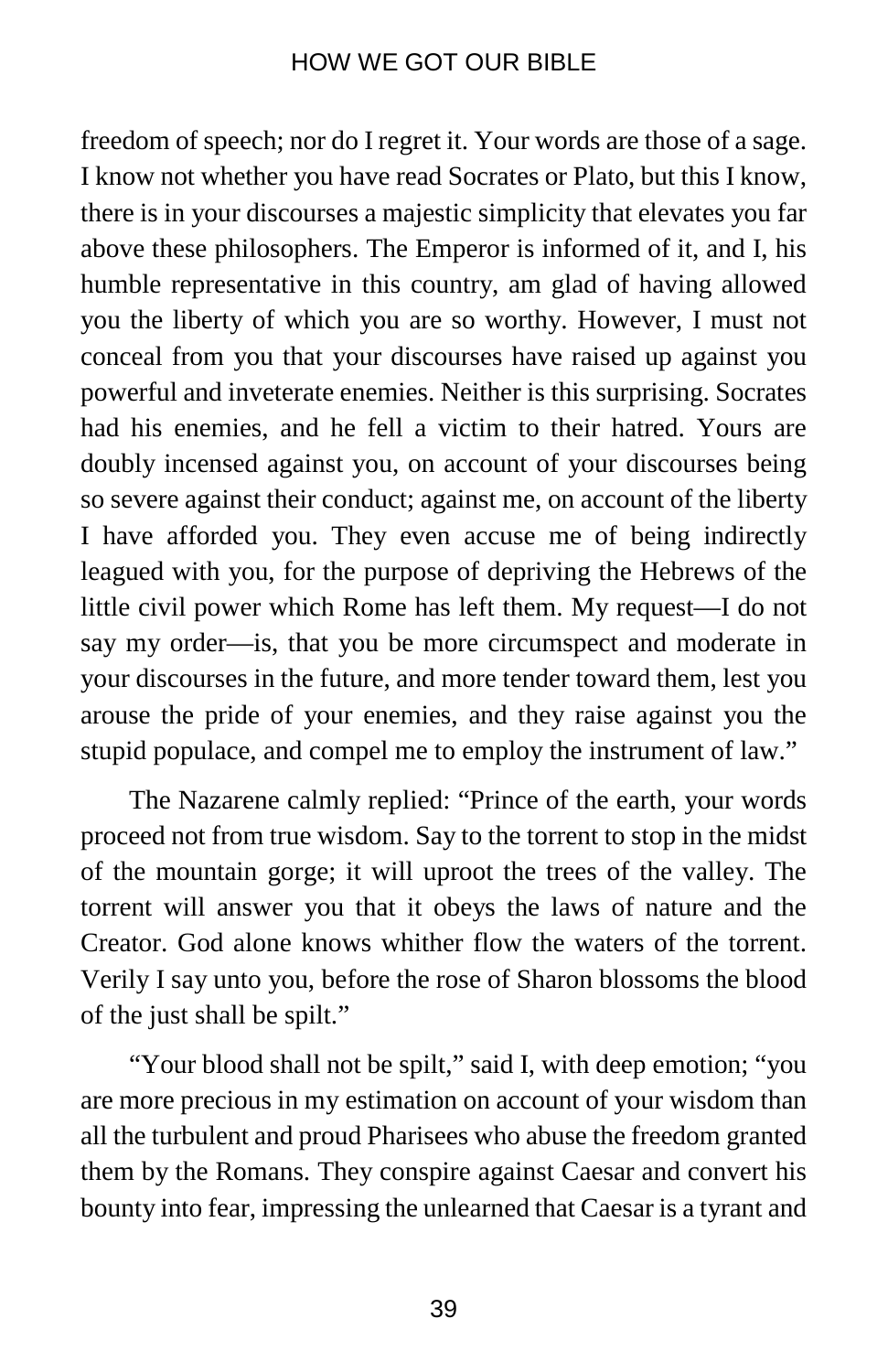seeks their ruin. Insolent wretches, they are not aware that the wolf of the Tiber sometimes clothes himself with the skin of the sheep to accomplish his wicked ends. I will protect you against them. My pretorium shall be an asylum, sacred both day and night."

Jesus carelessly shook his head and said with a grave and divine smile: "When the day shall have come, there will be no asylums for the Son of man, neither in the earth nor under the earth. The asylum of the just is there," pointing to the heavens. "That which is written in the books of the prophets must be accomplished."

"Young man," answered I mildly, "you oblige me to convert my request into an order. The safety of the province, which has been confided to my care, requires it. You must observe more moderation in your discourses. Do not infringe my order. You know the consequences. May happiness attend you; farewell."

"Prince of the earth," replied Jesus, "I come to bring peace, love and charity into the world. I was born the same day on which Augustus Caesar gave peace to the Roman world. Persecutions proceed not from me. I expect it from others, and will meet it in obedience to the will of my Father who has shown me the way. Restrain, therefore, your worldly prudence. It is not in your power to arrest the victim at the foot of the tabernacle of expiation." So saying, he disappeared like a bright shadow behind the curtains of the Basilic to my great relief, for I felt a heavy burden on me, from which I could not extricate myself while in his presence.

To Herod, who then reigned in Galilee, the enemies of Jesus addressed themselves, to wreak their vengeance on the Nazarene. Had Herod consulted his own inclinations, he would have ordered Jesus immediately to be put to death; but though proud of his royal dignity an act that might diminish his influence with the Senate, or, like me, was afraid of Jesus himself. But it would never do for a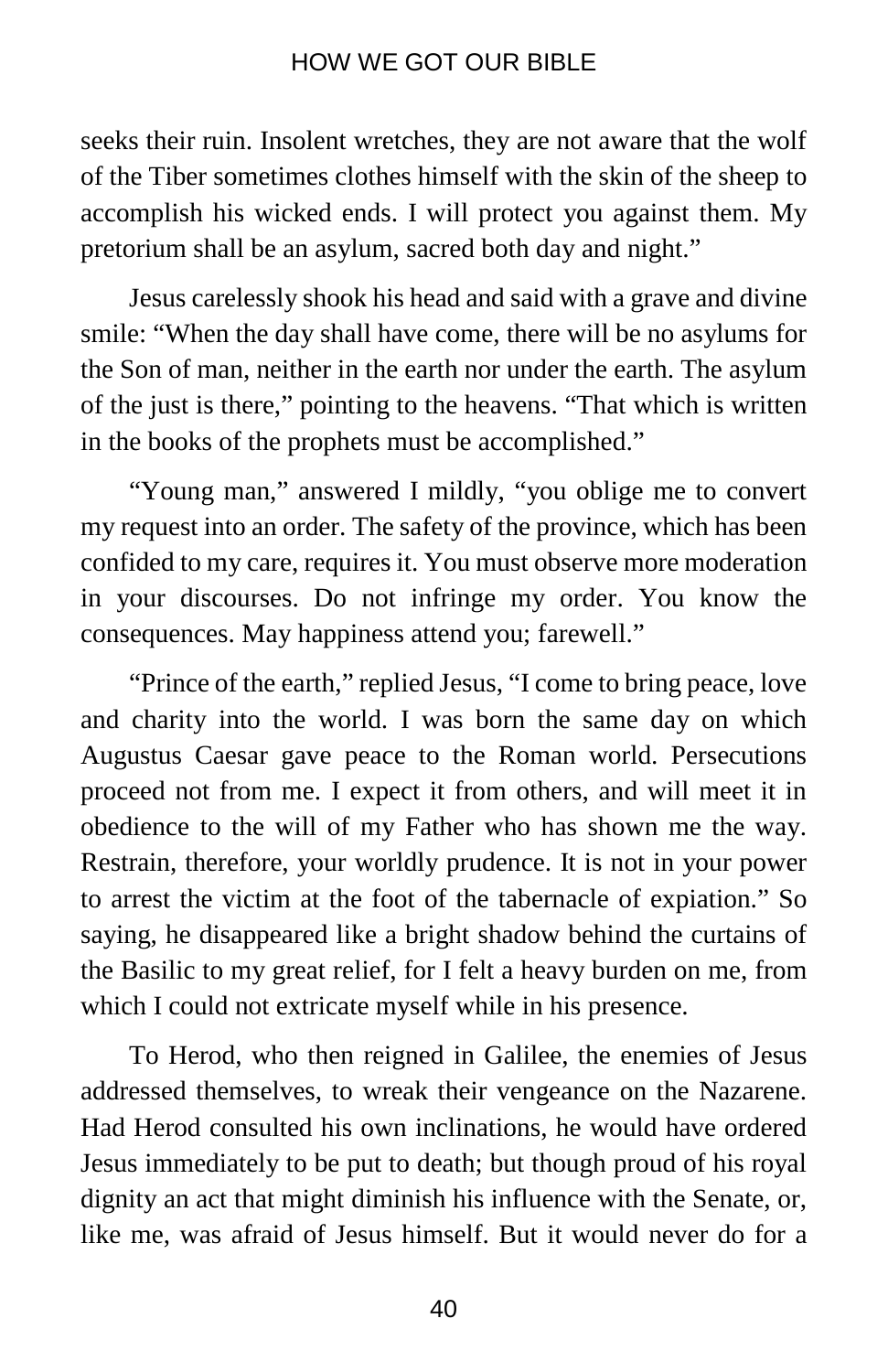Roman officer to be scared by a Jew. Previous to this Herod called on me at the pretorium, and, on rising to take leave, after some insignificant conversation, asked me what was my opinion concerning the Nazarene. I replied that Jesus appeared to me to be one of those great philosophers that great nations sometimes produced; that his doctrines are by no means sacrilegious, and that the intentions of Rome were to leave him to that freedom of speech which was justified by his actions. Herod smiled maliciously, and, saluting me with an ironical respect, departed.

The great feast of the Jews was approaching, and the intention was to avail themselves of the popular exultation which always manifests itself at the solemnities of a Passover. The city was overflowing with a tumultuous populace, clamoring for the death of the Nazarene. My emissaries informed me that the treasurer of the temple had been employed in bribing the people. The danger was pressing. A Roman centurion had been insulted. I wrote to the Prefect of Syria for a hundred foot soldiers, and as many cavalry. He declined. I saw myself alone with a handful of veterans in the midst of a rebellious city, too weak to suppress a disorder, and having no other choice left but to tolerate it. They had seized upon Jesus, and the seditious rabble, although they had nothing to fear from the pretorium, believing, as their leaders had told them, that I winked at their sedition—continued vociferating: "Crucify him! Crucify him!"

Three powerful parties had combined together at that time against Jesus: First, the Herodians and the Sadducees, whose seditious conduct seemed to have proceeded from double motives; they hated the Nazarene, and were impatient of the Roman yoke. They could never forgive me for having entered the holy city with banners that bore the image of the Roman Emperor; and although in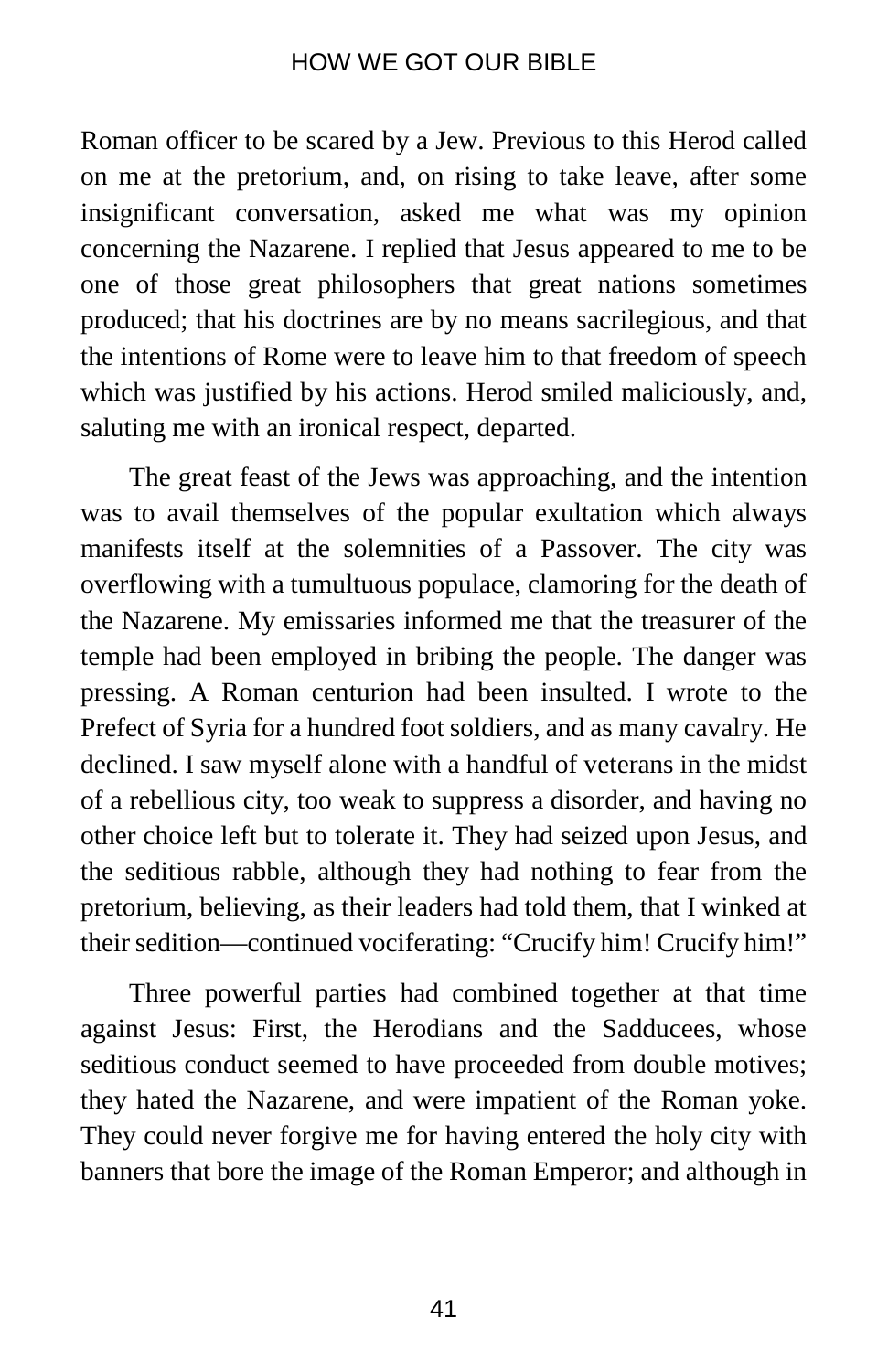this instance I had committed a fatal error, yet the sacrilege did not appear less heinous in their eyes.

Another grievance also rankled in their bosoms. I had proposed to employ a part of the treasure of the Temple in erecting edifices for public utility. My proposal was scorned. The Pharisees were the avowed enemies of Jesus. They cared not for the government. They bore with bitterness the severe reprimands which the Nazarene for three years had been continually throwing out against them wherever he went. Too weak and pusillanimous to act by themselves, they had embraced the quarrels of the Herodians and the Sadducees. Besides these three parties, I had to contend against the reckless and profligate populace, always ready to join a sedition, and to profit by the disorder and confusions that resulted therefrom.

Jesus was dragged before the high priest, and condemned to death. It was then that the high priest, Caiaphas, performed a divisory act of submission. He sent his prisoner to me to pronounce his condemnation and secure his execution. I answered him that, as Jesus was a Galilean, the affair came in Herod's jurisdiction, and ordered him to be sent hither. The wily Tetrarch professed humility, and, protesting his preference to the Lieutenant of Caesar, he committed the fate of the man to my hands. Soon my palace assumed the aspect of a besieged citadel. Every moment increased the number of the seditionists. Jerusalem was inundated with crowds from the mountains of Nazareth. All Judea appeared to be pouring into the devoted city. I had taken a wife from among the Gauls, who had pretended to see into futurity. Weeping and throwing herself at my feet, "Beware," said she to me, "beware, and touch not that man; for he is holy. Last night I saw him in a vision. He was walking on the waters; he was flying on the wings of the wind. He spoke to the tempest, and to the fishes of the lake; all were obedient to him.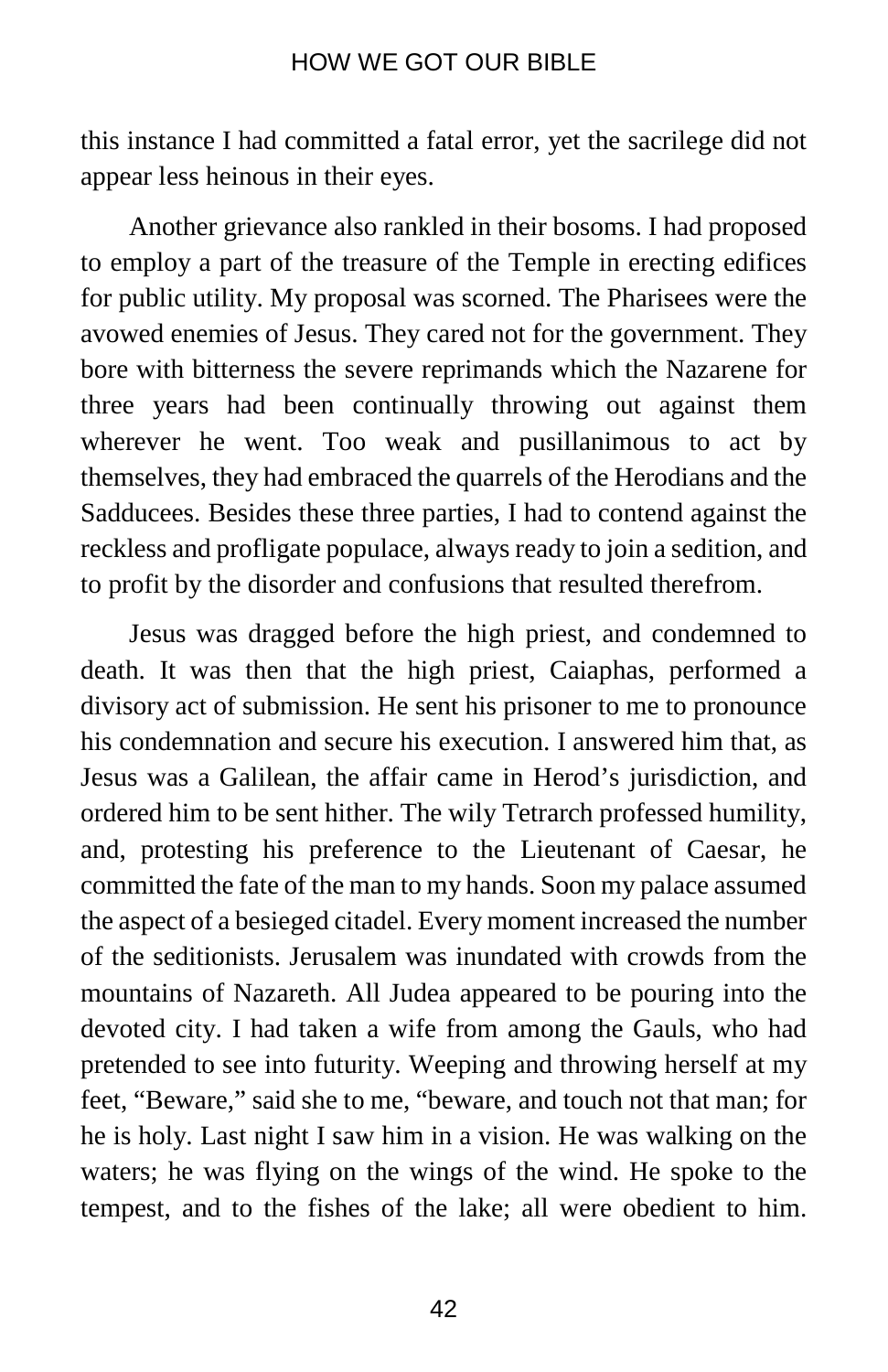Behold, the torrent in Mount Kedron flows with blood, the statues of Caesar are filled with gemonide; the columns of the interium have given away, and the sun is veiled in mourning like a vestal in the tomb. Ah! Pilate, evil awaits thee. If thou wilt not listen to the vows of thy wife, dread the curse of a Roman Senate; dread the frowns of Caesar."

By this time the marble stairs groaned under the weight of the multitude. The Nazarene was brought back to me. I proceeded to the halls of justice, followed by my guard, and asked the people in a severe tone what they demanded?

"The death of the Nazarene," was the reply.

"For what crime?"

"He has blasphemed; he has prophesied the ruin of the Temple; he calls himself the Son of God, the Messiah, the King of the Jews."

"Roman justice," said I, "punishes not such offenses with death."

"Crucify him! Crucify him!" belched forth the relentless rabble. The vociferations of the infuriated mob shook the palace to its foundations.

There was but one who appeared to be calm in the midst of the vast multitude; it was the Nazarene. After many fruitless attempts to protect him from the fury of his merciless persecutors, I adopted a measure which at the moment appeared to me to be the only one that could save his life. I proposed, as it was their custom to deliver a prisoner on such occasions, to release Jesus and let him go free, that he might be the scapegoat, as they called it; but they said Jesus must be crucified. I then appealed to them as to the inconsistency of their course as being incompatible with their laws, showing that no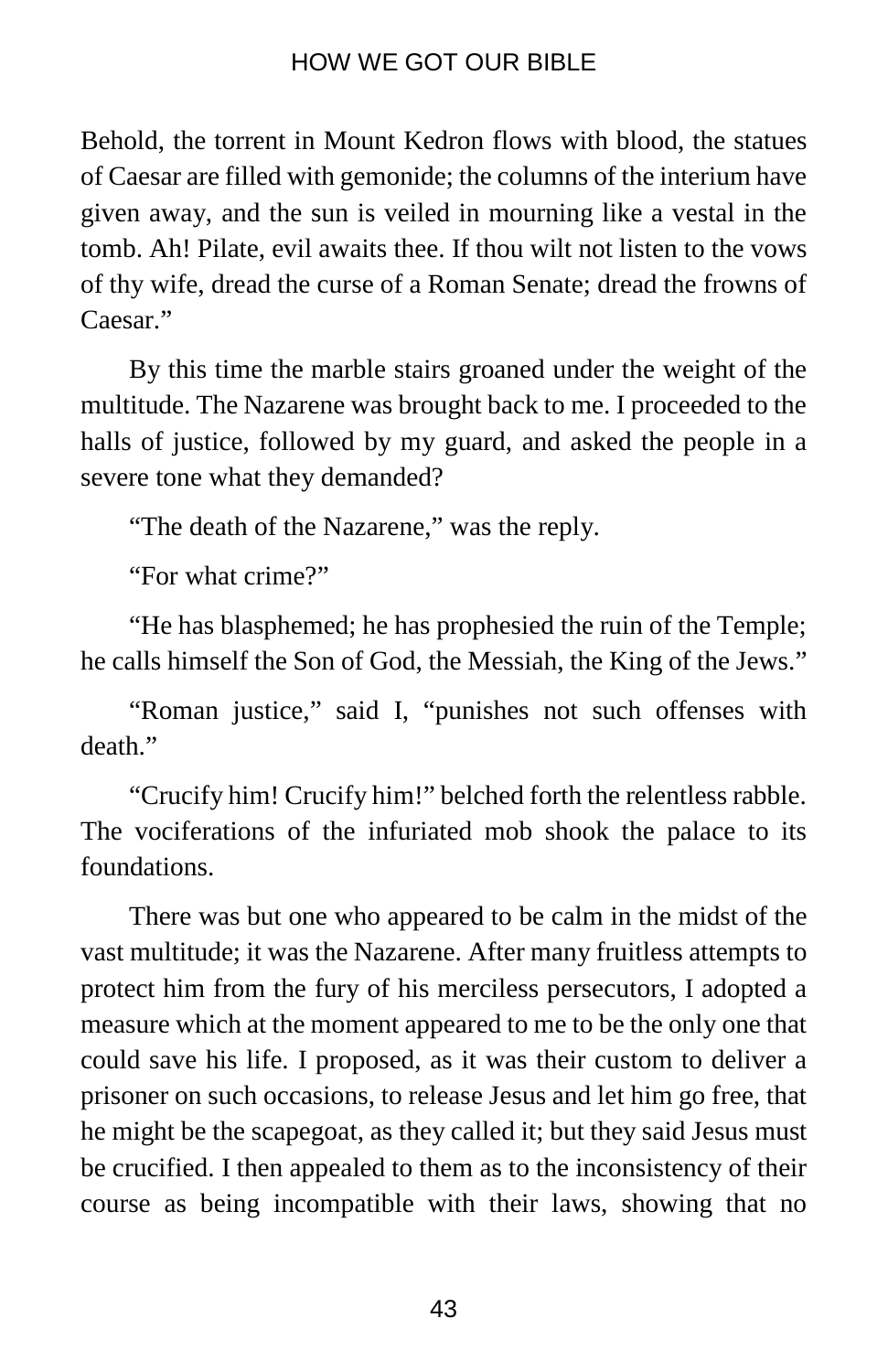criminal judge could pass sentence on a criminal unless he had fasted one whole day; and that sentence must have the consent of the Sanhedrim] and the signature of the president of that court; that no criminal could be executed on the same day his sentence was fixed, and the next day, on the day of his execution, the Sanhedrim was required to review the whole proceeding; also, according to their law, a man was stationed at the door of the court with a flag, and another a piece off on horseback to cry the name of the criminal and his crime, and the name of his witnesses, and to know if anyone can testify anything in his favor; and the prisoner on his way to execution had the right to turn back three times, and to plead any new thing in his favor. I urged all these pleas, hoping they might awe them into subjection; but they still cried, "Crucify him! Crucify him!"

I then ordered him to be scourged, hoping this might satisfy them; but it only increased their fury. I then called for a basin, and washed my hands in the presence of the clamorous multitude, thus testifying that in my judgment Jesus of Nazareth had done nothing worthy of death; but in vain. It was his life these wretches thirsted for.

Often in our civil commotions have I witnessed the furious animosity of the multitude, but nothing could be compared to what I witnessed on this occasion. It might have been truly said that on this occasion all the phantoms of the infernal regions had assembled at Jerusalem. The crowd appeared not to walk, but to be borne off and whirled as a vortex, rolling along in living waves from the portals of the pretorium even unto Mount Zion, with howling screams, shrieks and vociferations such as were never heard in the seditions of the panonia or in the tumult of the forum.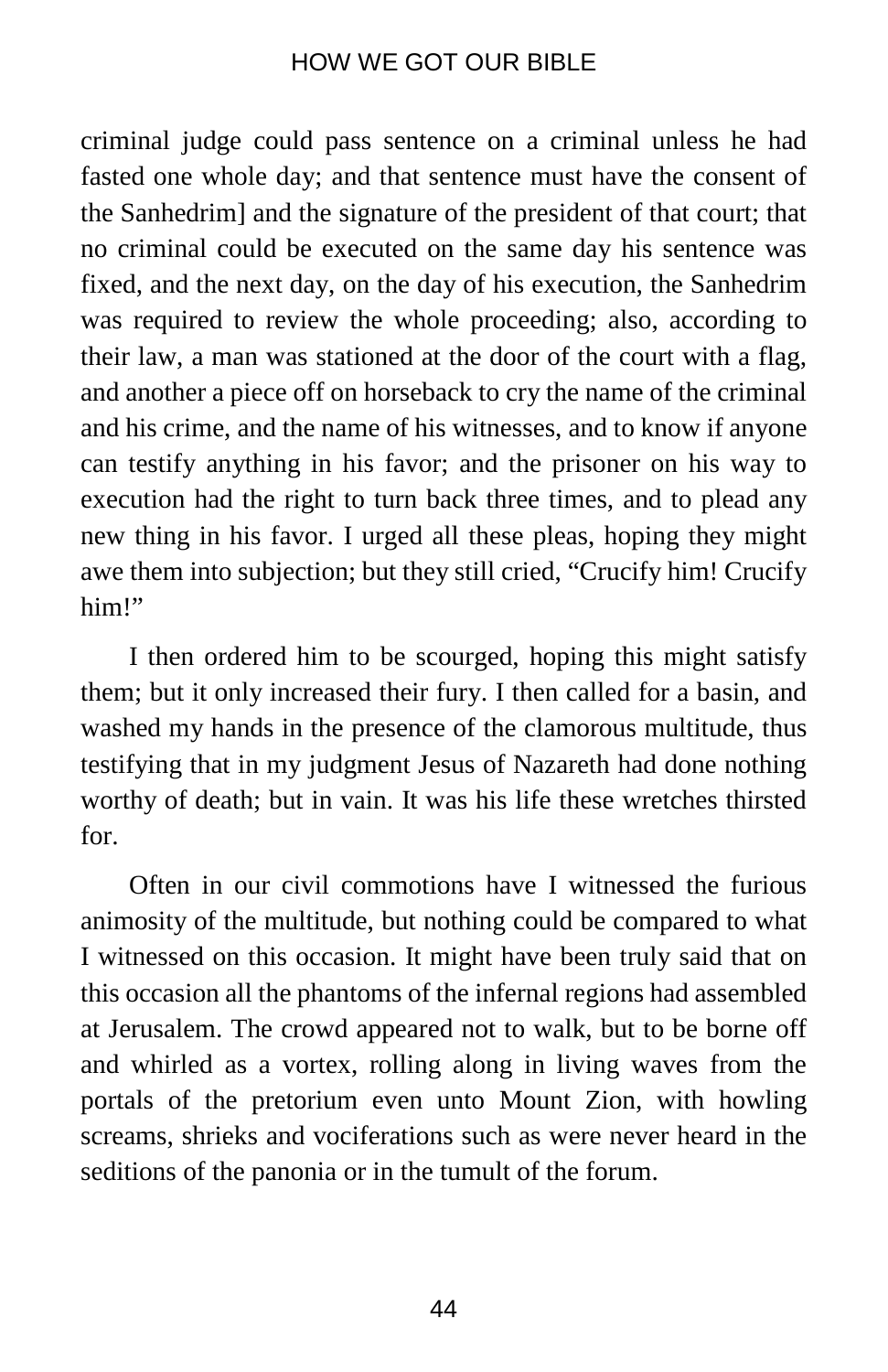By degrees the day darkened like a winter's twilight, such as had been at the death of the great Julius Caesar. It was likewise the Ides of March. I, the continued governor of a rebellious province, was leaning against a column of my Basilic, contemplating athwart the dreary gloom these fiends of Tartarus dragging to execution the innocent Nazarene. All around me was deserted. Jerusalem had vomited forth her indwellers through the funeral gate that leads to Gemonica. An air of desolation and sadness enveloped me. My guards had joined the cavalry, and the centurion, to display a shadow of power, was endeavoring to keep order. I was left alone, and my breaking heart admonished me that what was passing at that moment appertained rather to the history of the gods than that of men. A loud clamor was heard proceeding from Golgotha, which, borne on the winds, seemed to announce an agony such as was never heard by mortal ears. Dark clouds lowered over the pinnacle of the temple, and setting over the city covered it as with a veil. So dreadful were the signs that men saw both in the heavens and on the earth, that Dionysius the Areopagite is reported to have exclaimed, "Either the author of nature is suffering, or the universe is falling apart."

Whilst these appalling scenes of nature were transpiring, there was a dreadful earthquake in lower Egypt, which filled everybody with fear, and scared the superstitious Jews almost to death. It is said Balthasar, an aged and learned Jew of Antioch, was found dead after the excitement was over. Whether he died from alarm or grief is not known. He was a strong friend of the Nazarene.

Towards the first hour of the night I threw my mantle around me, and went down into the city toward the gates of Golgotha. The sacrifice was consummated. The crowd was returning home, still agitated, it is true, but gloomy, taciturn and desperate. What they had witnessed had stricken them with terror and remorse. I also saw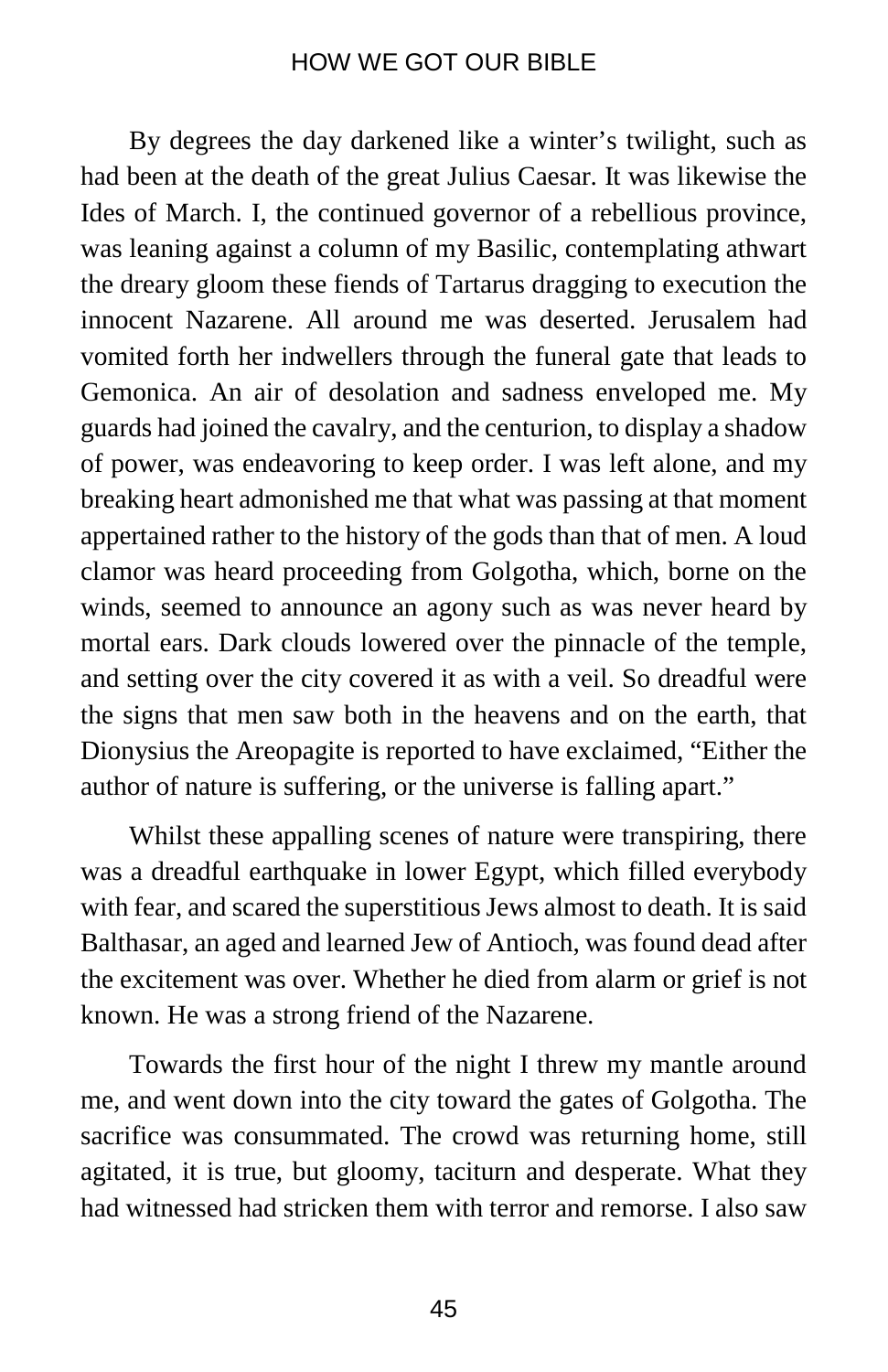my little Roman cohort pass by mournfully, the standard bearer having veiled his eagle in taken of grief; and I overheard some of the Jewish soldiers murmuring strange words which I did not understand. Others were recounting prodigies almost similar to those which had so often smitten the Romans by the will of the gods. Sometimes groups of men and women would halt, then, looking back towards Mount Calvary, would remain motionless in expectation of witnessing some new prodigy.

I returned to the pretorium sad and pensive. On ascending the stairs, the steps of which were still stained with the blood of the Nazarene, I perceived an old man in a suppliant posture, and behind him several Romans in tears. He threw himself at my feet and wept most bitterly. It is painful to see an old man weep, and my heart already overcharged with grief, we, though strangers, mutually wept together. And in truth it seemed that the tears lay very shallow that day with very many whom I perceived out of the vast concourse of people. I never saw such a complete division of feeling both on the extreme. Those that betrayed and sold him, those that testified against him, those that said, "Crucify him, we have his blood" all slunk off like cowardly curs, and washed their teeth with vinegar. As I am told that Jesus taught a resurrection and a separation after death, if such should be the fact I am sure it commenced in this vast crowd.

"Father," said I to him, after gaining control of my feelings, "who are you, and what is your request?"

"I am Joseph of Arimathea," replied he, "and am come to beg of you upon my knees the permission to bury Jesus of Nazareth."

"Your prayer is granted," said I to him; and at the same time ordered Manlius to take some soldiers with him to superintend the interment lest it should be profaned.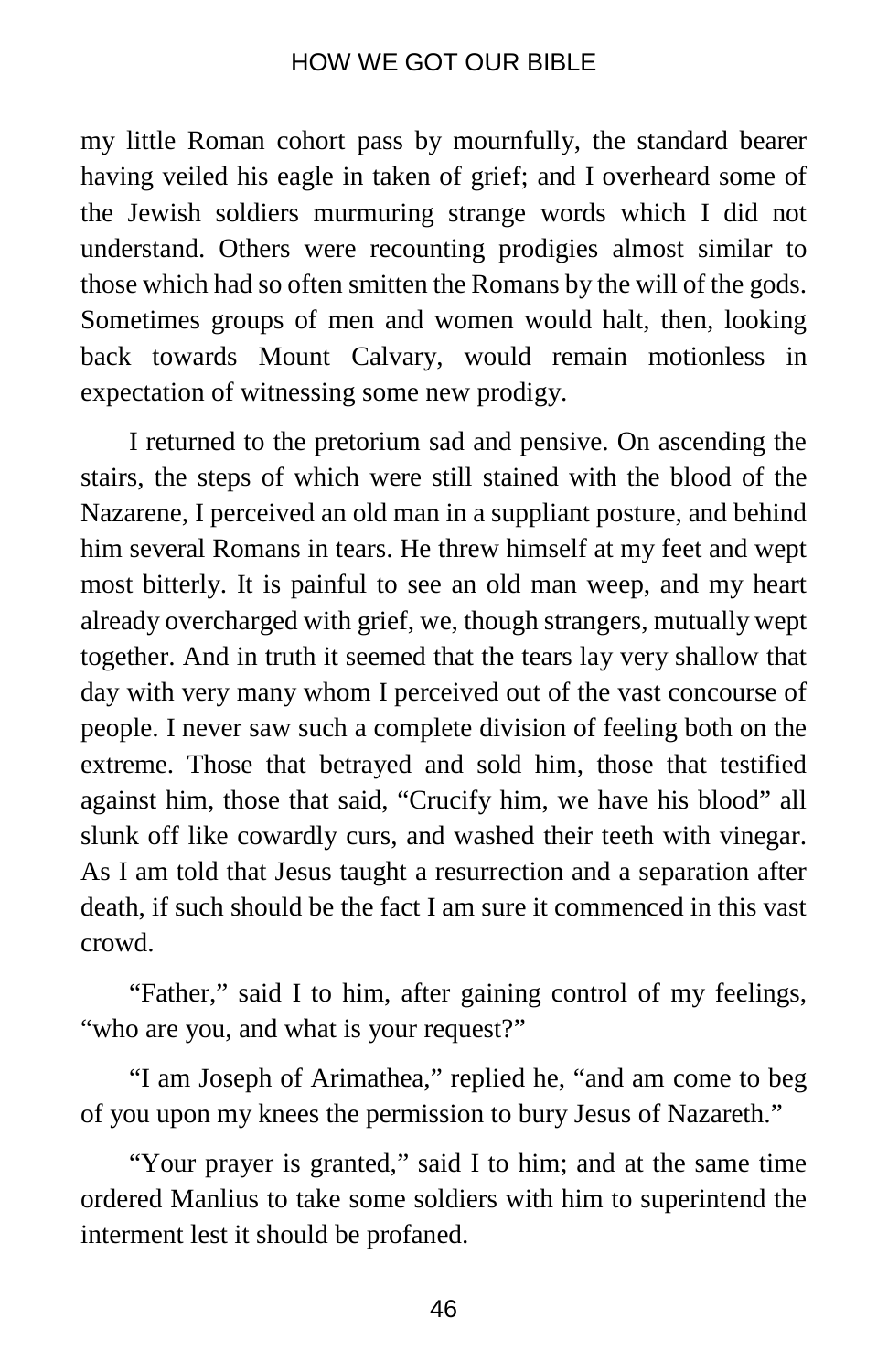A few days after the sepulcher was found empty. His disciples published all over the country that Jesus had risen from the dead, as he had foretold. This last report created more excitement than the first. As to its truth I cannot say for certain, but I have made some investigation in the matter; so you can examine for yourself, and see if I am in fault, as Herod represents me.

Joseph buried Jesus in his own tomb. Whether he contemplated his resurrection or calculated to cut him another I cannot tell. The next day after he was buried one of the priests came to the pretorium and said they were apprehensive that his disciples intended to steal the body of Jesus and hide it, and then make it appear that he had risen from the dead, as he had foretold, and of which they were perfectly convinced. I sent him to the captain of the royal guard (Malcus) to tell him to take the Jewish soldiers, place as many around the sepulcher as were needed; then if anything should happen they would blame themselves, and not the Romans.

When the great excitement arose about the sepulcher being found empty, I felt a deeper solicitude than ever. I sent for Malcus, who told me he had placed his lieutenant, Ben Isham, with one hundred soldiers around the sepulcher. He told me that Isham and the soldiers were very much alarmed at what had occurred there that morning. I sent for this man Isham, who related to me as near as I can remember the following circumstances: He said at about the beginning of the fourth watch, they saw a soft and beautiful light over the sepulcher. He at first thought that the women had come to embalm the body of Jesus, as was their custom, but he could not see how they had got through the guards. Whilst these reflections were passing through his mind, behold, the whole place was lighted up. and there seemed to be crowds of the dead in their grave clothes. All seemed to be shouting and filled with ecstasy, while all around and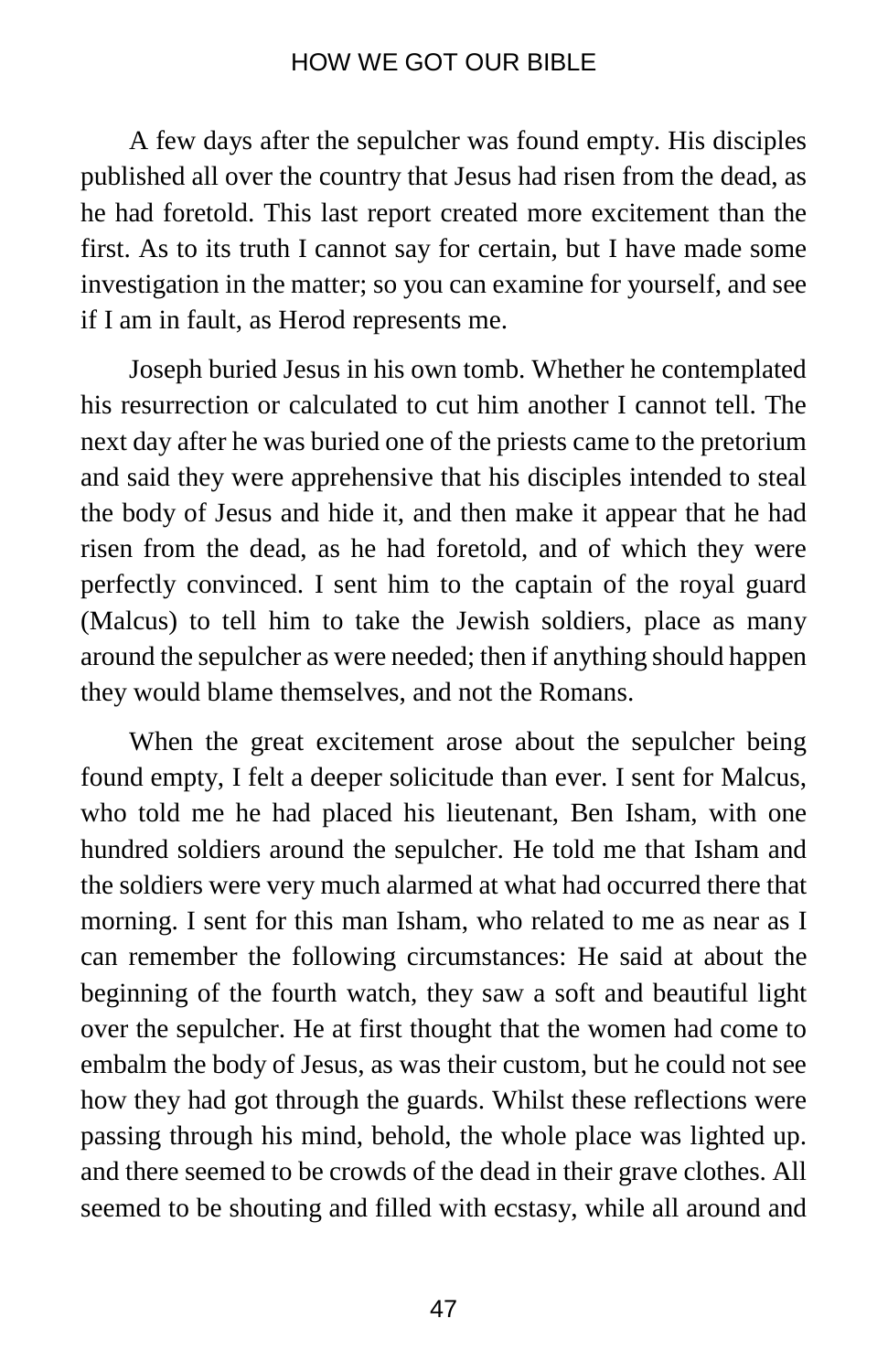above was the most beautiful music he had ever heard; and the whole air seemed to be full of voices praising God. At this time there seemed to be a reeling and swimming of the earth, so that he turned so sick and faint that he could not stand on his feet. He said the earth seemed to swim from under him, and his senses left him, so that he knew not what did occur. I asked him in what condition he was when he came to himself? He said he was lying on the ground with his face down. I asked him if he could not have been mistaken as to the light? Was it not day that was coming in the east? He said at first he thought of that, but at a stone's cast it was exceedingly dark; and then he remembered it was too early for day. I asked him if his dizziness might not have come from being wakened up and getting up too suddenly, as it sometimes had that effect? He said he was not, and had not been asleep all night, as the penalty was death for him to sleep on duty. He said he had let some of the soldiers sleep at a time. Some were asleep then. I asked him how long the scene lasted? He said he did not know but he thought nearly one hour. He said it was hid by the light of day. I asked him if he went to the sepulcher after he had come to himself? He said not, because he was afraid; that just as soon as relief came they all went to their quarters. I asked him if he had been interrogated by the priests? He said he had. They wanted him to say it was an earthquake, and to say they were asleep and offered him money to tell that the disciples came and stole him; but he saw no disciples; he did not know that the body was gone until he was told so. I asked him what was the private opinion of those priests he had conversed with. He said some of them thought that Jesus was no man; that he was not a human being; that he was not the son of Mary; that he was not the same that was said to be born of the virgin in Bethlehem; that the same person had been on the earth before with Abraham and Lot, and at many times and places.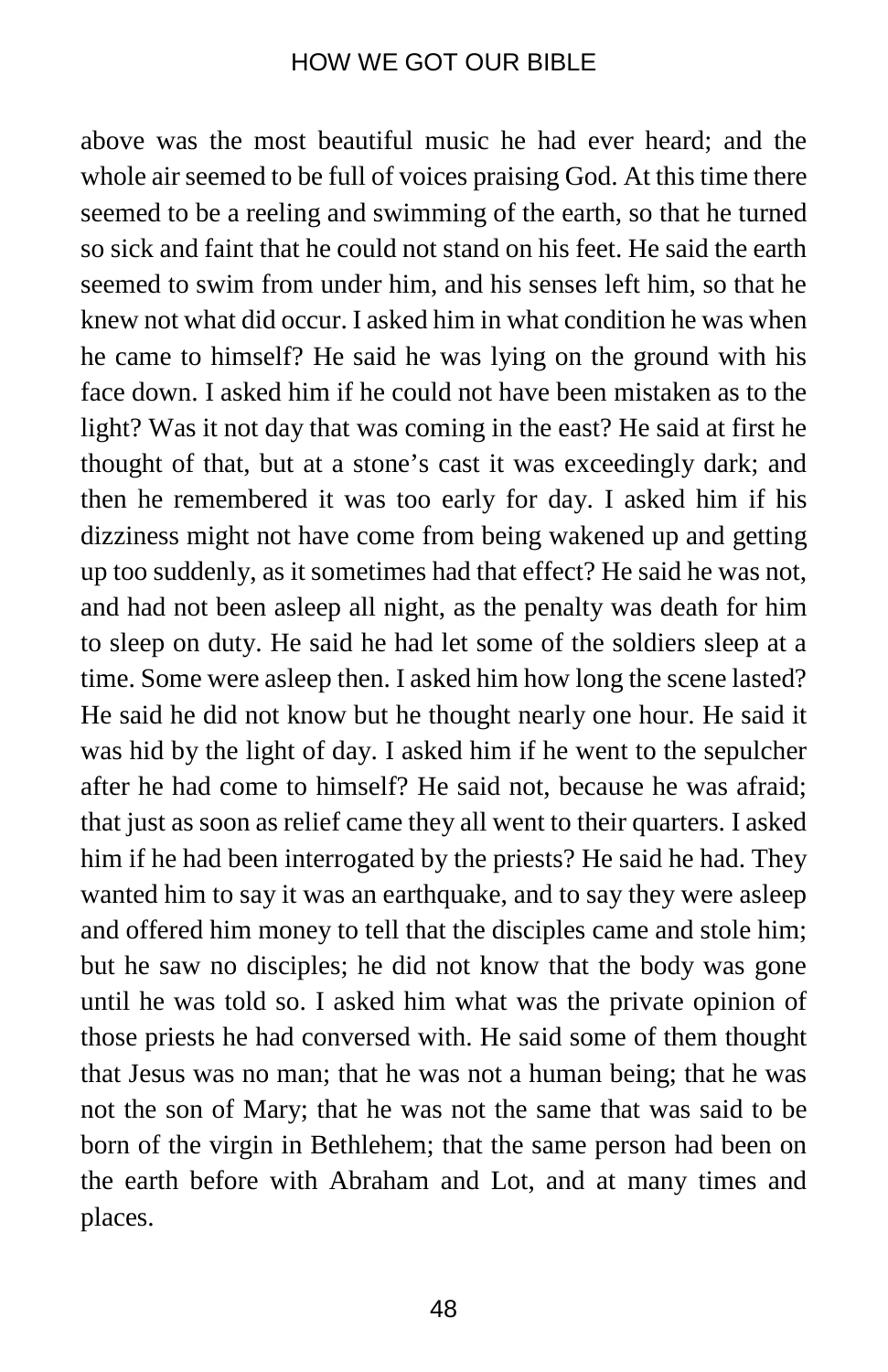It seems to me if the Jewish theory be true, these conclusions would be correct, for, to sum up his life, it would be in accord with this man's life, as is known and testified by both friends and foes; for the elements were no more in his hands than the clay in the hands of the potter. He could convert water into wine; he could change death into life, diseases into health; he could calm the seas, still the storms, call up fish with a silver coin in its mouth. Now, I say if he could do all these things—which he did, and many more as the Jews all testify; and it was doing these things that created this enmity against him; he was not charged with criminal offenses, nor was he charged with violating any law, nor of wronging any individual in person ; all these facts are known to thousands, as well by his foes as by his friends; so I am almost ready to say, as did Manulas at the cross, "Truly this was the Son of God."

Now, noble Sovereign, this is as near the facts in the case as I can arrive at them, and I have taken this pains to make the statement more full so that you may judge of my conduct upon the whole, as I hear that Antipater has said many hard things of me in this matter. With the promise of faithfulness and good wishes to my noble Sovereign, I am your most obedient servant

—Pontius Pilate